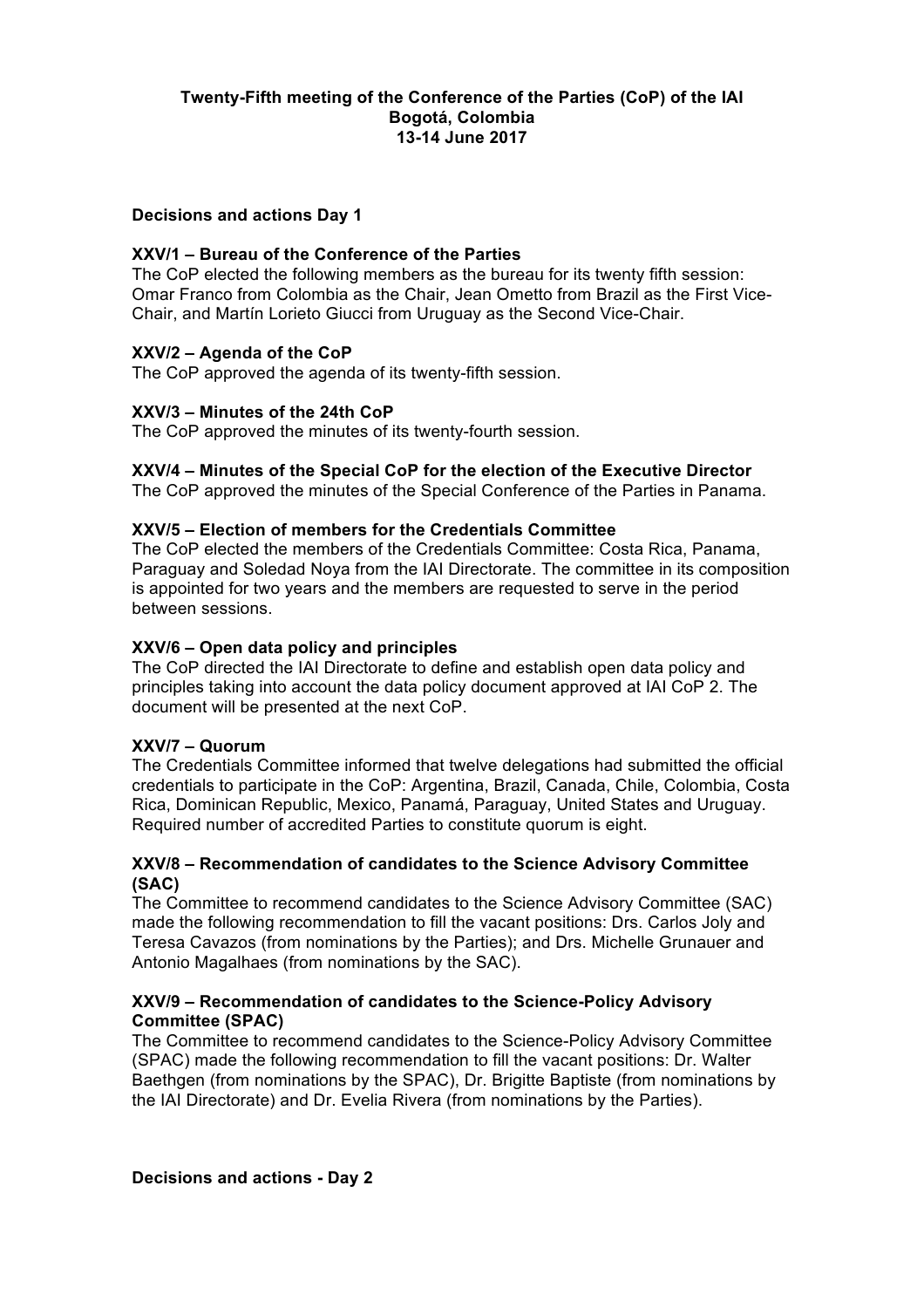## **XXV/10 – Approval of list of decisions and actions of day 1**

The CoP approved the list of decisions and actions of day 1.

## **XXV/11 – Election of members to the Science Advisory Committee (SAC)**

The CoP elected by consensus the following members to the SAC: Drs. Carlos Joly and Teresa Cavazos (from nominations by the Parties): and Drs. Michelle Grunauer and Antonio Magalhaes (from nominations by the SAC).

### **XXV/12 – Election of members to the Science-Policy Advisory Committee (SPAC)**

The CoP elected by consensus the following members to the SPAC: Dr. Walter Baethgen (from nominations by the SPAC), Dr. Brigitte Baptiste (from nominations by the IAI Directorate) and Dr. Evelia Rivera (from nominations by the Parties).

### **XXV/13 – Resignation of member and covering of the vacancy on the SciencePolicy Advisory Committee (SPAC)**

The CoP decided to accept the nomination of Dr. Maria Netto Schneider to cover the vacancy arising from the resignation of Dr. Luis Basterra, both from Parties nominations, and elected her by consensus.

### **XXV/14 – Template for presentation of background information for election of SAC and SPAC members**

The CoP will request the Executive Council to draft a template for the presentation of background information for SAC and SPAC candidates.

### **XXV/15 – Core Budget Request for FY 2017-2018**

The CoP approved the Core Budget Request for fiscal year 2017-2018.

### **XXV/16 – Country contributions for FY 2017-2018**

The CoP approved the unchanged level of country contributions for fiscal year 2017- 2018.

#### **XXV/17 – Acceptance of financial statements as of 28 February 2017**

The CoP accepted the financial statements as of 28 February 2017.

### **XXV/18 – Acceptance of auditors' reports of financial statements ending 30 June 2015 and 2016**

The CoP accepted the auditors´ reports of the financial statements as of 30 June 2015 and 2016.

#### **XXV/19 – Joint SAC, SPAC and EC-CoP meetings**

The CoP directed the Directorate to ensure that SAC, SPAC and EC-CoP meetings overlap to favor interaction.

#### **XXV/20 – Membership of the Financial and Administration Committee (FAC)**

The CoP directed the Directorate to remind Member Countries on the need for more members on the Financial and Administration Committee (FAC).

#### **XXV/21 – Member Country data-sheets**

The CoP directed the Directorate to post individual Member Country data-sheets on the IAI website informing on the benefits the country receives from the IAI and the contributions from the country to the Institute.

### **XXV/22 – Access to official IAI documents**

The CoP decided that EC, CoP, SAC and SPAC documents be available without password on the IAI website.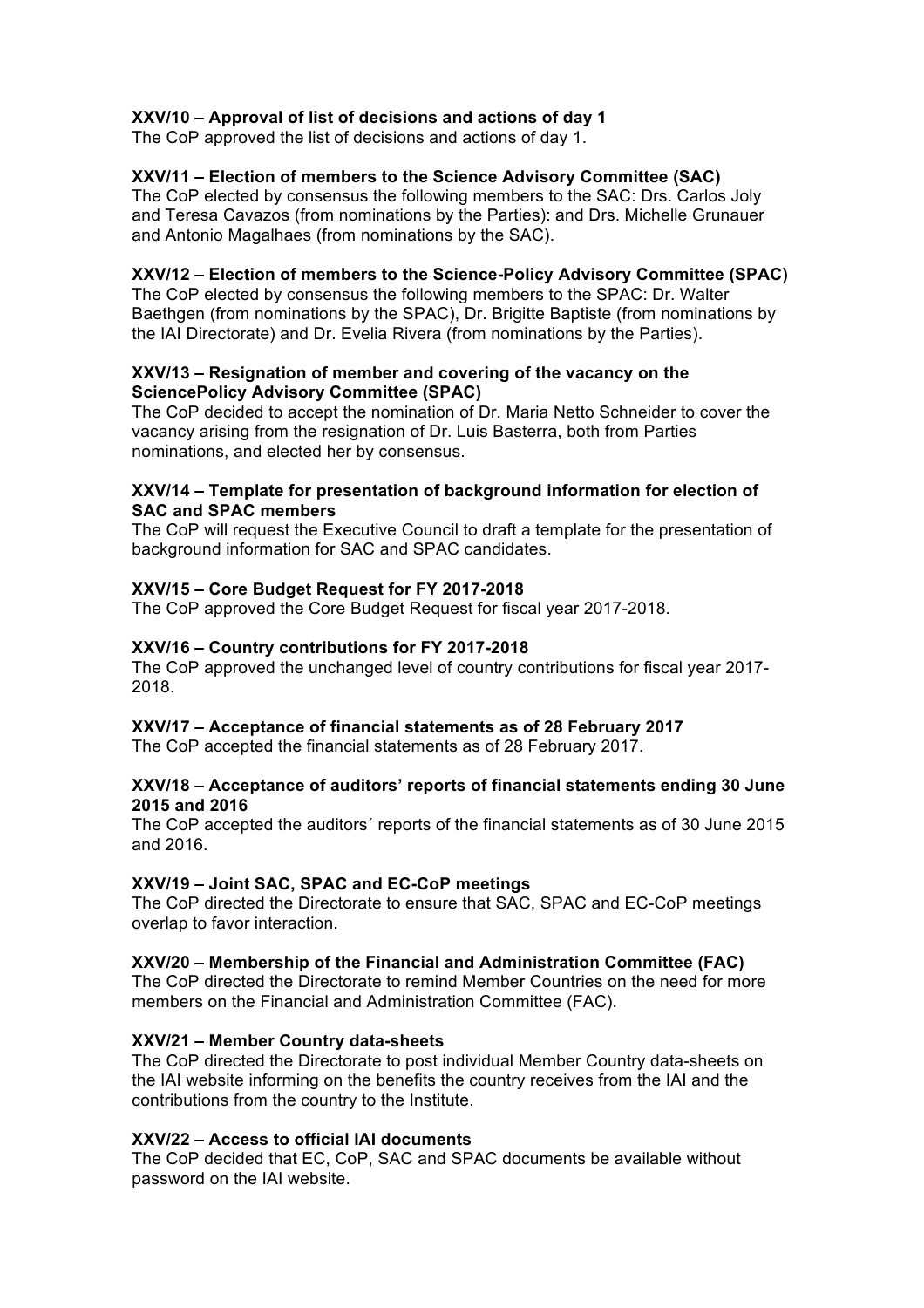### **XXV/23 – IAI long-term communication strategy and plan**

The CoP directed the Directorate to draft a long-term communication strategy and plan. The document will be presented at the next CoP.

### **XXV/24 – IAI long-term funding strategy**

The CoP directed the Directorate to draft a long-term funding strategy for the IAI. The strategy will be presented at the next CoP.

### **XXV/25 – Enhancing activity of IAI Member Country Representatives**

The CoP encourages proactive participation by country representatives in IAI meetings, reporting on IAI research project results in their countries, and working for the timely payment of country contributions.

### **XXV/26 – Outreach brochure of the IAI**

The CoP directed the Directorate to prepare an outreach brochure that would be updated annually.

### **XXV/27 – Participation in the Belmont Forum Americas Information Days**

The CoP decided that country delegates contact funding agencies within their countries to participate in the Belmont Forum Americas Information Days in São Paulo, Brazil, in the first week of November 2017.

#### **XXV/28 – Augmenting science communication capacities of IAI research projects**

The CoP directed the Directorate to find ways to enhance the capacity of IAI research projects to communicate their results to stakeholders.

### **XXV/29 – 25th Anniversary publication**

At the request of the SAC Chair, the CoP directed the Directorate to prepare a proposal for the content of the 25th anniversary publication and editorial responsibilities.

## **XXV/30 – Implementation Committee for the Tripartite Structure of the IAI**

The CoP renewed the term of the Implementation Committee for the Tripartite Structure of the IAI for one year. The committee will maintain its terms of reference and membership: Argentina, Brazil, Canada, Colombia, Costa Rica, Ecuador (Vice-Chair), Uruguay, and United States of America (Chair). The Committee shall be open to all the Parties.

## **XXV/31 – Reporting to CoP on fundraising activities by the Executive Director**

The CoP directed the Executive Director to present a report on fundraising activities and results.

#### **Twenty-Fourth meeting of the Conference of the Parties (CoP) of the IAI Santiago, Chile 14-15 June 2016**

**Action List** 

**Decisions**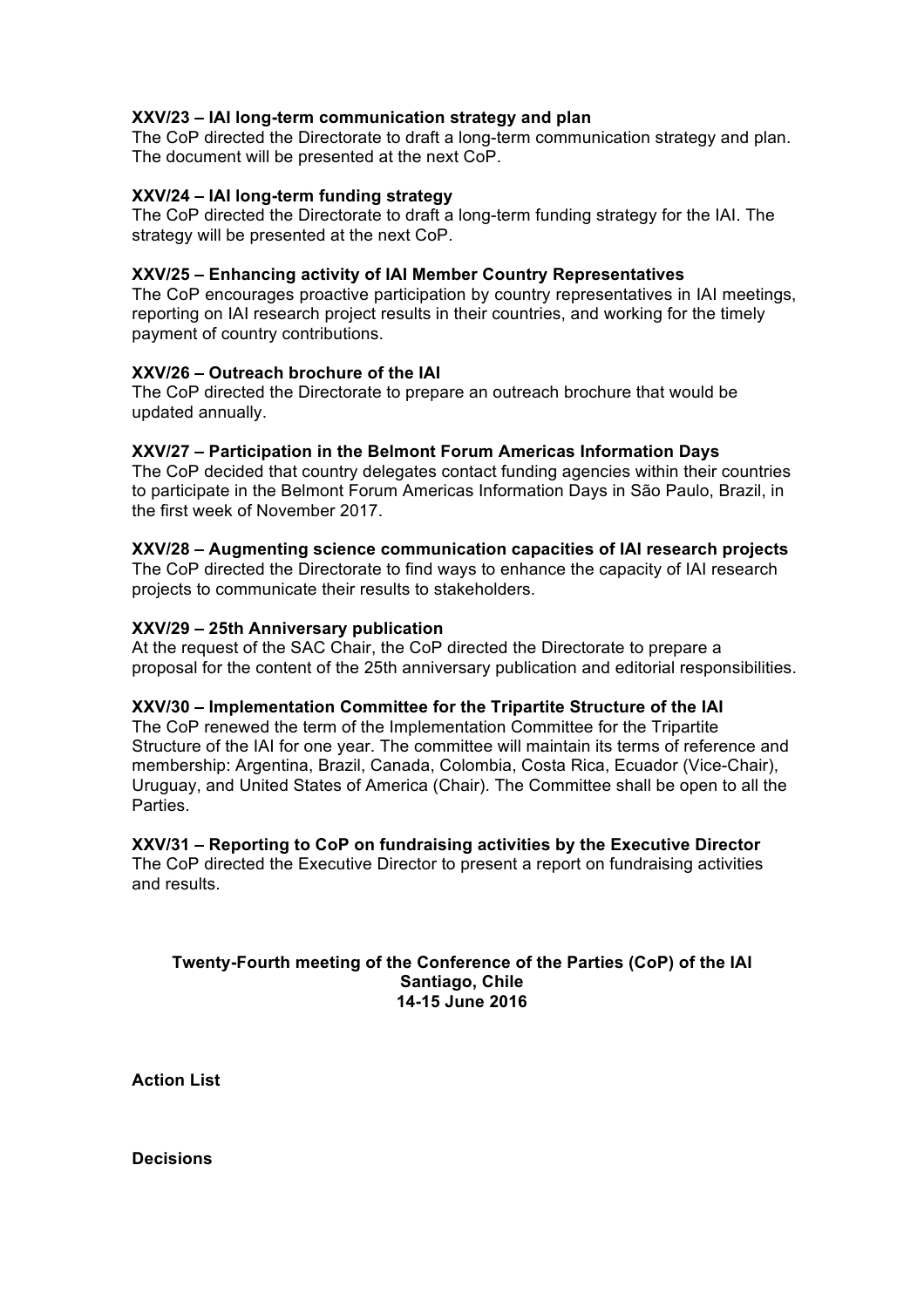## **Decision XXIV/1**

1. The CoP elected the following members as the Bureau for its Twenty Fourth Session: Gladys Santis from Chile as the Chair, Fernando Mendez Gaona from Paraguay as the First Vice-Chair, and Kate Vogt from Canada as the Second Vice-Chair.

### **Decision XXIV/2**

2. The CoP approved the agenda of its twenty-fourth session.

### **Decision XXIV/3**

3. The CoP approved the report of its twenty-third session.

### **Decision XXIV/4**

4. Canada and USA proposed the realization of a workshop with the SAC, SPAC and member countries to develop a dialogue and co-design of research between policy and science and address country priorities. The CoP needs to identify who will lead the organization of the workshop.

### **Decision XXIV/5**

5. The Committee to recommend candidates for the election of SAC members made the following recommendation to fill the vacant positions: Elena Abraham and Joshua Tewksbury (nominated by Parties); Susana Adamo and Reynaldo Victoria (nominated by Associates). The committee recommended that no exceptional term extensions be granted for SAC members for this election.

#### **Decision XXIV/6**

6. The Committee to recommend candidates for the election of SPAC members recommended the following members to fill the vacant positions: Luis Basterra (nominated by Parties); Gilberto Camara (nominated by the SPAC) and Yolanda Kakabadse (nominated by the IAI Directorate).

#### **Decision XXIV/7**

7. The Credentials Committee informed the CoP that thirteen delegations had submitted the official credentials to participate in the Conference: Argentina, Bolivia, Brazil, Canada, Chile, Colombia, Costa Rica, Ecuador, Mexico, Panamá, Paraguay, United States and Uruguay. Required number of accredited Parties to constitute quorum is eight.

#### **Decision XXIV/8**

8. Canada suggested that all representatives indicate in a table what is their opinion on the role of the IAI country representation. Based on this information, the CoP will decide if a committee for drafting a Charter for IAI representatives is needed.

#### **Decision XXIV/9**

9. The CoP endorses the proposal of involving journalists and journalism students in the different countries in the CRN 3 projects and future CRN4.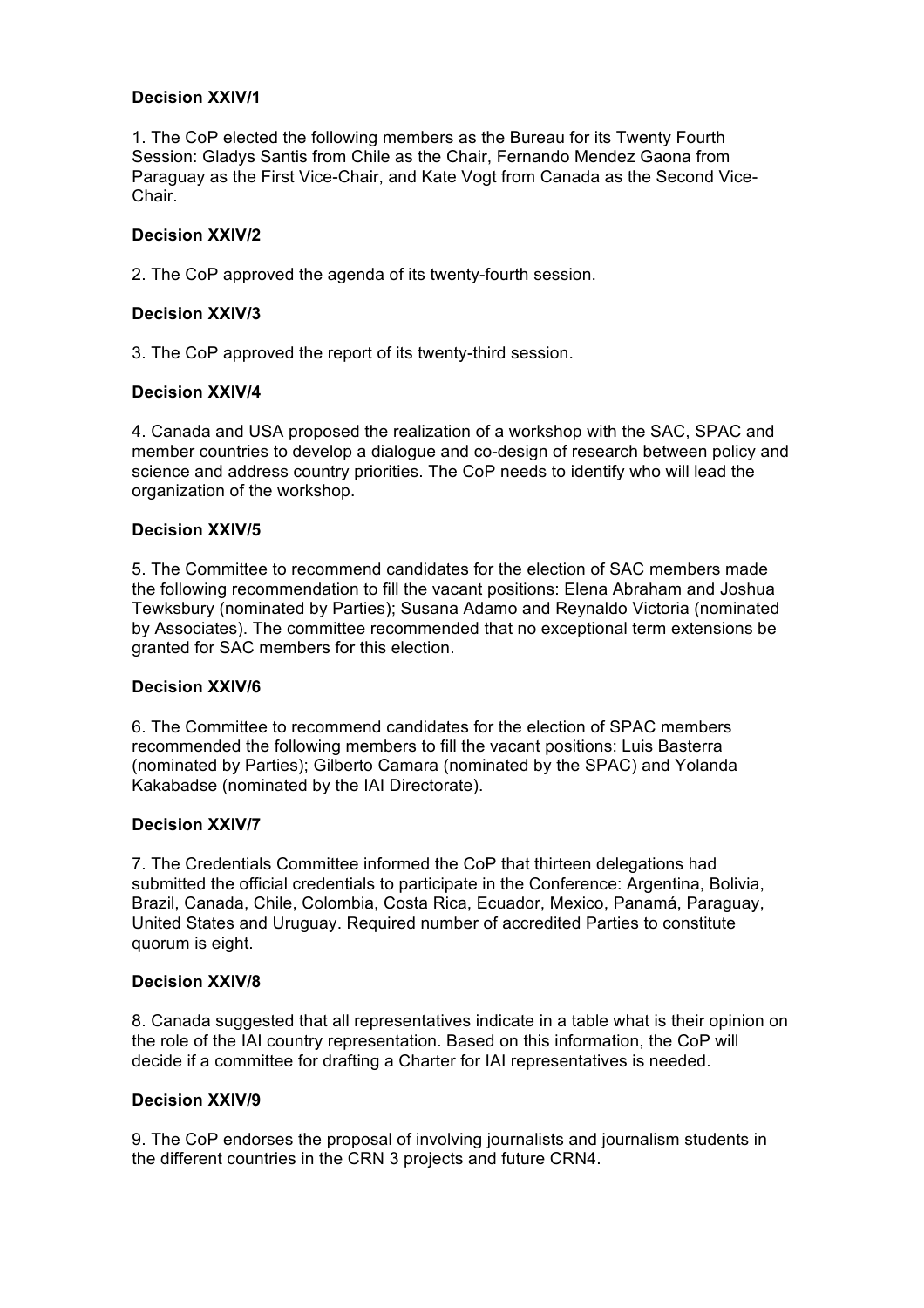### **Decision XXIV/10**

10. The CoP renewed the term of the Implementation Committee for the Tripartite Structure of the IAI for one year. The committee will maintain its terms of reference and membership: Argentina, Brazil, Canada, Colombia, Costa Rica, Ecuador (Vice-chair), Uruguay, and USA (Chair). The committee shall remain open to all the Parties.

### **Decision XXIV/11**

11. The Tripartite Committee will work with Rede Clima in Brazil to move forward the implementation of the Science Development Directorate.

### **Decision XXIV/12**

12. The CoP approved the list of decisions and actions of day 1.

### **Decision XXIV/13**

13. The CoP approved the Core Budget Request for fiscal year 2016-2017.

### **Decision XXIV/14**

14. The CoP approved the unchanged level of country contributions for fiscal year 2016-2017.

### **Decision XXIV/15**

15. The CoP accepted the Financial Statements for the fiscal year ending June 30, 2016.

#### **Decision XXIV/16**

16. The CoP accepted the auditors´ reports of the Financial Statements as of 30 June 2014 and 2015.

#### **Decision XXIV/17**

17. The CoP approved the Annual Plan for fiscal year 2016-2017.

#### **Decision XXIV/18**

18. The CoP decided to interrupt the 2015 Director Search due to procedural errors. Candidates will be informed of the new profile required and will be allowed to apply again.

### **Decision XXIV/19**

19. The CoP accepted the model proposed by the US to define the profile for the new Director.

### **Decision XXIV/20**

20. The CoP decided that the appointment term for the Director would be as stated in the Agreement Establishing the IAI (three-year term with eligibility for a single additional three-year term) with no possibility to compete again.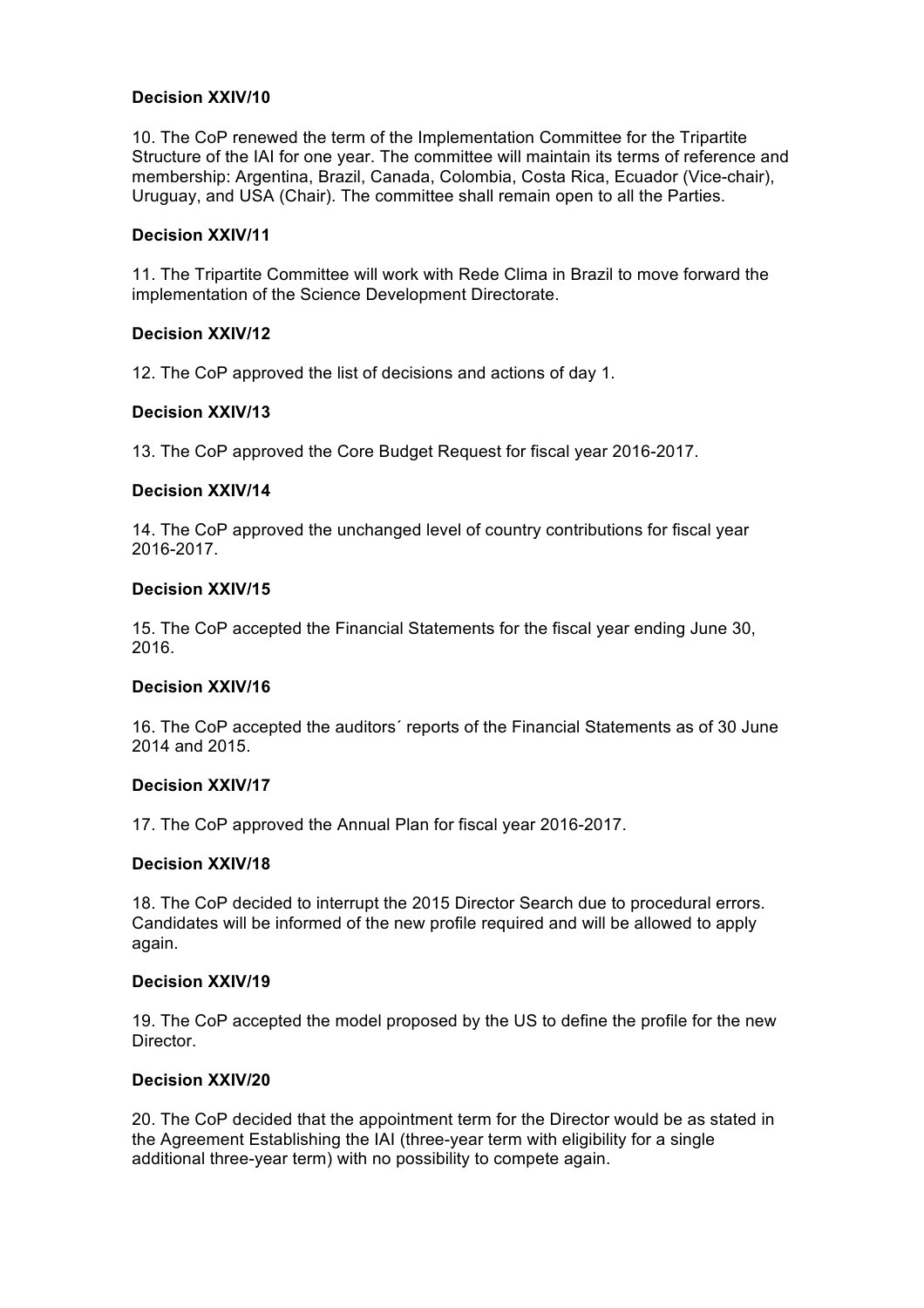### **Decision XXIV/21**

21. The CoP decided to review and amend the Agreement Establishing the IAI to extend the Director's appointment term to 4 years (renewable only once) and to make any other changes considered necessary.

### **Decision XXIV/22**

22. The CoP decided that the Search Committee would continue functioning in its current composition. Other Parties are invited to join the committee if they wish.

### **Decision XXIV/23**

23. The CoP decided to draft letters to non-active member countries, inviting them to reengage in the IAI. The letter will be delivered in person by the Directorate, if possible. The CoP suggested that the help of neighboring countries would be welcomed.

### **Decision XXIV/24**

24. Canada stepped down from the Member Country Engagement Committee.

### **Decision XXIV/25**

25. The CoP decided that small countries having arrears in contributions could cancel their debts by organizing events or other activities that would be attributable to the IAI core budget.

#### **Decision XXIV/26**

26. The CoP elected by consensus the following members to the SAC: Elena Abraham and Joshua Tewksbury (nominated by Parties); Susana Adamo and Reynaldo Victoria (nominated by Associates).

#### **Decision XXIV/27**

27. The CoP elected by consensus the following members to the SPAC: Luis Basterra (nominated by Parties); Gilberto Camara (nominated by the SPAC) and Yolanda Kakabadse (nominated by the IAI Directorate).

#### **Decision XXIV/28**

28. The CoP elected the members of the Executive Council for the next two years by consensus: Argentina, Bolivia, Brazil, Canada, Chile, Costa Rica, Panama, Paraguay, and USA.

#### **Decision XXIV/29**

29. The CoP accepted the offer of Colombia to host the next CoP. Insofar as possible, the CoP and EC meetings will be held back to back with the SPAC and SAC meetings an the Workshop proposed in D&A4, day 1.

#### **Decision XXIV/30**

30. The CoP decided to request the EC to draft a thank you letter to the outgoing SAC Chair, Frank Müller Karger.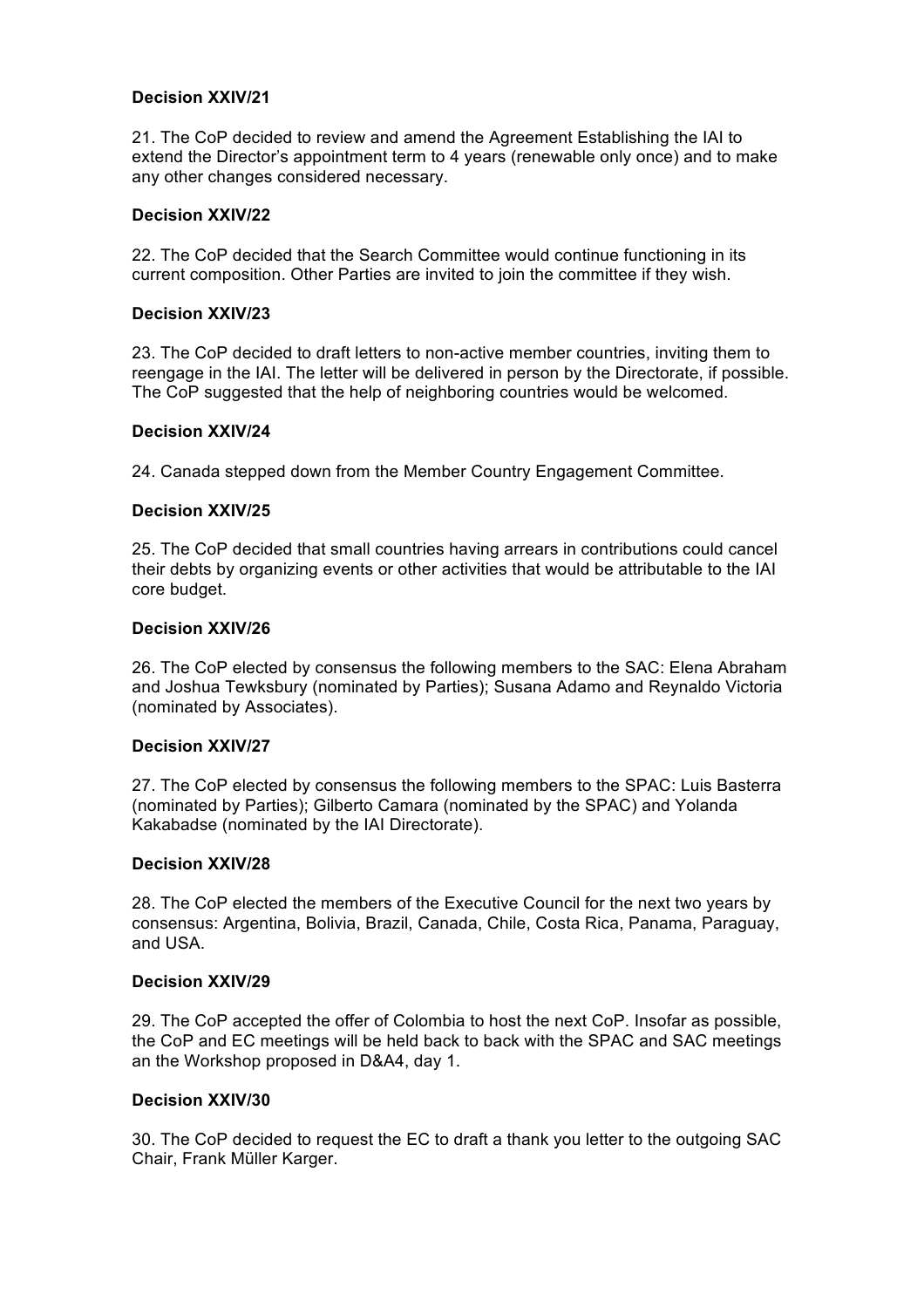### **Twenty-Third meeting of the Conference of the Parties (CoP) of the IAI Lima, Peru 24-25 June 2015**

# **Action List**

## **Decisions**

## **Decision XXIII/1**

1. The CoP elected the following members as the Bureau for its Twenty Third Session: José Macharé from Peru as the Chair, Rebecca Plumadore from Canada as the First Vice-Chair, and Jean-Pierre Ometto from Brazil as the Second Vice-Chair.

## **Decision XXIII/2**

2. The CoP elected the new members of the Credentials Committee: Argentina, Canada, United States and Tania Sánchez from the IAI Directorate. The committee in its composition is appointed for two years and the members are requested to serve in the period between sessions.

## **Decision XXIII/3**

3. The CoP approved the agenda of its twenty-third session with the inclusion of a discussion on open science.

## **Decision XXIII/4**

4. The CoP approved the report of its twenty-second session.

# **Decision XXIII/5**

5. The Credentials Committee informed the CoP that nine delegations had submitted the official credentials to participate in the Conference: Argentina, Brazil, Canada, Chile, Panamá, Paraguay, Perú, United States and Uruguay. Required number of accredited Parties to constitute quorum is eight.

## **Decision XXIII/6**

- 6. The CoP elected by consensus the following members to the SPAC:
- Javier Gracia Garza, Luis Basterra, Maria Netto, and James Rusak from nominations by the Parties;
- Walter Baethgen and Yolanda Kakabadse from nominations by the SPAC;

• Brigitte Baptiste, Carlos Henrique de Brito Cruz, and Nicolas Lucas from nominations by the Directorate.

Alternate candidates are Heather Conley (nominated by the Parties) and Robert Corell (nominated by the SPAC).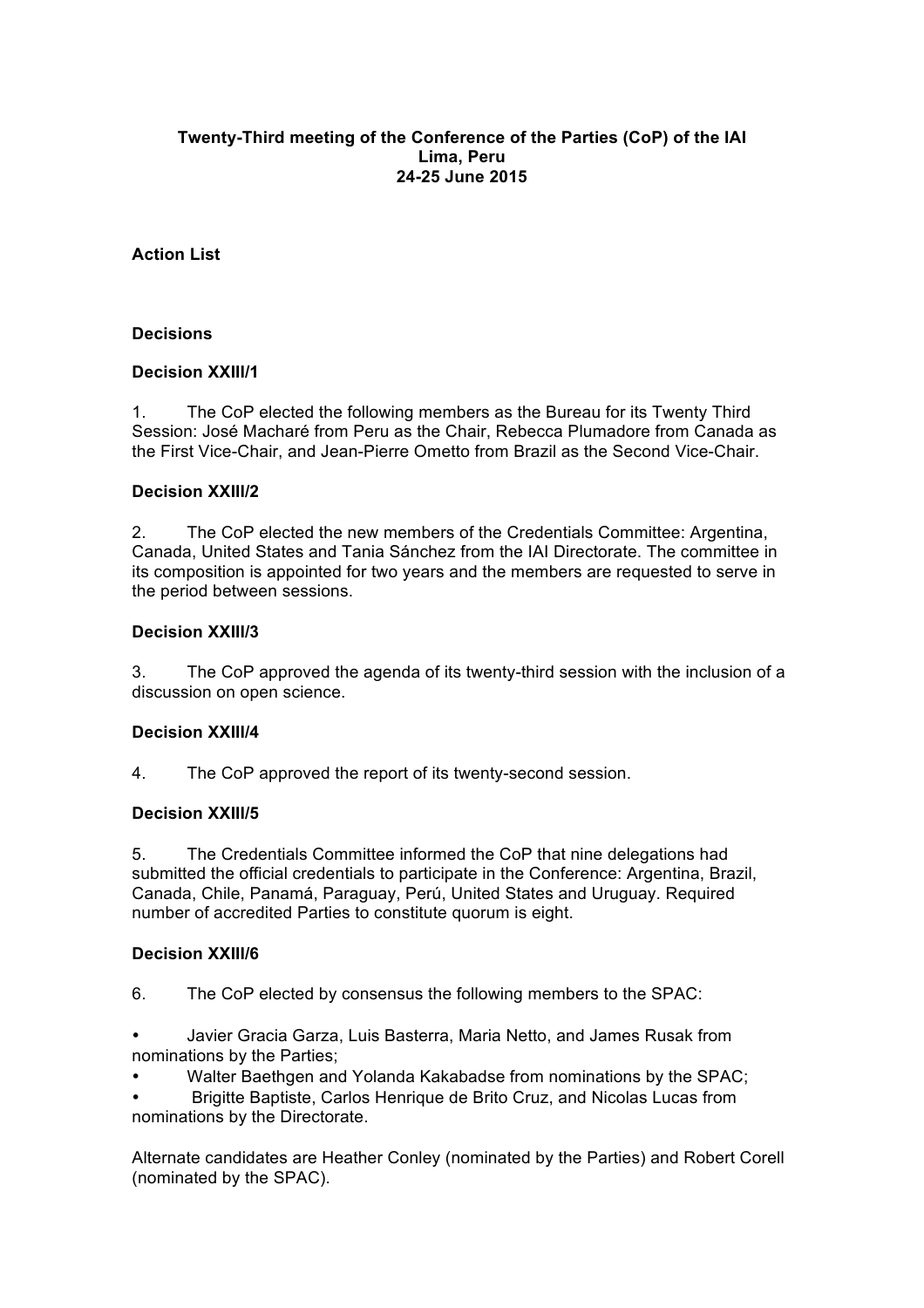## **Decision XXIII/7**

7. The CoP elected by consensus the following members to the SAC: Alicia Fernandez Cirelli and Edwin Castellanos from nominations by the Parties.

# **Decision XXIII/8**

8. The CoP approved the renewal of the term of the Implementation Committee for the Tripartite Structure of the IAI until the next CoP. The committee will maintain its terms of reference and membership: Argentina, Brazil, Canada, Colombia, Costa Rica, Ecuador (Vice-chair), USA (Chair) and Uruguay. The committee shall be open to all the Parties.

# **Decision XXIII/9**

9. The CoP endorses the participation of the IAI in Future Earth as long as this participation implies an equitable association between regional and global entities and provides also considerable flexibility for future design and redesign.

# **Decision XXIII/10**

10. The CoP approved the list of decisions and actions of day 1.

## **Decision XXIII/11**

11. The CoP approved the Core Budget Request for fiscal year 2015-2016.

## **Decision XXIII/12**

12. The CoP approved the unchanged level of country contributions for fiscal year 20152016.

## **Decision XXIII/13**

13. The CoP accepted the Financial Statements for the fiscal year ending June 30, 2015.

## **Decision XXIII/14**

14. The CoP approved the Annual Plan for fiscal year 2015-2016.

## **Decision XXIII/15**

15. The CoP decided to prepare a list of funding agencies interested in subscribing a Belmont-like agreement to fund global change research projects in the IAI and in the continent for September.

## **Decision XXIII/16**

16. The CoP decided to ask for nominations for candidates for the Standing Committee for Rules and Procedures. Nominations are due by September.

## **Decision XXIII/17**

17. The CoP decided to create a working group to define an open science work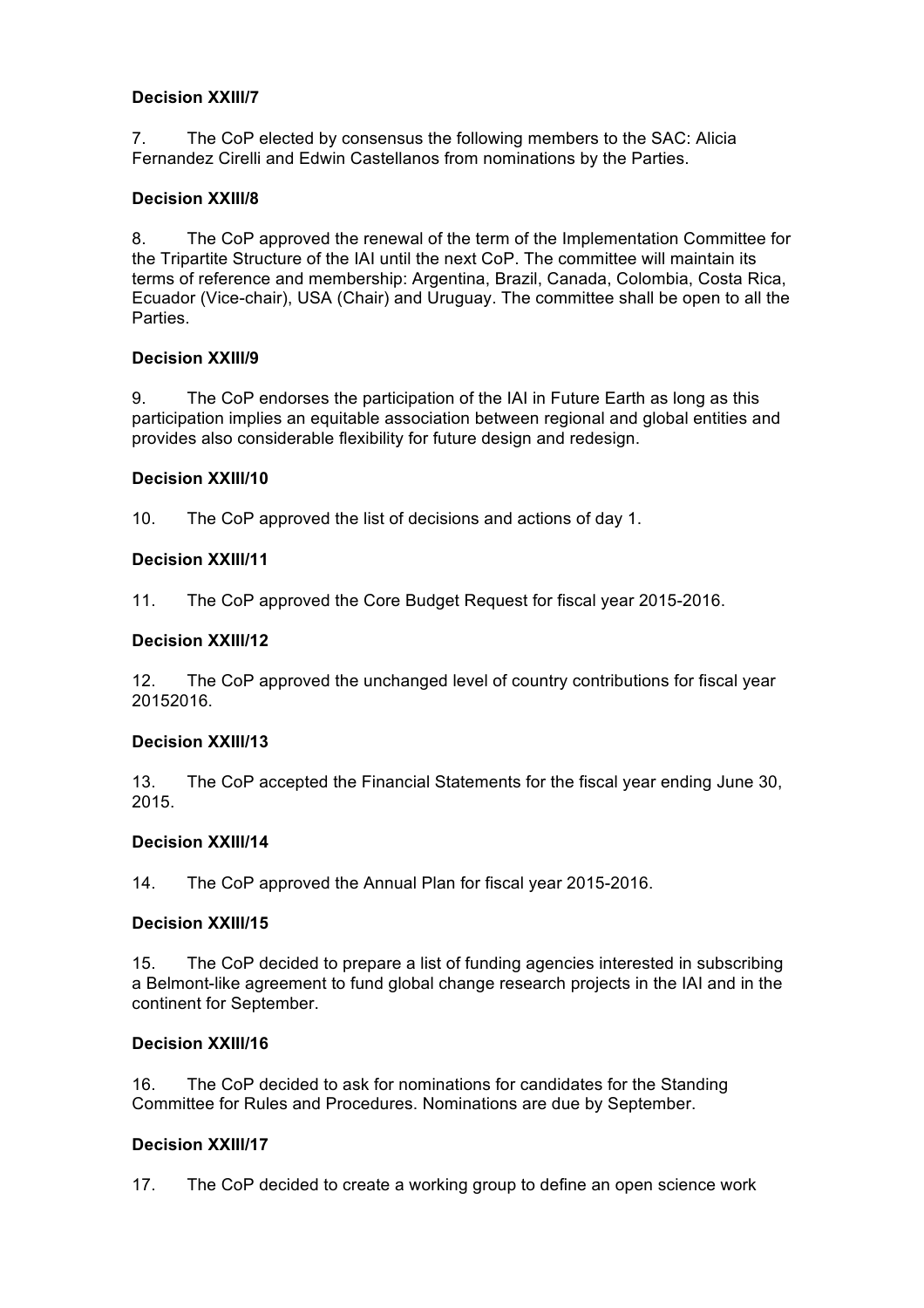plan for the IAI. Members of this committee will be Argentina, Brazil, Canada, the USA, and the Directorate. The group will draft their initial terms of reference.

### **Decision XXIII/18**

18. The CoP decided to charge the EC with creating a committee that would analyze member country participation in the IAI in terms of participation in IAI meetings, payment of contributions and participation in IAI science projects. The group would establish a strategy to contact inactive countries and would send letters to those countries. All the Parties will sign the communications from the group.

#### **Twenty-Second meeting of the Conference of the Parties (CoP) of the IAI Mexico City, Mexico 13-14 August 2014**

## **Action List**

### **Decisions**

### **Decision XXII/1**

1 The CoP elected the following members as the Bureau for its Twenty First Session: María Amparo Martínez from Mexico as the Chair, Lauren Walshe-Roussel from Canada as the First Vice-Chair, and Jean-Pierre Ometto from Brazil as the Second Vice-Chair.

## **Decision XXII/2**

2 The CoP approved the agenda of its twenty-second session.

#### **Decision XXII/3**

3 The CoP approved the report of its twenty-first session.

#### **Decision XXII/4**

4 The CoP decided to make a statement to the UNFCCC CoP-20 to be held in Peru that in addition to mitigation, global change adaptation is important to Latin America and needs to be incorporated into international decision making. Adaptation needs to be based on sound science and technology.

## **Decision XXII/5**

5 The Credentials Committee informed the CoP that ten delegations had submitted the official credentials to participate in the Conference: Argentina, Brazil, Canada, Chile, Costa Rica, Mexico, Paraguay, Peru, the United States and Uruguay. Required number of accredited Parties to constitute quorum is nine.

#### **Decision XXII/6**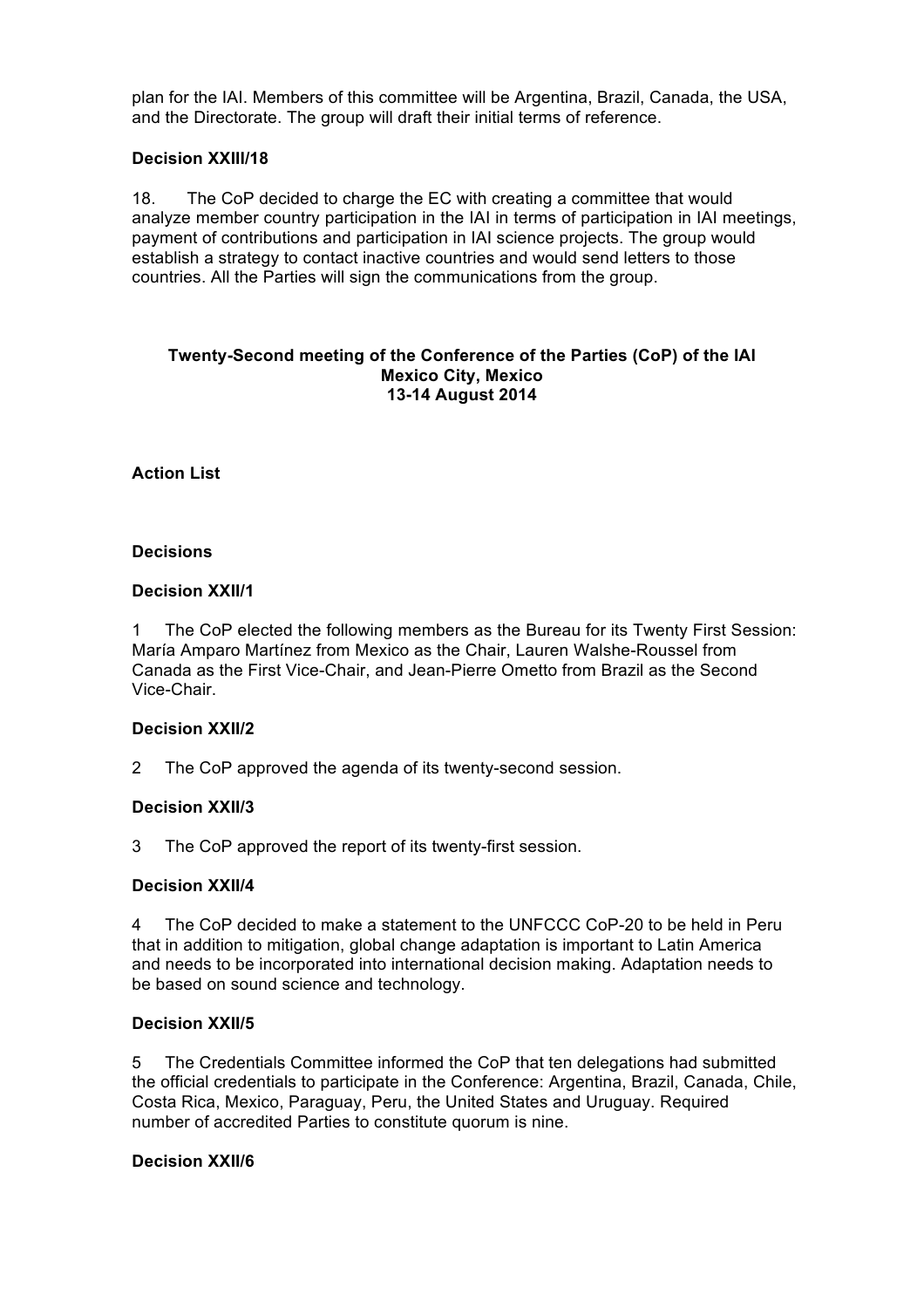6 The CoP accepted FAPESP as Associate Institution to the IAI and charged the Directorate to take the necessary steps to complete the Association.

# **Decision XXII/7**

7 The CoP elected by consensus the following members to the SAC: José Antonio Marengo Orsini and Rodolfo Dirzo for a second term, Trevor Platt (from SAC nominations); and Carlos Joly (from CoP nominations). The CoP also decided to extend the term of Frank E. Müller Karger for two years to help with the continuity of SAC activities.

## **Decision XXII/8**

8 The CoP decided that members of the Advisory Committee on Science-Policy Liaison (SPAC) would be Luis Basterra, Yolanda Kakabadse, Carlos Henrique de Brito Cruz, Boris Graizbord, Bob Corell, Brigitte Baptiste, Emilio Moran, Walter Baethgen, Maria Netto Schneider; alternates are Janet Ranganathan, Anthony Clayton, and Max Campos. The CoP also decided that the SPAC elect their Chair and draft a program of self-organization including their terms of reference, rules of procedure and the definition of appointment terms. The CoP encourages the SPAC to ensure linkages with the SAC. The SPAC will report on these issues at the next CoP.

### **Decision XXII/9**

9 The CoP approved the Core Budget Request for fiscal year 2014-2015.

### **Decision XXII/10**

10 The CoP approved the proposed changes to the level of country contributions for fiscal year 2014-2015. Canada expressed the country was not in the position of committing to increase their contributions.

#### **Decision XXII/11**

11 The CoP accepted the Financial Statements for the fiscal year ending June 30, 2014.

### **Decision XXII/12**

12 The CoP approved the Annual Plan for fiscal year 2014-2015.

#### **Decision XXII/13**

13 The CoP approved the renewal of the term of the Implementation Committee for the Tripartite Structure of the IAI until the next CoP. The committee will maintain its terms of reference and membership: Argentina, Brazil, Canada, Colombia, Costa Rica, Ecuador (Vice-chair), USA (Chair) and Uruguay. The committee shall be open to all the **Parties** 

#### **Decision XXII/14**

14 The CoP strongly encourages that all IAI member countries broaden the representation of the groups of interest beyond the representatives' institutions, following the example of Uruguay National IAI Committee.

#### **Decision XXII/15**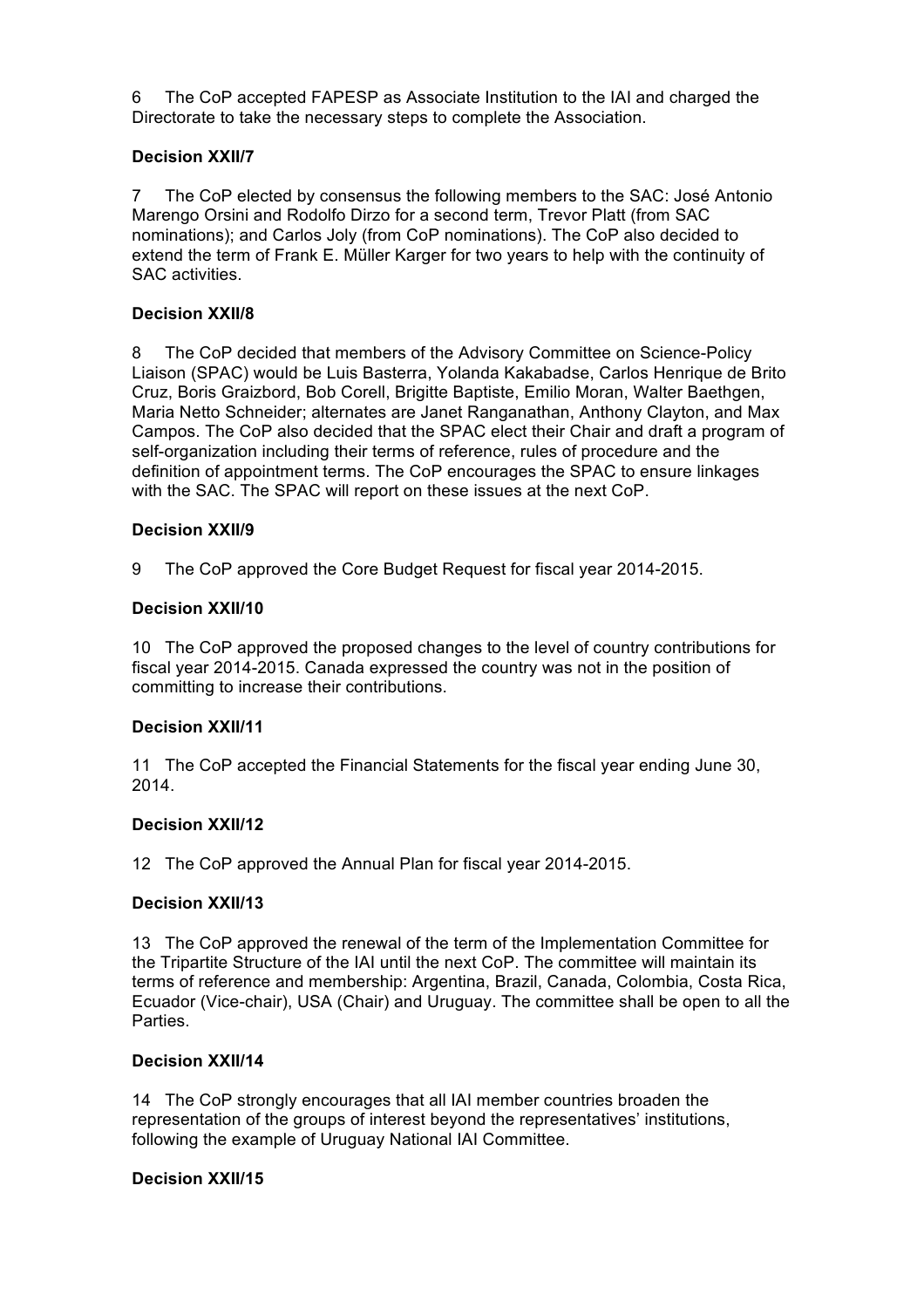15 The CoP encourages member countries to promote agreements for global change research between funding agencies, considering the funding model that is being developed by the group of funding agencies that met on August 11. Member countries can also participate in funding IAI science programs.

## **Decision XXII/16**

16 The CoP accepted the report of the Standing Committee for Rules and Procedures.

### **Decision XXII/17**

17 The CoP elected the members of the EC for the next two years by consensus: Argentina, Brazil, Canada, Chile, Costa Rica, Paraguay, Peru, Uruguay, and USA.

### **Twenty-First meeting of the Conference of the Parties (CoP) of the IAI Montevideo, Uruguay 12-13 June 2013**

## **Action List Day 1: 12 June 2013**

#### **Decisions**

#### **Decision XXI/1**

1 The CoP elected the following members as the Bureau for its Twenty First Session: Jorge Rucks from Uruguay as the Chair, María Virgínia Alves from Brazil as the First Vice-Chair, and Eric Gagné from Canada as the Second Vice-Chair.

#### **Decision XXI/2**

2 The CoP elected the new members of the Credentials Committee: Brazil, Dominican Republic and the United States. The committee in its composition is appointed for two years and the members are requested to serve in the period between sessions.

#### **Decision XXI/3**

3 The CoP approved the agenda of its twenty-first session.

#### **Decision XXI/4**

4 The CoP approved the report of its twentieth session.

#### **Decision XXI/5**

5 The Credentials Committee informed the CoP that twelve delegations had submitted the official credentials to participate in the Conference: Argentina, Brazil, Canada, Colombia, Cuba, Dominican Republic, Ecuador, Mexico, Paraguay, Peru, the United States and Uruguay. Required number of accredited Parties to constitute quorum is nine.

### **Decision XXI/6**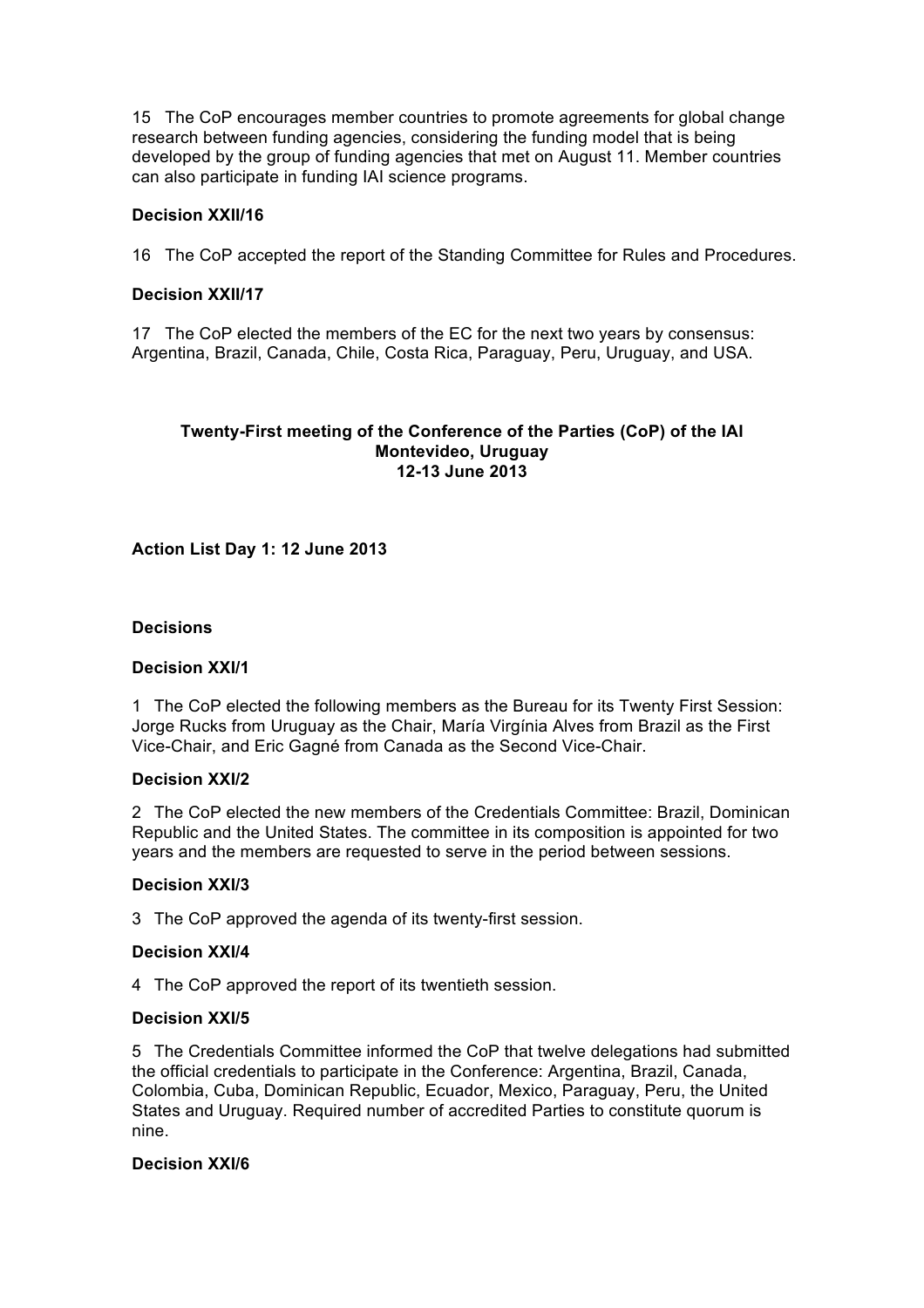6 The CoP decided to elect members to the Scientific Advisory Committee in a way that would maintain continuity in the SAC membership and provide a mechanism for a moderate renewal process in the future. This decision responds to the critical situation the SAC is facing as a result of a carry-over of two vacancies from 2012, and the end of the final terms of five members over the next 14 months. The CoP exceptionally reappointed Carolina Vera and Harold Mooney (nominated by the Parties) for a 2-year period and reelected Claudia Natenzon (nominated by the Parties) for a second term.

# **Action List Day 2: 13 June 2013**

# **Decision XXI/7**

7 The CoP approved the action list of day 1 with some modifications already included.

## **Decision XXI/8**

8 The CoP approved the Core Budget Request for fiscal year 2013-2014.

# **Decision XXI/9**

9 The CoP approved the (unchanged) level of country contributions for fiscal year 2013-2014.

## **Decision XXI/10**

10 The CoP accepted the Financial Statements for the fiscal year ending June 30, 2013.

## **Decision XXI/11**

11 The CoP approved the Annual Plan for fiscal year 2013-2014.

## **Decision XXI/12**

12 The CoP approved the renewal of the term of the Implementation Committee for the Tripartite Structure of the IAI until the next CoP. The committee will maintain its terms of reference and membership: Argentina, Brazil, Canada, Colombia, Costa Rica, Ecuador (Vice-chair), USA (Chair) and Uruguay. The committee shall be open to all the **Parties** 

# **Decision XXI/13**

13 The CoP approved the establishment of an Advisory Committee on Science-Policy Liaison. The committee will provide advice to the CoP and the IAI Directorates on how to use and design science for policy and decision-making.

## **Decision XXI/14**

14 The CoP charged the EC and the Directorate with the drafting of the terms of reference for the Advisory Committee on Science-Policy Liaison (which will begin its work as from the next CoP) as well as the preparation of a list of possible candidates to be considered by the next CoP. The SAC will be part of the process.

## **Decision XXI/15**

15 The CoP approved the following changes to the EC and CoP Rules of Procedure regarding the accreditation of country representatives.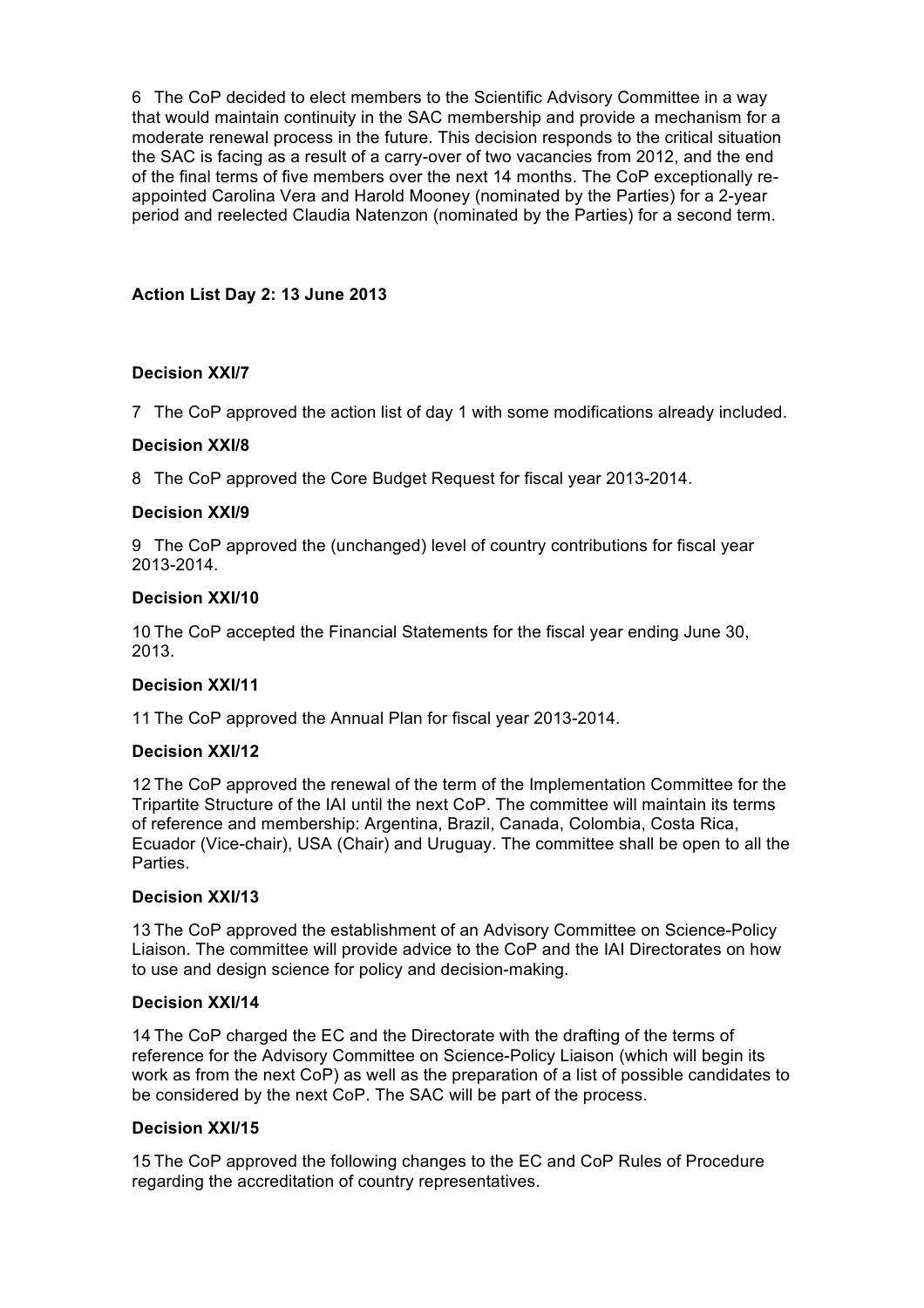## Artículo 3 (Reglamento de la CoP)

La Conferencia de las Partes estará abierta a todas las Partes del Acuerdo. Invitada a una Conferencia de las Partes, y antes de la misma, la Parte que no hubiera designado Representantes Permanente y/o Suplentes acreditará a través de la autoridad diplomática pertinente a un Representante (y si lo deseara, a un Representante Alterno) para dicha Conferencia. La acreditación tendrá validez para la Reunión del Consejo Ejecutivo inmediatamente posterior a la Conferencia de las Partes. Para las sucesivas Reuniones del Consejo Ejecutivo, todas las Partes electas para conformarlo designarán a un Representante Permanente y/o a un Suplente del Representante Permanente, por nombre o cargo, que las represente en el Consejo Ejecutivo durante la vigencia de su mandato.

Rule 3 (CoP rules) The Conference of the Parties shall be open to all Parties to the Agreement. Upon invitation to a Conference of Parties, a Party that has not designated a Permanent and/or Alternate Permanent Representatives shall accredit through its competent diplomatic authority, prior to that Conference of Parties, a Representative (and if so desired an Alternate Representative) to the Conference. Such accreditation shall be valid also for the Executive Council Meeting immediately following that Conference of Parties. For subsequent Executive Council Meetings, any Party elected to the Executive Council shall designate a Permanent and/or Alternate Permanent Representative, by name or post, who will represent the Party on the Executive Council during the term of its mandate.

Artículo 4 (Reglamento del CE) Las Partes electas para integrar el Consejo Ejecutivo podrán decidir que su Representante Permanente ante el IAI, un Representante diplomáticamente acreditado al Consejo Ejecutivo, o un Suplente del Representante Permanente acreditado del mismo modo sea quien las represente. En la Reunión del Consejo Ejecutivo inmediatamente posterior a la Conferencia de las Partes en la que se elige la composición de dicho órgano, las Partes electas podrán ser representadas por los delegados acreditados diplomáticamente ante dicha Conferencia.

Rule 4 (EC Rules) Each Party elected to serve on the Executive Council can be represented on the Executive Council either by its Permanent Representative to the IAI; by a Representative diplomatically accredited to the Executive Council; or by a similarly accredited Alternate to such a Representative, as decided by the elected Party. For the Executive Council Meeting immediately following the Conference of the Parties at which a Party was elected to the Executive Council, it may also be represented by its diplomatically accredited Representative to that Conference of the Parties.

## **Decision XXI/16**

16 The CoP did not approve the changes proposed to Rule 53 of the EC Rules of Procedure.

#### **Decision XXI/17**

17 The CoP elected Michelle Grunauer Andrade and Werner Wilbert (nominated by the parties) as members of the Scientific Advisory Committee. Tellers of the election were Brazil and Paraguay.

## **Decision XXI/18**

18 The CoP unanimously elected Susana Adamo (nominated by the IAI Associates) as member of the Scientific Advisory Committee. Tellers of the election were Brazil and Paraguay.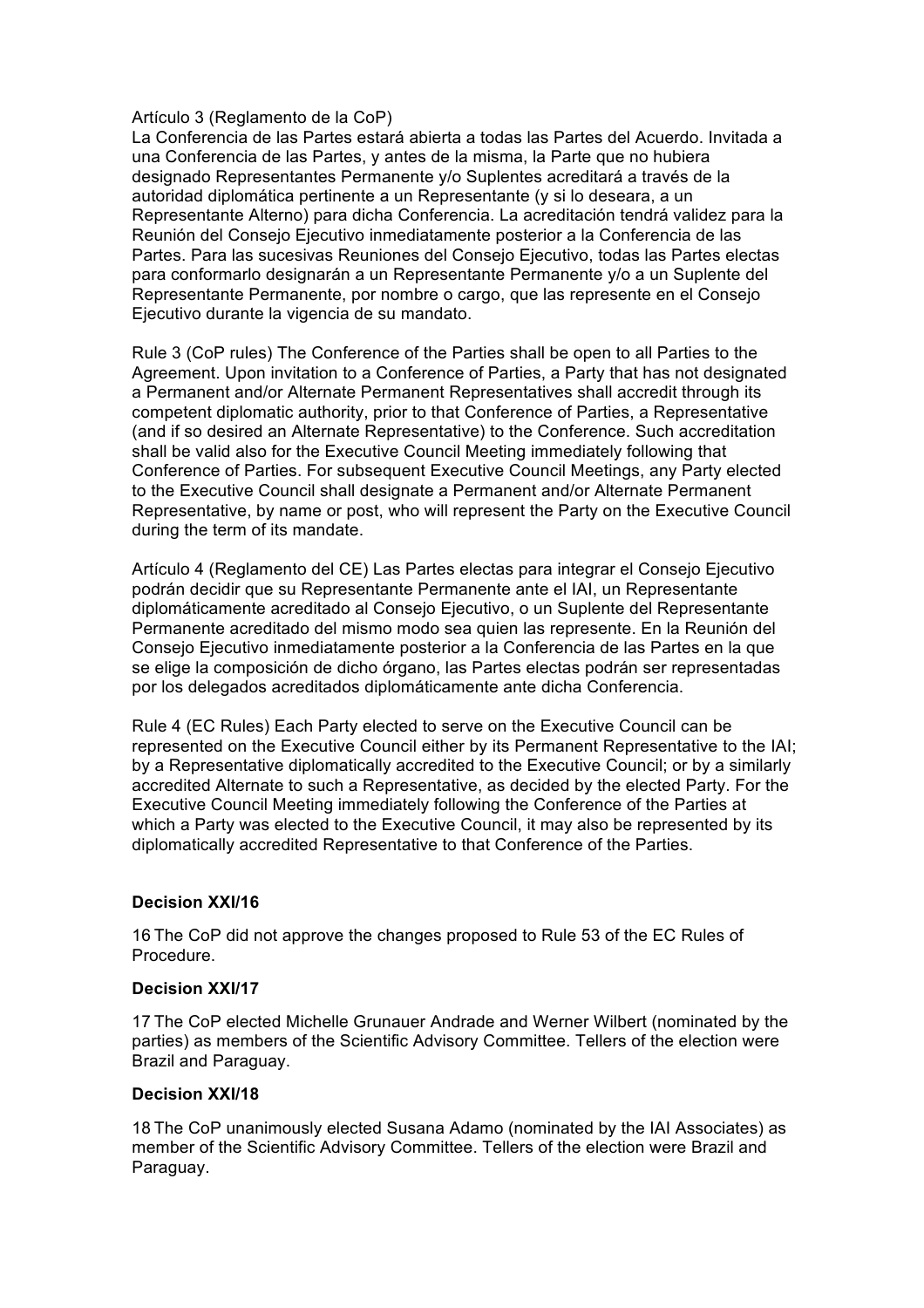### **Decision XXI/19**

19 The CoP approved the participation of the SAC and the IAI Directorate in the Future Earth initiative.

### **Decision XXI/20**

20 The CoP approved the initiative of the IAI Directorate to work towards an agreement for a consortium between UNESCO, ICSU-ROLAC and the IAI.

### **Decision XXI/21**

21 The CoP approved the workplan and strategy for the Science-Policy Liaison Directorate.

### **Decision XXI/22**

22 The CoP endorsed the Agreement signed between the National Council for Scientific and Technological Research (CONICET) of Argentina and the IAI.

#### **Decision XXI/23**

23 The CoP charged the EC with the implementation of Action 8 of the present Action List.

### **Decision XXI/24**

24 The CoP will wait until October 2013 for invitations from member countries to host the next EC-CoP meetings. In case no offer is tendered, the Directorate will start working with the host country, to have the meetings at the Directorate headquarters as stated in Rule 13, Chapter 2 of the Rules of Procedure of the Conference of the Parties.

### **Twentieth meeting of the Conference of the Parties (CoP) of the IAI Arlington, Virginia, United States of America 27-29 June 2012**

**Action List** 

#### **Decisions**

#### **Decision XX/1**

1. The CoP elected the following members as the Bureau for its Twentieth Meeting: Frances Colón from the USA as the Chair, Carlos Nobre from Brazil as the First Vice-Chair, and Kathryn Lundy from Canada as the Second Vice-Chair.

#### **Decision XX/2**

2. The CoP approved the agenda of its Twentieth Meeting.

## **Decision XX/3**

3. The CoP approved the reports of its Eighteenth and Nineteenth Meetings.

#### **Decision XX/4**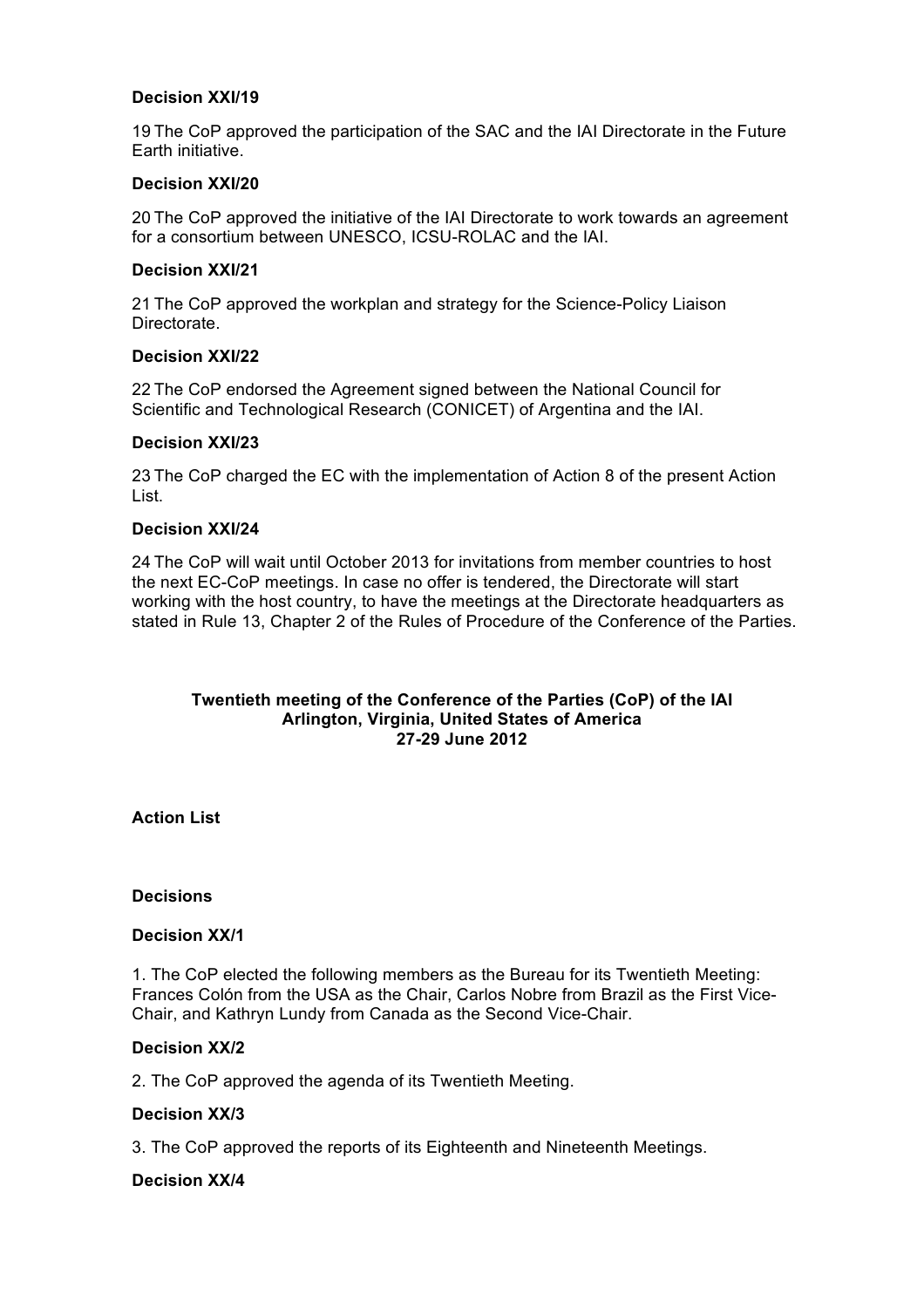4. The Credentials Committee, composed by Colombia, Costa Rica and USA, informed the CoP that thirteen delegations had submitted the official credentials to participate in the meeting: Argentina, Brazil, Canada, Chile, Colombia, Costa Rica, Dominican Republic, Ecuador, Guatemala, Paraguay, Peru, the United States and Uruguay. Required number of accredited Parties to constitute quorum is nine.

# **Decision XX/5**

5. The CoP approved the Core Budget Request for FY 2012-2013.

## **Decision XX/6**

6. The CoP approved the level of Country Contributions for 2012-2013.

## **Decision XX/7**

7. The CoP accepted the Financial Statements for the Fiscal Year ending June 30, 2012.

# **Decision XX/8**

8. The CoP accepted the recommendation by the SAC of eight projects for funding under the Third Round of the Collaborative Research Network Program (CRN 3).

## **Decision XX/9**

9. The CoP approved the Annual Program for FY 2012-2013.

## **Decision XX/10**

10. The CoP approved the Tripartite Proposal for hosting the IAI Directorate.

### **Decision XX/11**

11. The CoP decided to establish an Implementation Committee for the Tripartite IAI Directorate whose terms of reference would be drafted by the Ad Hoc Committee that had prepared the tripartite proposal.

## **Decision XX/12**

12. The CoP elected Scott Whiteford as member of the Scientific Advisory Committee.

## **Decision XX/13**

13. The CoP decided to fill the vacant SAC position by electronic voting and will ask the Scientific Advisory Committee to provide recommendations regarding the areas to be covered at the earliest time possible.

## **Decision XX/14**

14. The CoP charged the EC with the defining of the procedure for electronic elections.

## **Decision XX/15**

15. The CoP elected the members of the EC for the next two years: Argentina, Brazil, Canada, Colombia, Dominican Republic, Ecuador, Paraguay, Uruguay and USA. Tellers of the election were Brazil and the USA.

## **Action List Day 2: 29 June 2012**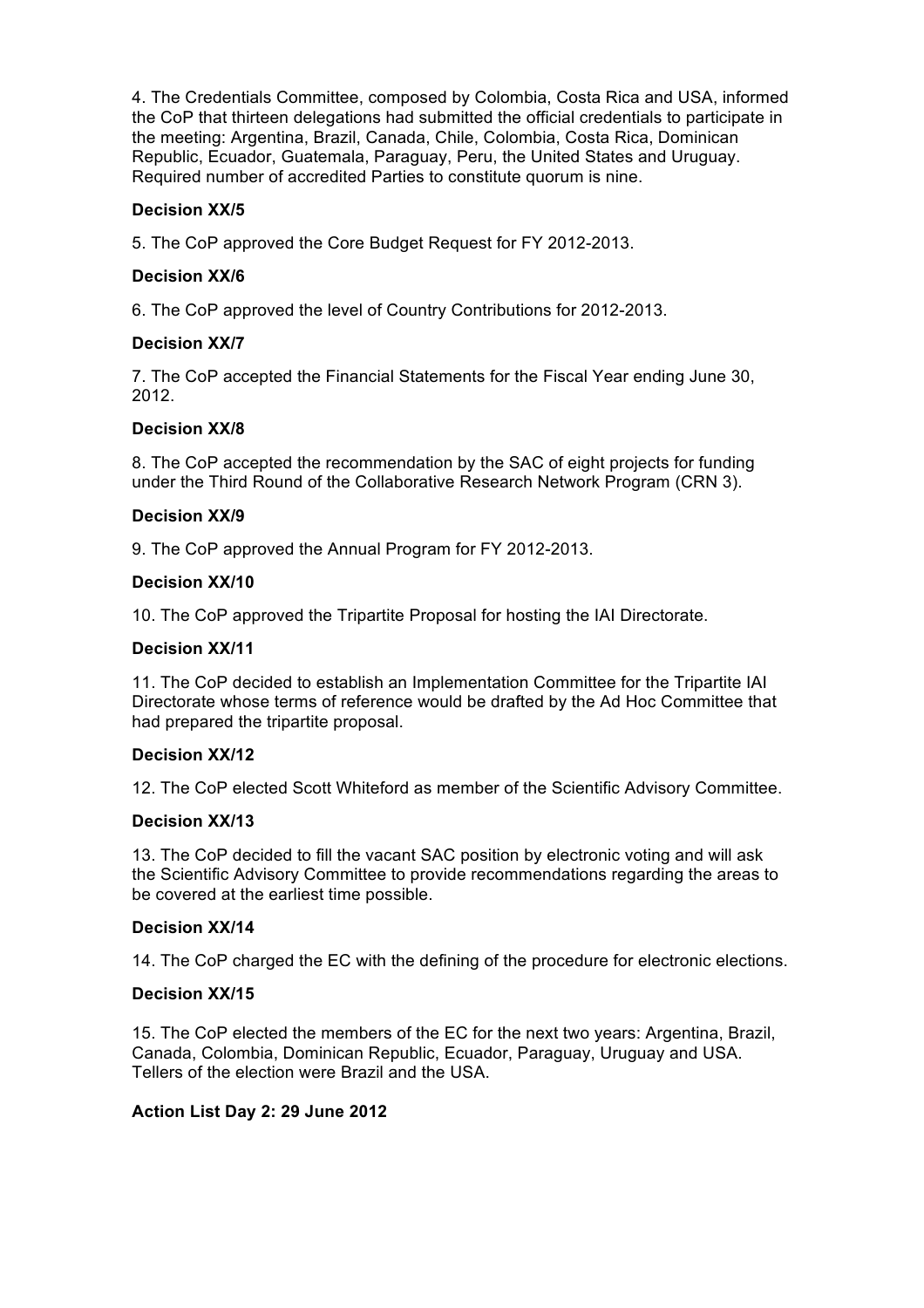## **Decision XX/16**

16. The CoP approved the Action List of Day 1 with some modifications already included in it.

## **Decision XX/17**

17. The CoP approved the amendments to the Standing Rules of the Conference of the Parties proposed by the Standing Committee for Rules and Procedures with some modifications.

### **Decision XX/18**

18. The CoP approved the amendments to the Standing Rules of the Executive Council proposed by the Standing Committee for Rules and Procedures with some modifications.

### **Decision XX/19**

19. The CoP approved the Terms of Reference of the Committee for the Implementation of the IAI Tripartite Directorate. Members are: Argentina, Brazil, Canada, Colombia, Costa Rica, Ecuador, USA, and Uruguay. The USA was elected as the Chair of the Committee and Ecuador as Vice-Chair.

### **Decision XX/20**

20. The CoP accepted the offer of Uruguay to host the EC and CoP meetings in 2013.

#### **Eighteenth meeting of the Conference of the Parties (CoP) of the IAI Asuncion, Paraguay 15-16 June 2011**

**Action List** 

**Decisions** 

### **Decision XVIII/1**

1.The CoP elected the following members as the Bureau for its Eighteenth Meeting: Paul Filmer from the USA as the Chair, Fernando Mendez Gaona from Paraguay as the First Vice-Chair, and Maria Virginia Alves from Brazil as the Second Vice- Chair.

#### **Decision XVIII/2**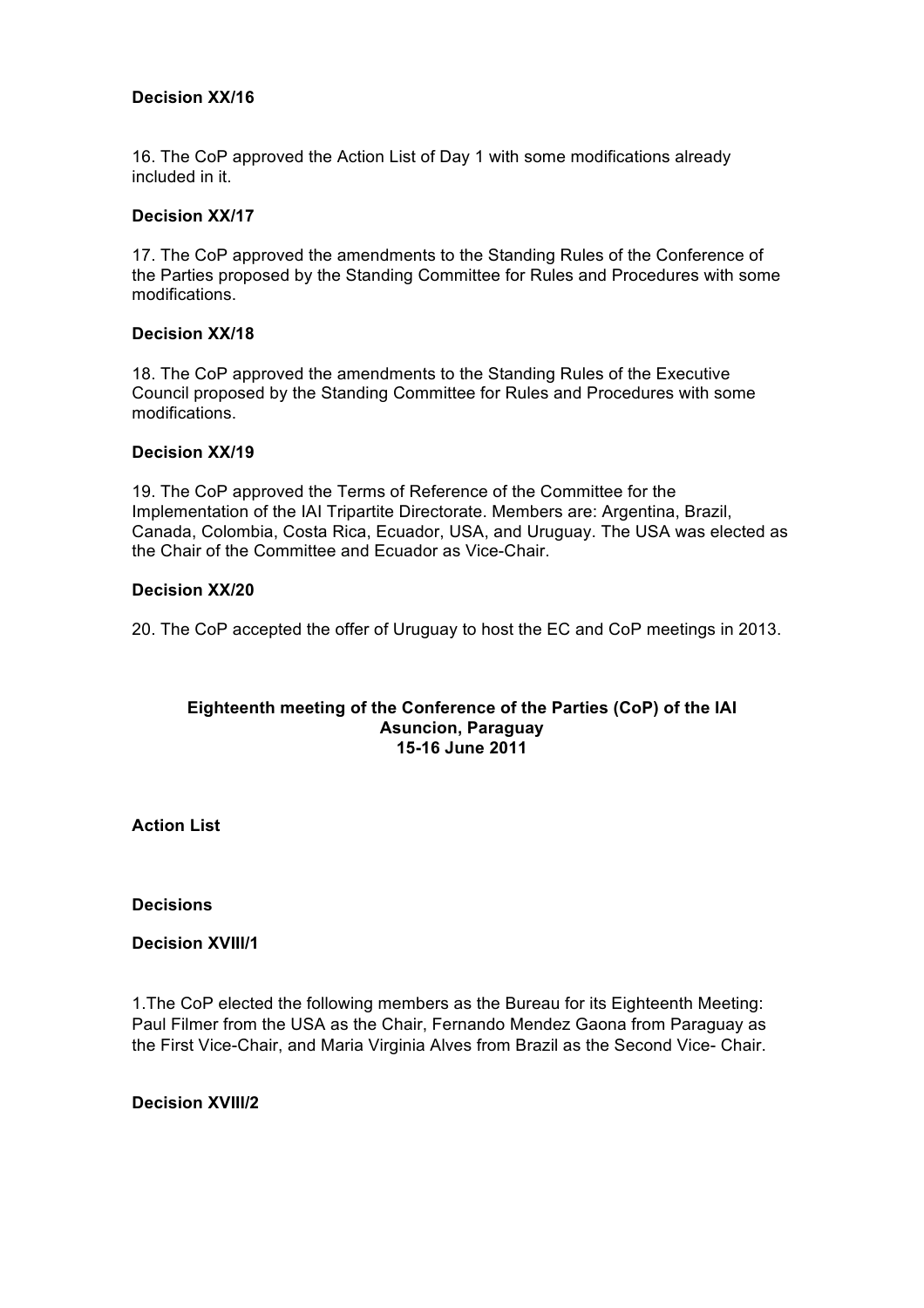2.The CoP elected the new members of the Credentials Committee: Colombia, Costa Rica and the USA. The committee in its composition is appointed for two years and the members are requested to serve in the period between meetings.

## **Decision XVIII/3**

3.The CoP approved the agenda of its Eighteenth Meeting with two modifications: presentations of Argentina and the observer from ECLAC will be made in the afternoon session of day 1.

### **Decision XVIII/4**

4.The CoP approved the report of its Seventeenth Meeting with no modifications.

### **Decision XVIII/5**

5.The Credentials Committee informed the CoP that thirteen delegations had submitted the official credentials to participate in the meeting: Argentina, Brazil, Canada, Chile, Colombia, Costa Rica, Cuba, Dominican Republic, Guatemala, Paraguay, Peru, the United States and Uruguay. Required number of accredited Parties to constitute quorum is nine.

### **Decision XVIII/6**

6.The CoP approved the Core Budget Request for FY 2011-2012.

### **Decision XVIII/7**

7.The CoP approved the level of Country Contributions for FY 2011-2012.

## **Decision XVIII/8**

8.The CoP accepted the Auditor's report for the years ended June 30, 2009 and 2010.

#### **Decision XVIII/9**

9.The CoP approved the Financial Statements of FY 2010-2011.

#### **Decision XVIII/10**

10.The CoP approved the Annual Program for FY 2011-2012.

### **Decision XVIII/11**

11.The Cop requested that countries willing to participate in the Financial and Administrative Committee (FAC) contact the EC chair. It is desirable that members have experience with financial and budgetary issues. The cost of participation of members in FAC meetings is at the expense of the member's country.

#### **Decision XVIII/12**

12.The CoP unanimously decided to call a special meeting in mid February 2012 to choose the host country for the Directorate. The USA volunteered to host this meeting.

### **Decision XVIII/13**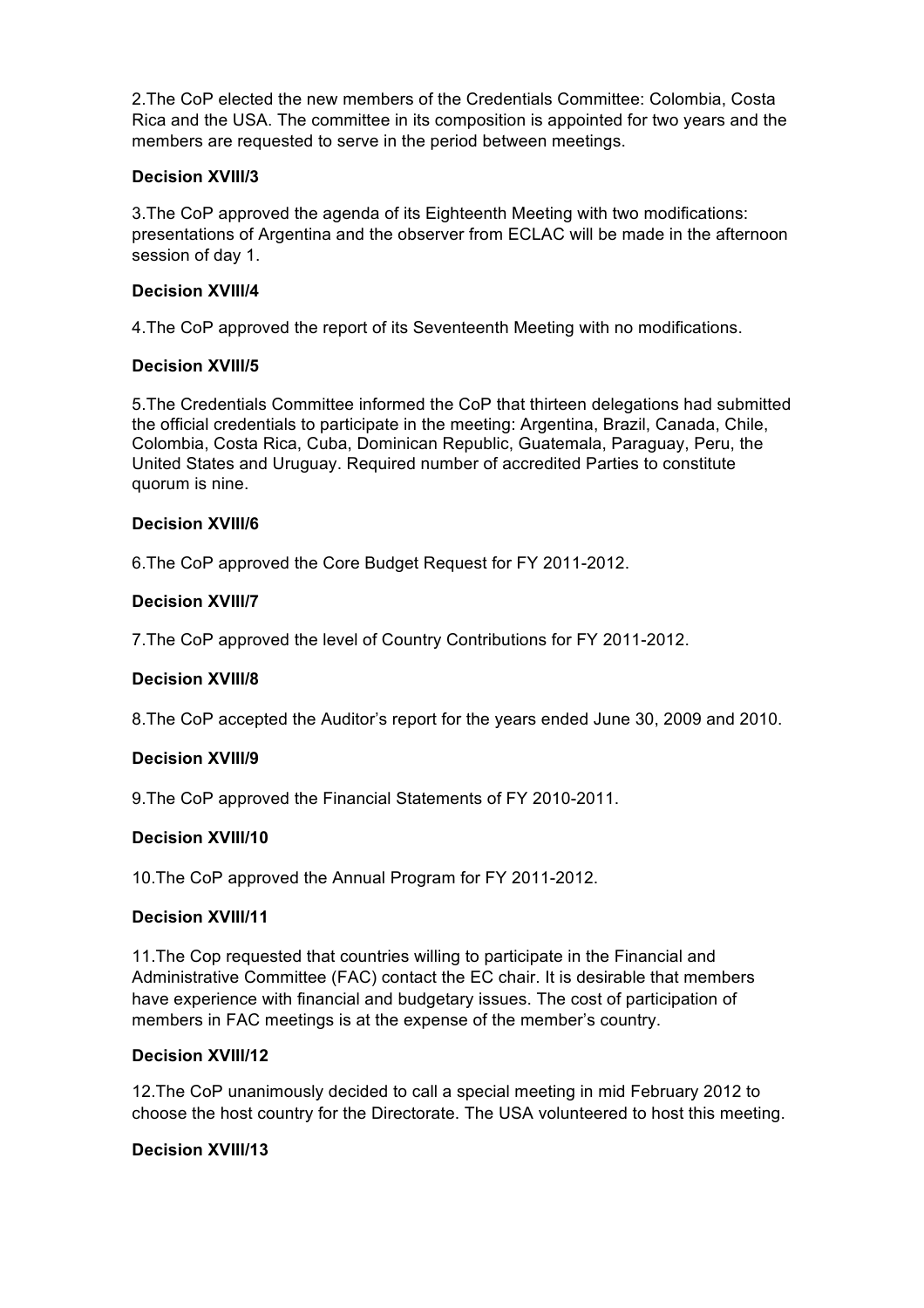13.The CoP set the deadline for countries to receive full proposals to host the Directorate as 15 November 2011.

# **Decision XVIII/14**

14.The CoP established an ad hoc committee (Host Country Committee) to provide information and advice to countries willing to host the IAI Directorate. Members are Brazil, Canada, Colombia, Dominican Republic, Paraguay and the USA. This Committee will also evaluate the proposals received by November 15. In case of conflict of interest an alternate member will replace the country submitting a proposal. Alternate member is Guatemala and the committee may function with five members if necessary. The Committee will request legal advice for the evaluation of proposals if needed.

## **Decision XVIII/15**

15.The CoP charged the EC with the drafting of the Terms of Reference for the Host Country Committee.

### **Decision XVIII/16**

16.The CoP approved the Strategic Plan for one year. The issue of gender, adaptation and climate change need to be included in the document. Colombia will draft a paragraph and will present it at the next regular CoP for approval.

### **Decision XVIII/17**

17.The CoP requested an Implementation Plan that includes indicators and measures of progress its Strategic Plan for its consideration at the next regular CoP. The SAC must be part of this process.

## **Decision XVIII/18**

18.The CoP recognizes that the establishment of Centers of Excellence for Global Change Research is the fruit of the scientific efforts supported in the framework of IAI CRN and SGP-HD programs and endorses the establishment of the virtual Center for Water Security at University of Arizona and Pontificia Universidad Católica de Chile.

#### **Decision XVIII/19**

19.The CoP elected the following members of the Scientific Advisory Committee: Jose Marengo (nominated by the Parties) and Walter Baethgen, Rodolfo Dirzo and Frank Müller Karger (nominated by the SAC). Tellers for the election were Argentina and Cuba.

#### **Decision XVIII/20**

20.The CoP accepted the offer of the USA to host the regular EC and CoP meetings in 2012.

#### **Seventeenth meeting of the Conference of the Parties (CoP) of the IAI Brasilia, Brazil 9-10 June 2010**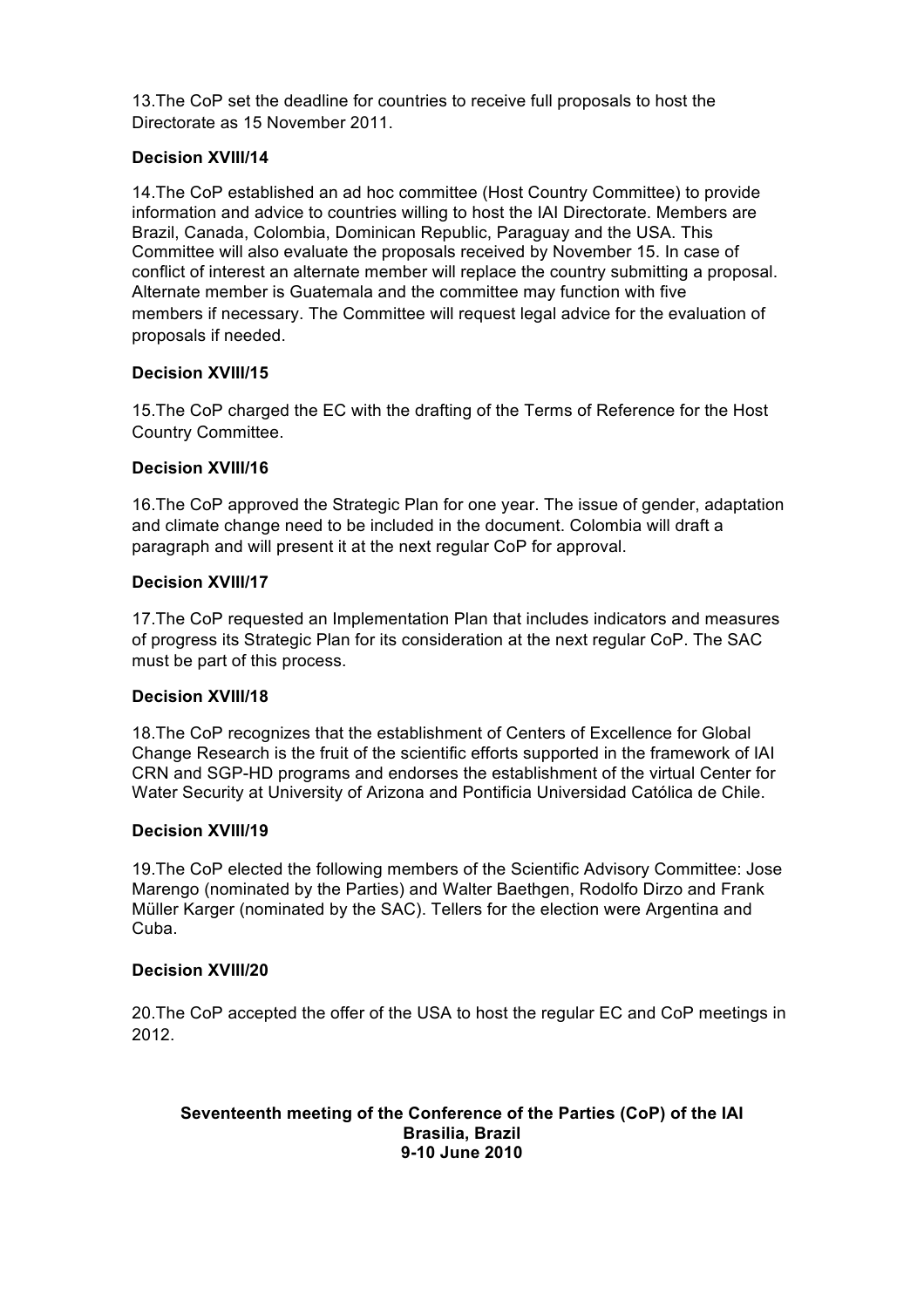### **Action List Day 1: 9 June 2010**

### **Decisions**

### **Decision XVII/1**

1.The CoP elected the following members as the Bureau for its Seventeenth Meeting: Maria Virginia Alves from Brazil as the Chair, Paul Filmer from USA as the First Vice-Chair, and Carlos Ereño from Argentina as the Second Vice-Chair.

### **Decision XVII/2**

2.The CoP approved the agenda of its Seventeenth Meeting without modifications.

### **Decision XVII/3**

3.The CoP approved the report of its Sixteenth Meeting with the following modification:

a.English version, page 30, item 11.3, Quorum of CoP 16, final paragraph, add the following sentence at the end of that paragraph: "*The session was reassumed after achieving quorum, with the presence of the delegation from Peru"*

b.Spanish version, page 32, item 11.3, Quórum de la CoP 16, final paragraph: "*Se reinició la session luego de haber logrado el quorum con la presencia de la delegación del Perú*."

c.Other minor modifications would be sent directly to the Secretariat.

#### **Decision XVII/4**

4.The Credentials Committee informed the CoP that eleven delegations had submitted the official credentials to participate in the meeting: Argentina, Brazil, Canada, Chile Colombia, Costa Rica, Cuba, Mexico, Paraguay, the United States, and Venezuela. Required number of accredited Parties to constitute quorum is nine.

#### **Decision XVII/5**

5.The CoP accepted the Auditor's report for the years ended June 30, 2008 and 2009

#### **Decision XVII/6**

6.The CoP approved the Financial Statements of FY 2009-2010.

#### **Decision XVII/7**

7.The CoP decided that the IAI Director lead the Strategic Planning process.

# **Action List Day 2: 10 June 2010**

**Decision XVII/8**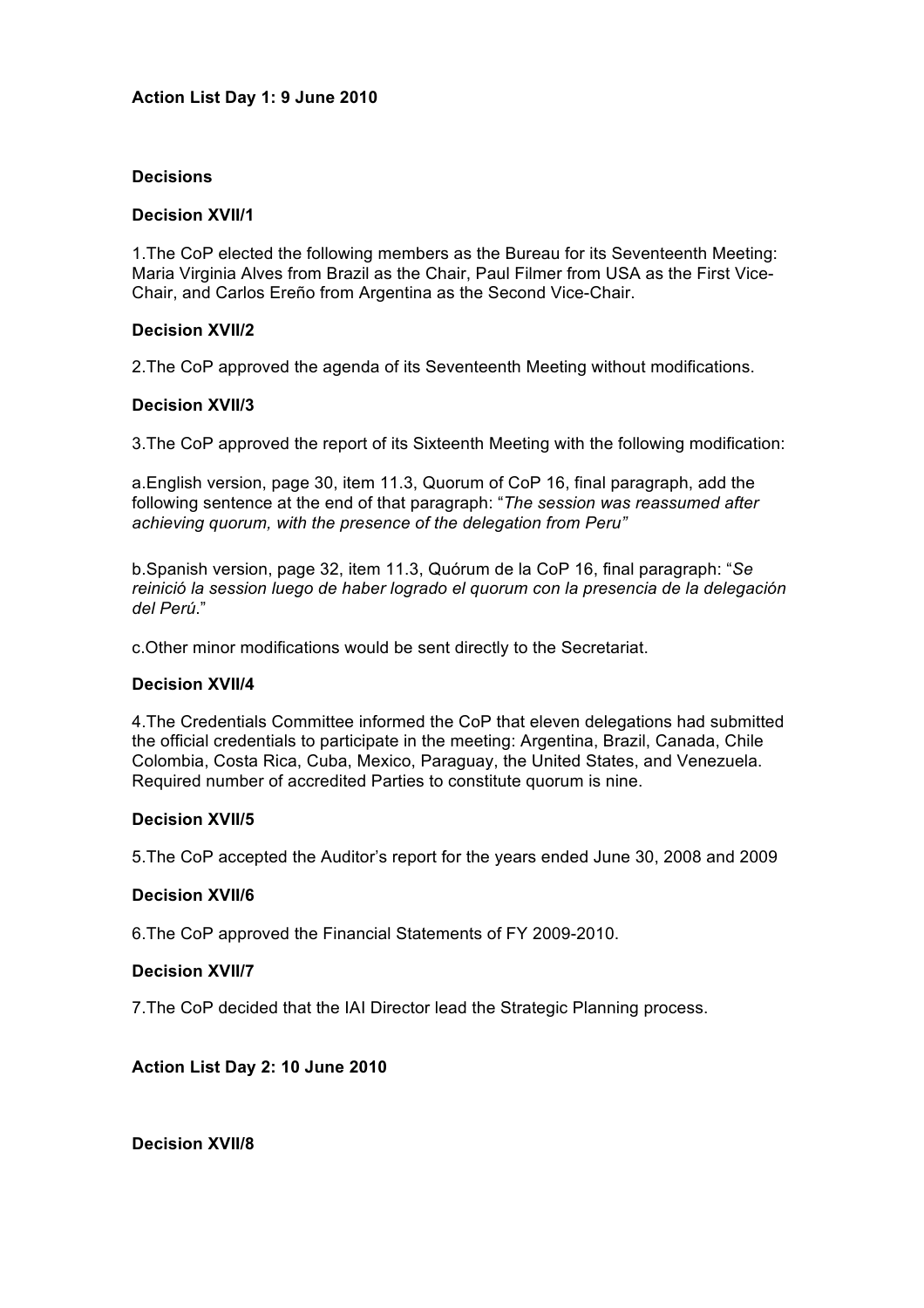8.The CoP approved the Action List of Day 1, with some modifications already included in it.

# **Decision XVII/9**

9.The CoP approved the Core Budget Request for FY 2010-2011.

## **Decision XVII/10**

10.The CoP approved the level of Country Contributions for FY 2010-2011.

# **Decision XVII/11**

11.The CoP approved the Annual Program for FY 2010-2011.

## **Decision XVII/12**

12.The CoP charged the EC to actively participate in the strategic planning process and in particular, the planning of the next scientific program. The CoP also indicated that

the SAC should be fully integrated into those discussions.

# **Decision XVII/13**

13.The CoP elected Carolina Vera, Claudia Natenzon, Ramon Pichs, Silvio Pantoja and Harold Mooney as members of the Scientific Advisory Committee. Tellers of the election were Canada and Paraguay.

## **Decision XVII/14**

14.The CoP elected the members of the EC for the next two years: Argentina, Brazil, Canada, Chile, Colombia, Cuba, Mexico, Paraguay, and USA. Tellers of the election were Canada and Paraguay.

### **Sixteenth meeting of the Conference of the Parties (CoP) of the IAI Bogota, Colombia 19-20 May 2009**

**Action List Day 1: 19 May 2009** 

## **Decisions**

## **Decision XVI/1**

1. The CoP elected the following members as the Bureau for its Sixteenth Meeting: Gladys Maggi from Venezuela as the Chair, Roberto Villalobos from Costa Rica as the First Vice-Chair, and Ricardo Lozano from Colombia as the Second Vice-Chair.

## **Decision XVI/2**

2. The CoP elected the new members of the Credentials Committee: Brazil,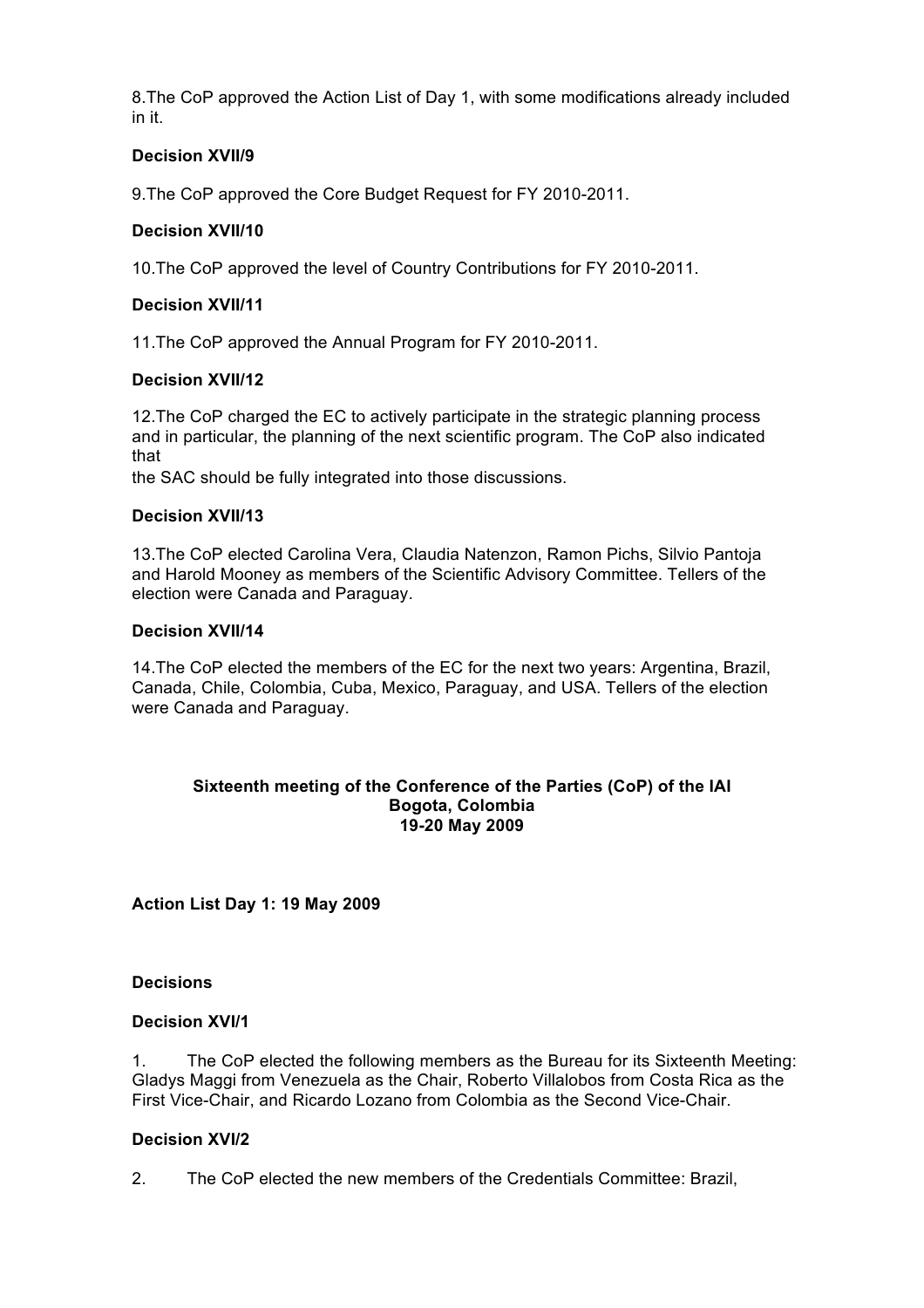Mexico and USA. The Committee in its composition is appointed for two years and the members are requested to serve in the period between meetings.

# **Decision XVI/3**

3. The CoP approved the agenda of its Sixteenth Meeting with the following modifications:

In the afternoon session of Day 1 include a discussion about the request of UK that the IAI evaluate the impact on the continent of the South America Climate Change Network.

## **Decision XVI/4**

4. The CoP approved the report of its Fifteenth Meeting with minor modifications to be sent directly to the Secretariat.

## **Decision XVI/5**

5. The Credentials Committee informed the CoP that ten delegations had submitted the official credentials to participate in the meeting: Argentina, Brazil, Canada, Colombia, Costa Rica, Mexico, Paraguay, Peru, the United States, and Venezuela.

## **Decision XVI/6**

6. The CoP decided to decline the offer of UK to make the assessment of the South American Climate Change Network. The Director will write a draft letter saying that the IAI has the scientific capacity for this assessment but, for various reasons, it cannot involve in this project. The Parties will help the Director in drafting this letter.

# **Action List Day 2: 20 May 2009**

## **Decision XVI/7**

7. The CoP approved the Core Budget Request for FY 2009-2010.

## **Decision XVI/8**

8. The CoP approved the level of Country Contributions for FY 2009-2010.

## **Decision XVI/9**

9. The CoP accepted the Auditor's report for the years ended June 30, 2007 and 2008.

## **Decision XVI/10**

10. The CoP approved the Annual Program for FY 2009-2010.

## **Decision XVI/11**

11. The CoP approved the amendments to the Rules of Procedure of the EC. Final version will be annexed to this Action List.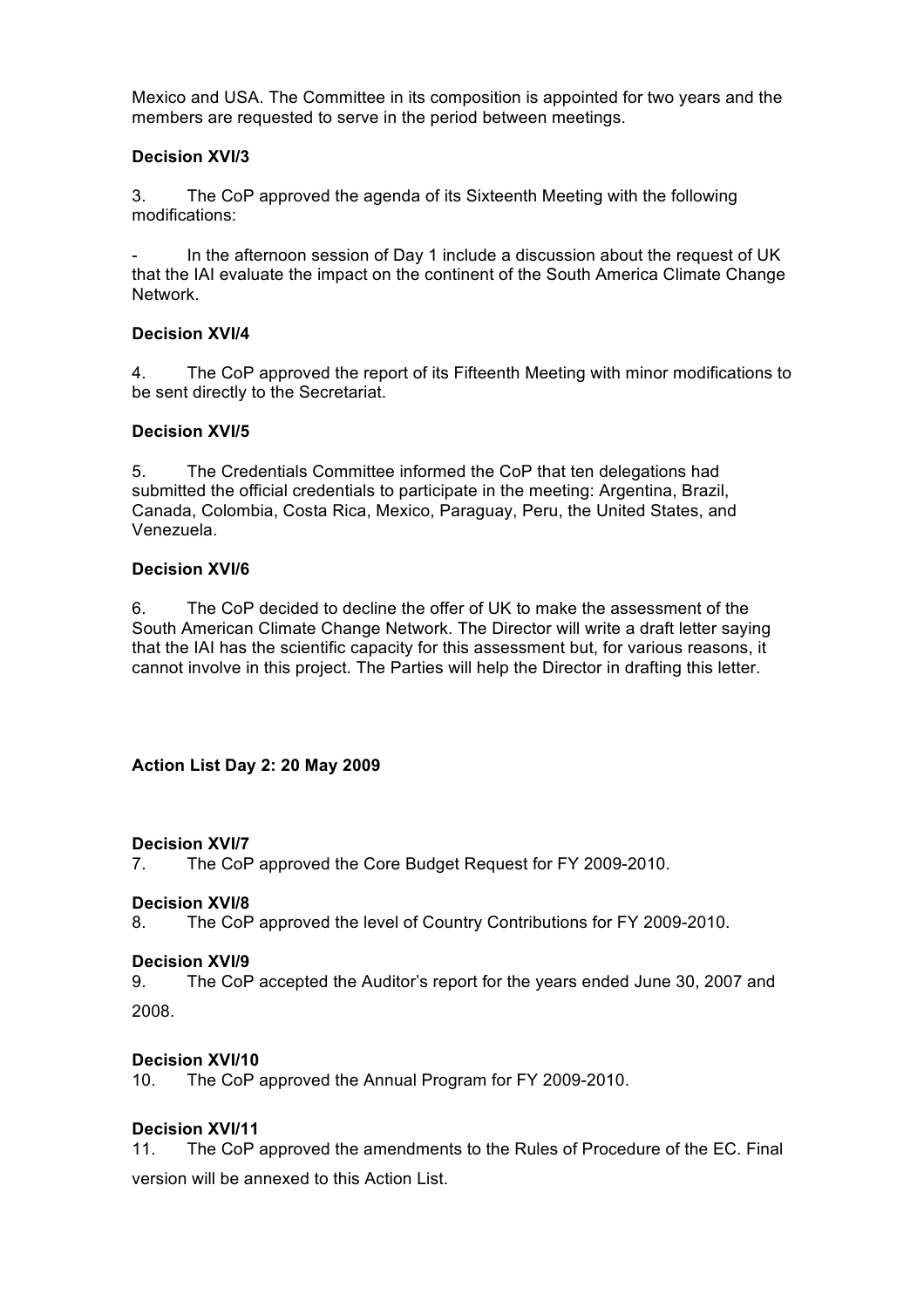### **Decision XVI/12**

12. The CoP approved the amendment to Rule 24 and the creation of a Rule 24a in the Rules of Procedure of the CoP. Final version will be annexed to this Action List.

## **Decision XVI/13**

13. The CoP approved the amendments to Rules 62a, 64, 65, 66, and 66a in Chapter XI – Election of Members of the Scientific Advisory Committee in the Rules of Procedure of the CoP. Final version will be annexed to this Action List.

### **Decision XVI/14**

14. The CoP charged the IAI Director to review the Rules of Procedure of the CoP in order to have it consistent with the newly approved Rules of Procedure of the EC. The document will be presented at the next CoP meeting.

### **Decision XVI/15**

15. The CoP approved unanimously the reelection of Juan Valdes as member of the Scientific Advisory Committee.

### **Decision XVI/16**

16. The CoP approved the Action List of Day 1.

### **Decision XVI/17**

17. Next EC and CoP meetings will be held in the second half of May 2010.

#### **Decision XVI/18**

At the request of the Director, CoP members committed to submit the accreditations at least one month

### **Fifteenth meeting of the Conference of the Parties (CoP) of the IAI Buenos Aires, Argentina 19-20 June 2008**

**Action List Day 1: 19 June 2008** 

**Decisions** 

#### **Decision XV/1**

1.The CoP elected the following members as the Bureau for its Fifteenth Meeting: Carolina Vera from Argentina as the Chair, Gladys Maggi from Venezuela as the FirstVice-Chair, and Paul Filmer from USA as the Second Vice-Chair.

### **Decision XV/2**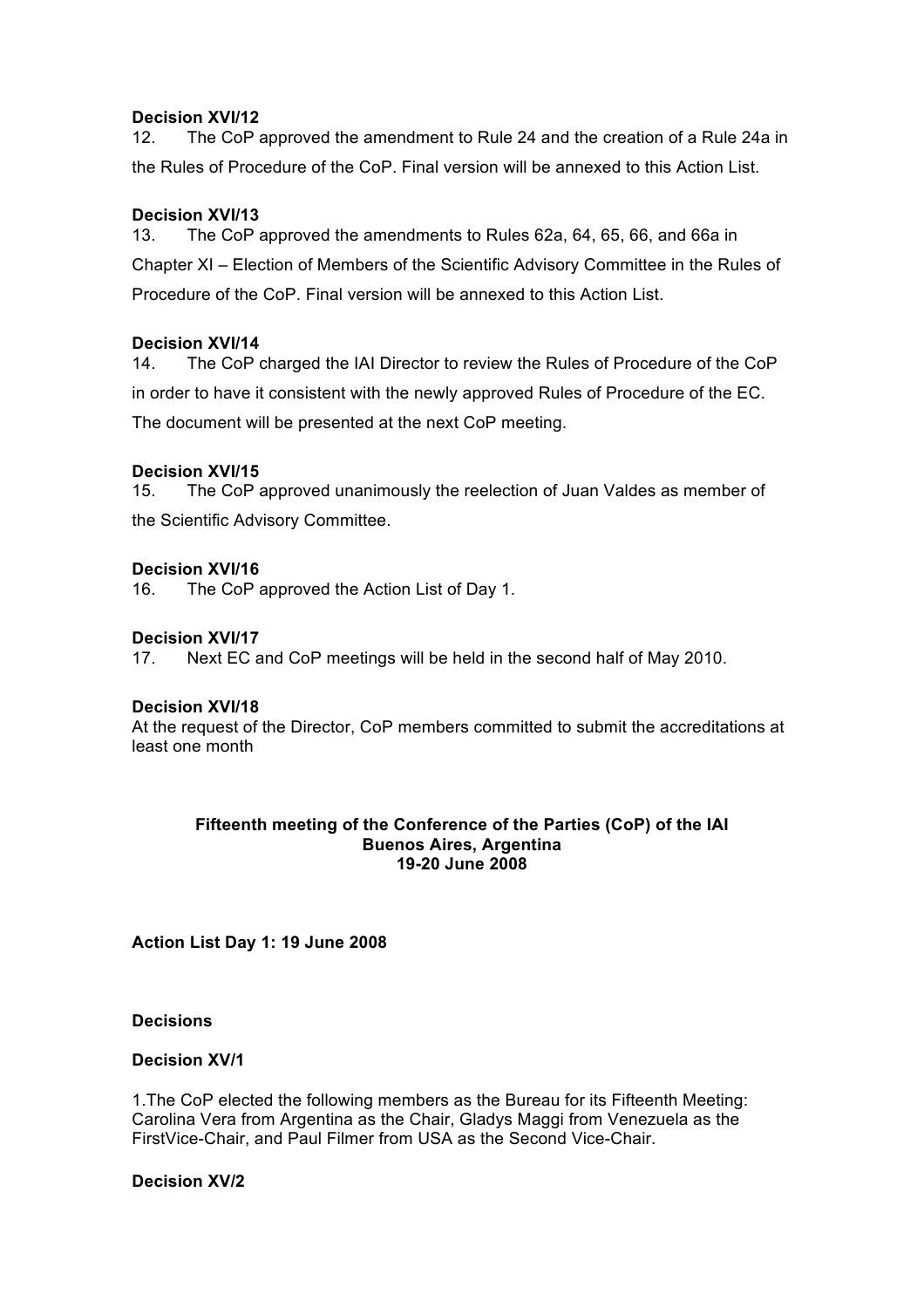2.The CoP approved the agenda of its Fifteenth Meeting without modifications.

# **Decision XV/3**

3.The CoP approved the report of its Fourteenth Meeting with the following modifications:

-Point 12. Election of SAC members, remove the names of the candidates for SAC positions in the English and Spanish versions.

-Other minor corrections to be sent to the Secretariat directly.

# **Decision XV/4**

4.The Credentials Committee informed the CoP that 14 delegations had submitted the official credentials to participate in the meeting: Argentina, Bolivia, Brazil, Canada, Colombia, Costa Rica, Cuba, Ecuador, Jamaica, Mexico, Panama, Paraguay, the United

States, and Venezuela. Majority in case a vote is needed is eight.

## **Decision XV/5**

5. The CoP approved the amendment to Rule 24 (Chapter V) in the Rules of the CoP. The rule changed to read:

"Plenary sessions and sessions of the committees shall be convened and shall conduct their proceedings only in the presence of a quorum of one half of their respective members. In the event that the quorum is temporarily upset, no action shall be taken until the quorum is restored."

# **Decision XV/6**

6. The CoP approved the amendment to Rule 10 (Chapter II) in the Rules of the CoP. The rule changed to read:

"The Director and the appropriate representative of the host country shall extend joint invitations for each Conference of the Parties to the Parties and all other expected participants within one month of the previous EC, but no later than four months prior to the starting date of the Conference. This invitation shall include a list of the key issues to be discussed, with the understanding that this list shall serve as the basis for the provisional agenda for the Conference as described in Rule 14."

It was also suggested that countries hosting a CoP meeting set the venue in a city where a majority of IAI countries have diplomatic representation.

## **Decision XV/7**

7.The CoP decided to initiate a process to conduct a full review of the Rules of Procedure for the EC and the CoP.

## **Decision XV/8**

8.The CoP invites Member States to consider nominating members of the Standing Committee on Rules of Procedure (SCRP), keeping in mind the possibility that the SCRP may be assisting the CoP to undertake a complete rewriting of the rules of procedure for both the CoP and the EC in the coming years. The chair of the SCRP suggested that an optimal size for the committee would be five. This would require adding two members to the present membership of three. He further suggested that a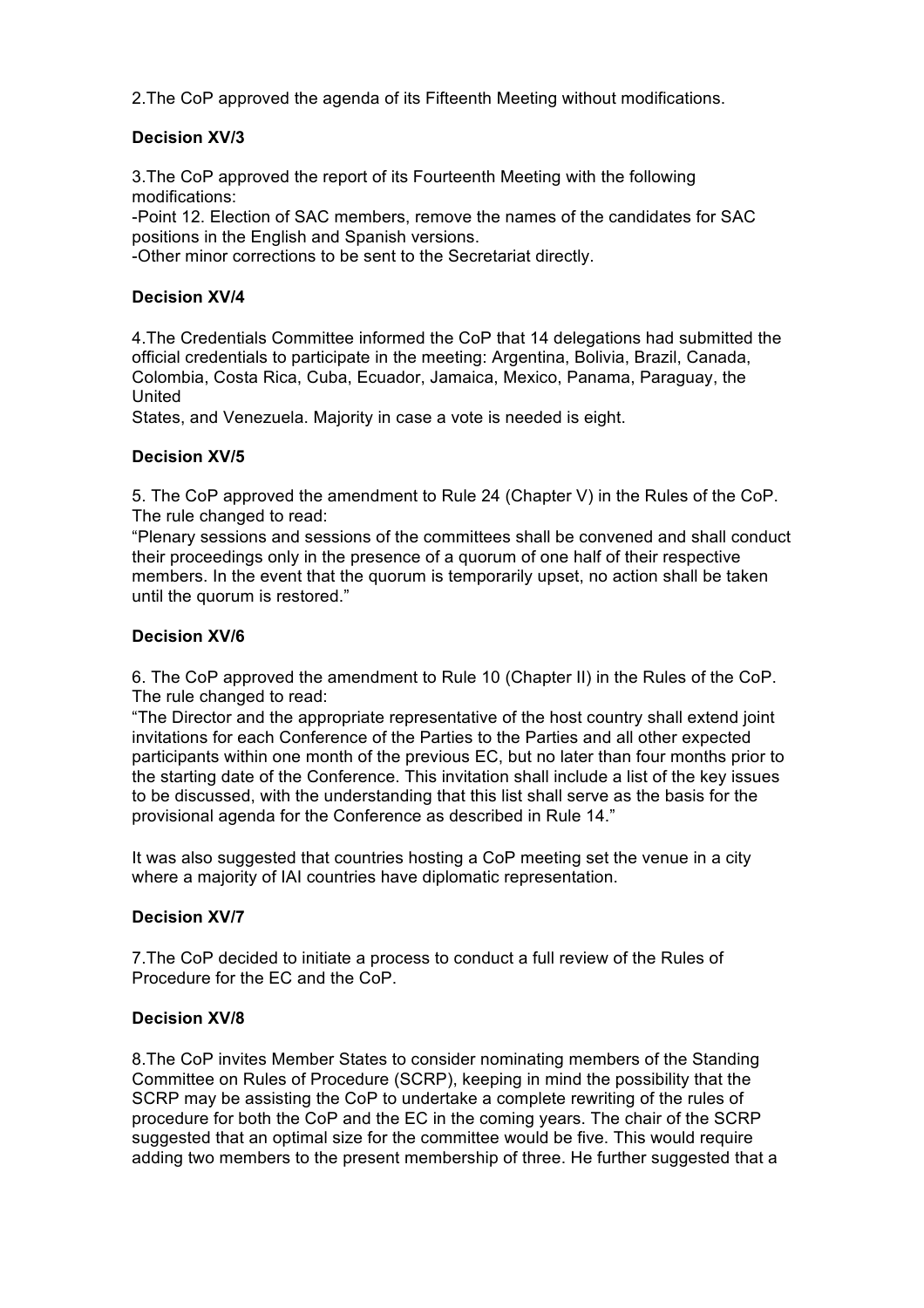Latin American expert in law as it relates to international organizations and someone whose native language is English would be especially valuable.

### **Decision XV/9**

9. The CoP requested the Standing Committee for Rules and Procedures to consider ways to effectively fill vacancies on the EC Bureau and to report to the EC on its results.

### **Decision XV/10**

10.The CoP requested the Secretariat to prepare an extract of the SP process discussions held during the EC and the CoP, to be presented as a separate document for the Strategic Planning Committee. Documents will be made available for consultation of member country representatives through the Twiki web site or other tools.

### **Decision XV/11**

11.The CoP requested member countries to approach UNESCO to initiate joint capacity building with the assistance of SCOPE that brings together scientists from different disciplines and politicians from different ministries and secretariats on issues of global change.

### **Action List Day 2: 20 June 2008**

### **Decision XV/12**

12.The CoP approved the Action List of day 1 with some modifications already included in it.

### **Decision XV/13**

13.The CoP approved the Core Budget Request for FY 2008-2009.

#### **Decision XV/14**

14.The CoP approved the Country Contributions for FY 2008-2009.

### **Decision XV/15**

15.The CoP accepted the Auditor's report as of June 30, 2007.

## **Decision XV/16**

16.The CoP approved the Annual Program for FY 2008-2009.

### **Decision XV/17**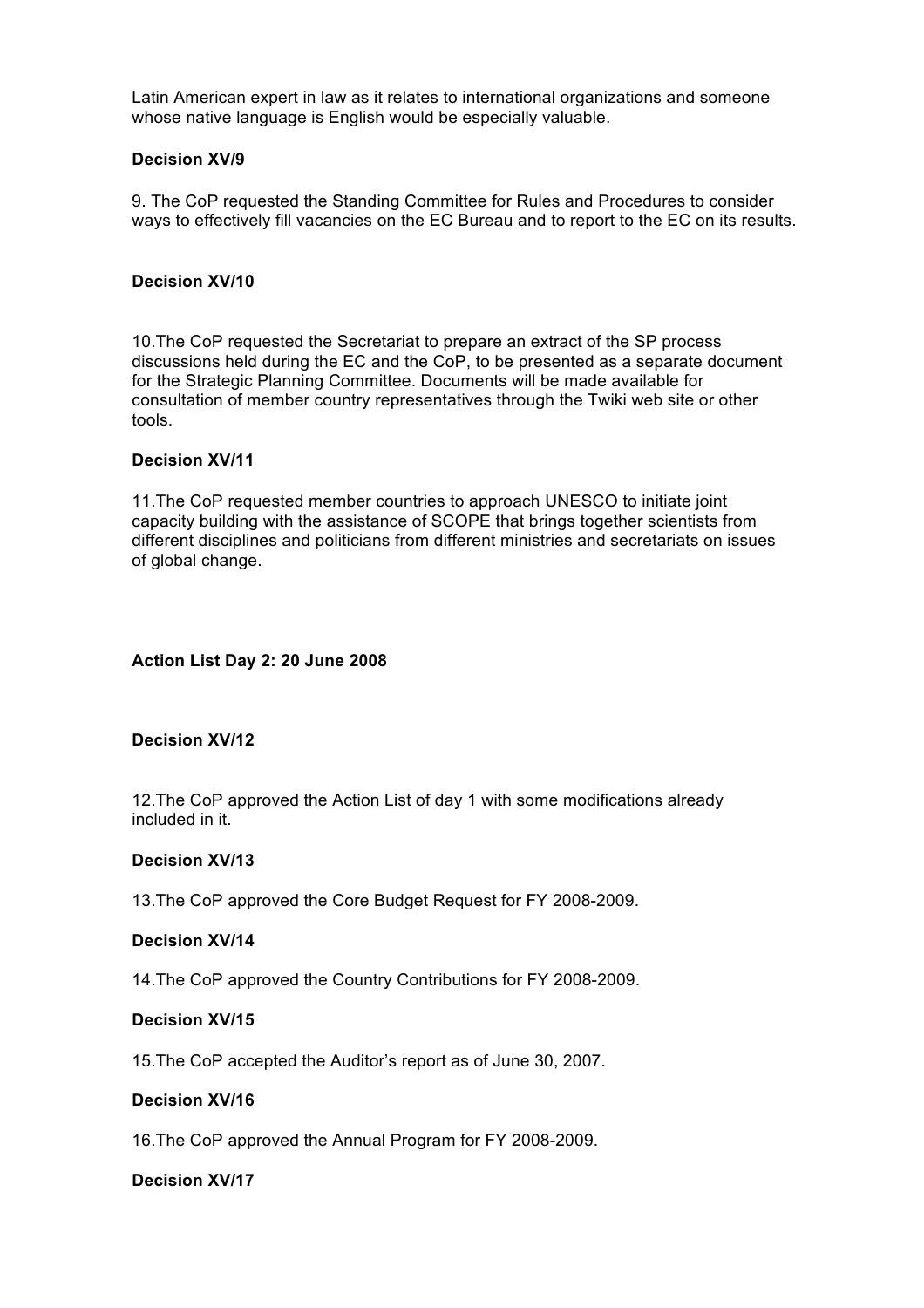17.The CoP decided to draft a letter to the Brazilian Ministry of Science and Technology and to the Directorate with a copy to the Ministry of Foreign Affairs and the INPE Director commending the Brazilian Government for its support of the IAI and endorsing

the negotiations to solve the issues related with the contract of IAI Brazilian staff and the Directorate headquarters.

### **Decision XV/18**

18.The CoP elected Frank Müller Karger, Walter Baethgen and Luis Mata (SAC nominations) and Telma Castro (CoP nominations) to fill the vacancies on the SAC. Tellers of the election were Argentina and Jamaica.

### **Decision XV/19**

19.The CoP elected the members of the EC for the next two years: Argentina, Brazil, Canada, Costa Rica, Cuba, Mexico, Panama, USA and Venezuela. Tellers of the election were Argentina and Jamaica.

### **Fourteenth meeting of the Conference of the Parties (CoP) of the IAI Manaus, Brazil 14-15 June 2007**

### **Provisional Action List Day 1: 14 June 2007**

#### **Decisions**

#### **Decision XIV/1**

1.The CoP elected the following members as the Bureau for its Fourteenth Meeting: Maria Assunção F. Silva Dias from Brazil as the Chair, Brian Gray from Canada as the First Vice-Chair, and Gladys Maggi from Venezuela as the Second Vice-Chair.

#### **Decision XIV/2**

2.The CoP elected Argentina, the US, and Panama to be part of the Credentials Committee. The Committee in this composition is appointed for two years and the members are requested to serve in the period between meetings.

#### **Decision XIV/3**

3.The CoP approved the agenda of its Fourteenth Meeting with the following modifications:

The reports of the IAI External Review Committee, the Directorate and the EC Chair will be presented immediately after the approval of the report of the 13th Meeting of the CoP.

These reports will be followed by the: Approval of the new contribution schedule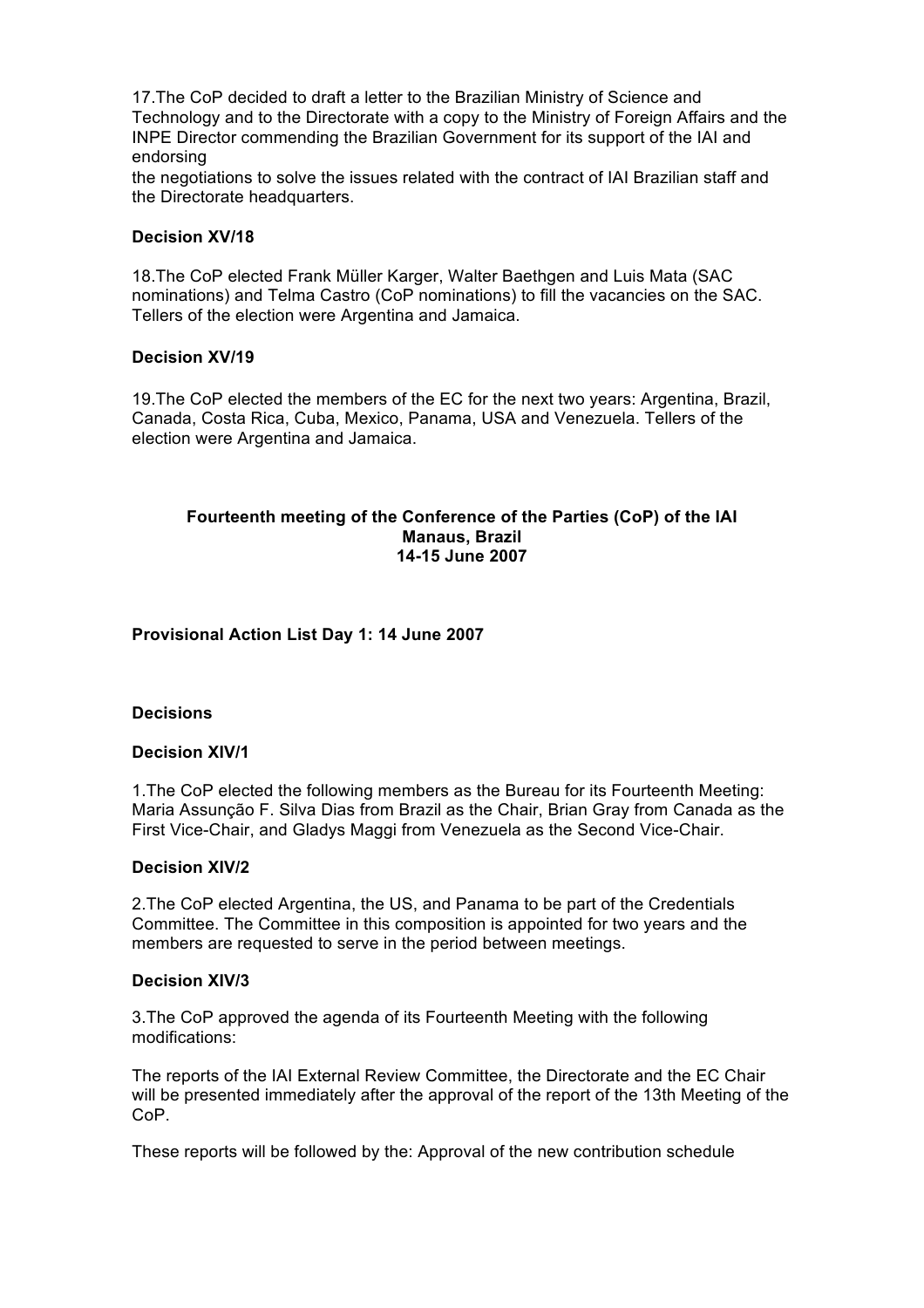Approval of the Core Budget for FY 2007-2008 and country contributions for 2007 – 2008 Approval of other items forwarded from the 23rd and 24th EC meetings. Renewal of Director's contract Report of the Committee to recommend candidates for the election of the IAI Scientific Advisory Committee (SAC) members Election of new SAC members

All the other items in the agenda will be addressed after this last point.

### **Decision XIV/4**

4.The CoP approved the report of its Thirteenth Meeting with the following modifications:

English version, page 5, Action 2, Day 1

Where it is currently written: "The CoP elected Panama to replace Jamaica – notpresent at the meeting- on the **Accreditation** Committee on occasion of the CoP 13." It should be revised to read:

"The CoP elected Panama to replace Jamaica –not present at the meeting- on the **Credentials** Committee on occasion of the CoP 13."

Spanish version, page 5, Action 2, Day 1

Where it is currently written: "La CoP eligió a Panamá en reemplazo de Jamaica – ausente en la reunión- en **el Comité** de Credenciales en ocasión de la CoP 13." It should be revised to read:

"La CoP eligió a Panamá en reemplazo de Jamaica – ausente en la reunión- en de **la Comisión** Credenciales en ocasión de la CoP 13."

English version, page 6, Action 5, Day 1

Where it is currently written: "The **Accreditation** Committee informed the CoP that 10 delegations had submitted..."

It should be revised to read:

"The **Credentials** Committee informed the CoP that 10 delegations had submitted..."

Spanish version, page 6, Point 7, Action 5, Day 1

Where it is currently written: "7. Informe **del Comité de Acreditaciones** – **El Comité de Acreditaciones** informó a la CoP que 10 delegaciones habían enviado…" It should be revised to read:

"7. Informe **de la Comisión de Credenciales** – **La Comisión de** 

**Credenciales** informó a la CoP que 10 delegaciones habían enviado…"

The list of contents of the Spanish version will have to be modified accordingly.

This action modifies the wording of the Action List of CoP13.

#### **Decision XIV/5**

5.The CoP requested the Directorate to provide all CoP members with a copy of the External Review Committee report.

### **Decision XIV/6**

6.The Credentials Committee informed the CoP that 7 delegations had submitted the official credentials to participate in the meeting: Argentina, Bolivia, Canada, Mexico, Panama, the United States, and Venezuela. The credentials of Brazil, Chile and Paraguay have not arrived yet. Ten delegations are present at the meeting.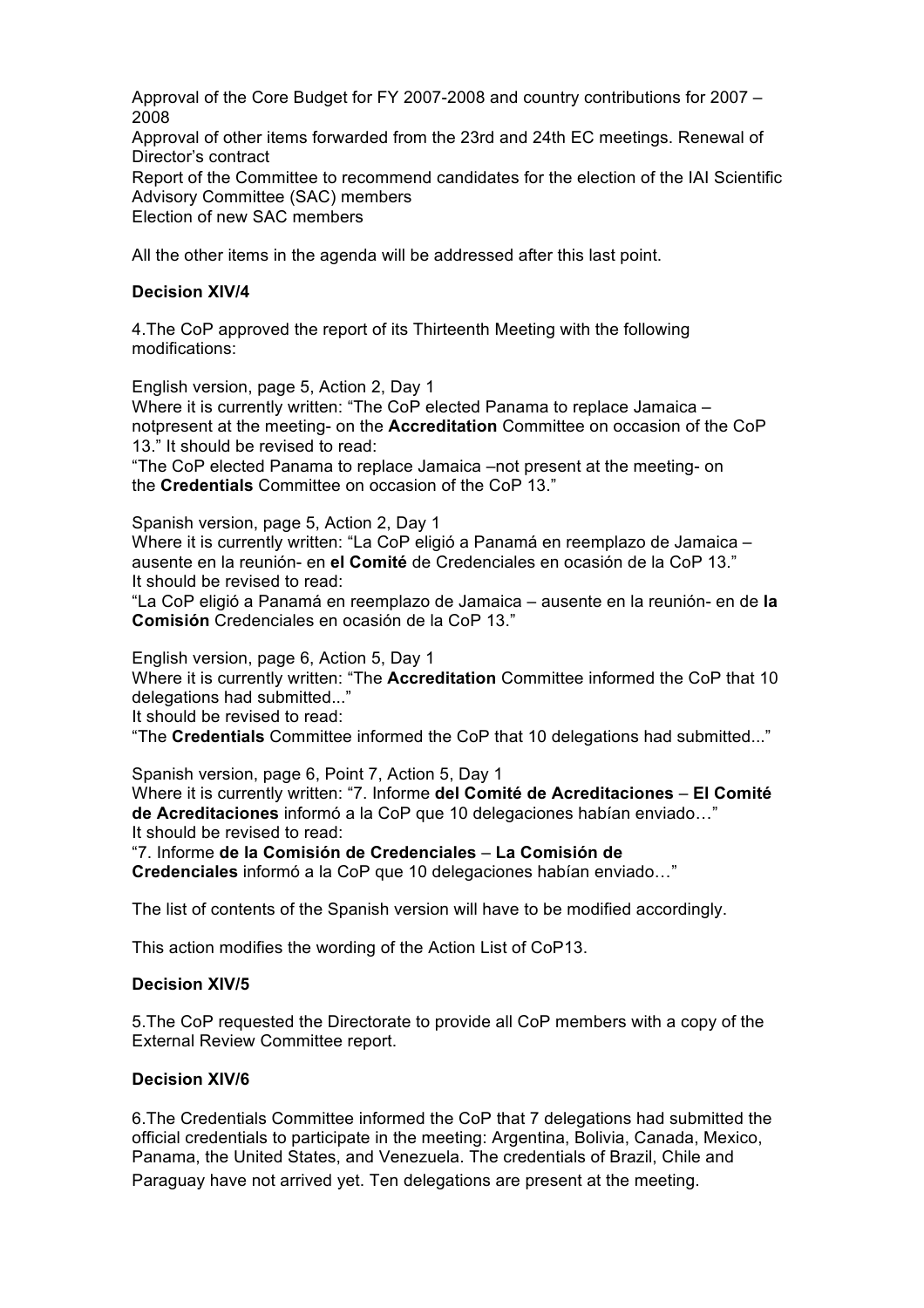## **Decision XIV/7**

7.The CoP decided to accept the recommendation of the Chair of the Standing Committee on Rules and Procedures to apply the Vienna convention on the Law of Treaties (Articles 31, 7 and 8) in combination with the Rules of the CoP (Rule 3, 24 and 47) to have its sessions continue with the understanding that all decisions and actions will be considered as provisional until the missing credentials are received and evaluated by the Credentials Committee. In addition:

-each national participant whose country has not submitted the Credential declare that he is representing his/her country and undertake to have his/her country submit the credentials for its representative as soon as possible.

-the CoP make every effort to operate by consensus so as to assure that all parties participating in this CoP are satisfied with the decisions/actions taken. -the EC reconvene immediately following the end of the CoP to consider what actions

are necessary for immediate operation.

## **Provisional Action List Day 2: 15 June 2007**

### **Decision XIV/8**

8.The CoP approved the projects of the Small Grants Program-Human Dimensions (SGP-HD) recommended by the SAC for support.

### **Decision XIV/9**

9.The CoP approved the Core Budget Request for FY 2007-2008.

#### **Decision XIV/10**

10.The CoP approved the unchanged level of Country Contributions for FY 2007-2008.

## **Decision XIV/11**

11.The CoP approved the Annual Program for FY 2007-2008.

## **Decision XIV/12**

12.The CoP approved the Auditor's Report of the Financial Statement as of June 30, 2006

### **Decision XIV/13**

13.At the request of the Director, the CoP considered the possibility of offering the Director a second term of 6 years. After analyzing the Agreement and in view of the excellent results of the performance evaluation of the IAI Director and the need for sustaining the positive momentum that the IAI has developed recently with very effective support from the Director and the Directorate staff, the CoP unanimously approved the renewal of his contract for 6 years, considering that the Agreement allows for a renewal for a second term without specifying its length. The CoP also decided that periodical appraisals will be made of the Director's performance during this period. All the Parties to the Agreement will be informed on this decision and will be invited to submit their comments within 30 days after having received the communication.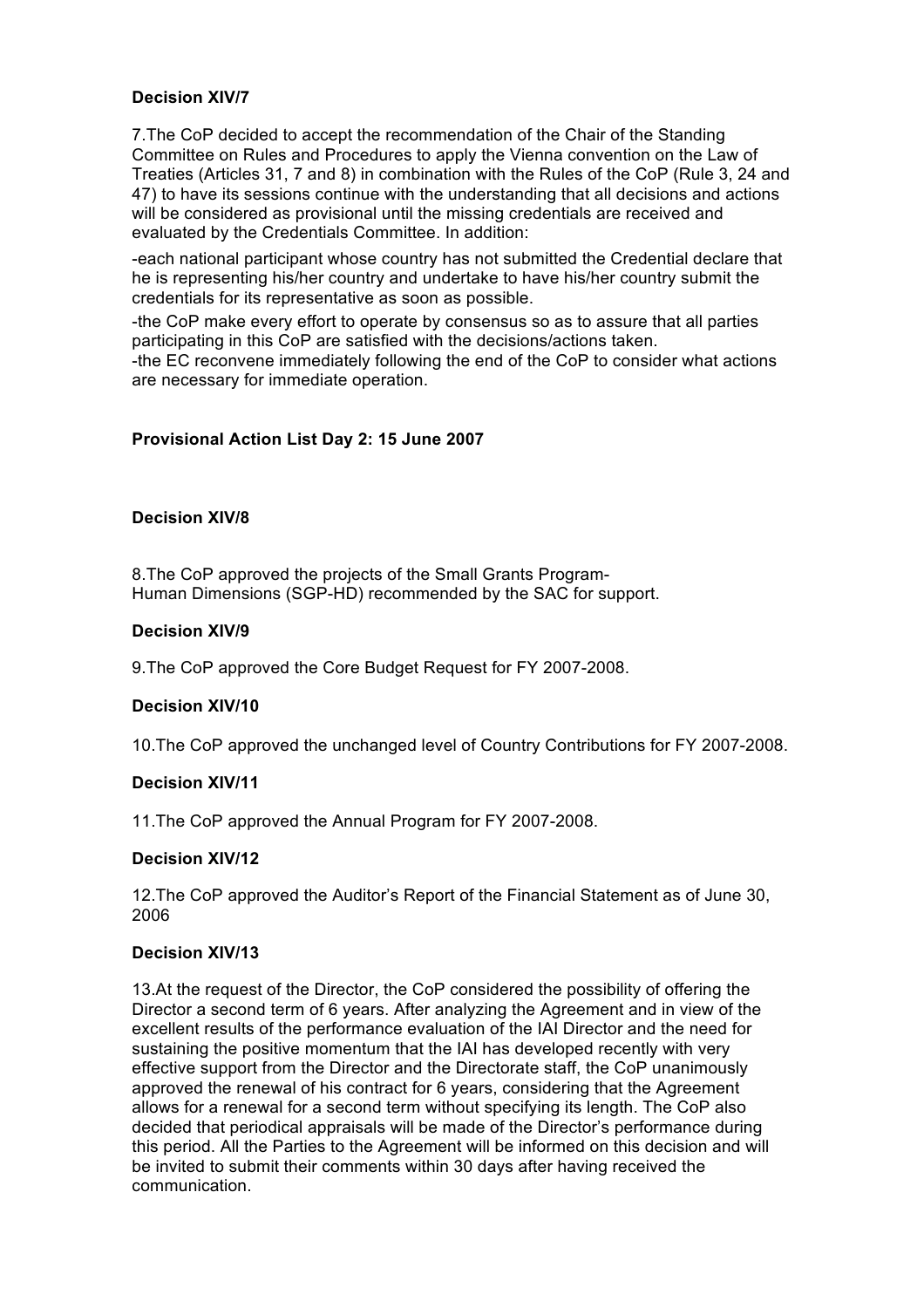### **Decision XIV/14**

14.The CoP unanimously elected Rana A. Fine (2nd term), María Carmen de Mello Lemos, Harold A. Mooney, Ramon Pichs Madruga and Carolina Vera to be part of the Scientific Advisory Committee, following the recommendation of the ad hoc Committee which had evaluated the CVs of all seven candidates. The vacancies thus filled correspond to positions nominated by the Conference of the Parties.

### **Decision XIV/15**

15.The CoP empowered the Executive Council to address the problem of quorum for future meetings of the Conference of the Parties and find ways to ensure quorum.

#### **Decision XIV/16**

16.The CoP empowered the EC to address the issues remaining on the agenda of the Conference of the Parties after the closure of its meeting.

### **Thirteenth meeting of the Conference of the Parties (CoP) of the IAI Porlamar, Venezuela 23-24 May 2006**

**Action List Day 1: 23 May 2006** 

#### **Decisions**

#### **Decision XIII/1**

1.The CoP elected the following members as the Bureau for its Thirteenth Meeting: Gioconda Luna from Venezuela as the Chair, Maria Assuncao Silva Dias from Brazil as the First Vice-Chair, and Margaret Leinen from the United States as the Second Vice-Chair.

#### **Decision XIII/2**

2.The CoP elected Panama to replace Jamaica -not present at the meeting – on the Credentials Committee on occasion of the CoP 13.

#### **Decision XIII/3**

3.The CoP approved the agenda of its Thirteenth Meeting without modifications.

### **Decision XIII/4**

4.The CoP approved the report of its Twelfth Meeting without modifications.

#### **Decision XIII/5**

5.The Credentials Committee informed the CoP that 10 delegations had submitted the official credentials to participate in the meeting: Argentina, Brazil, Canada, Colombia,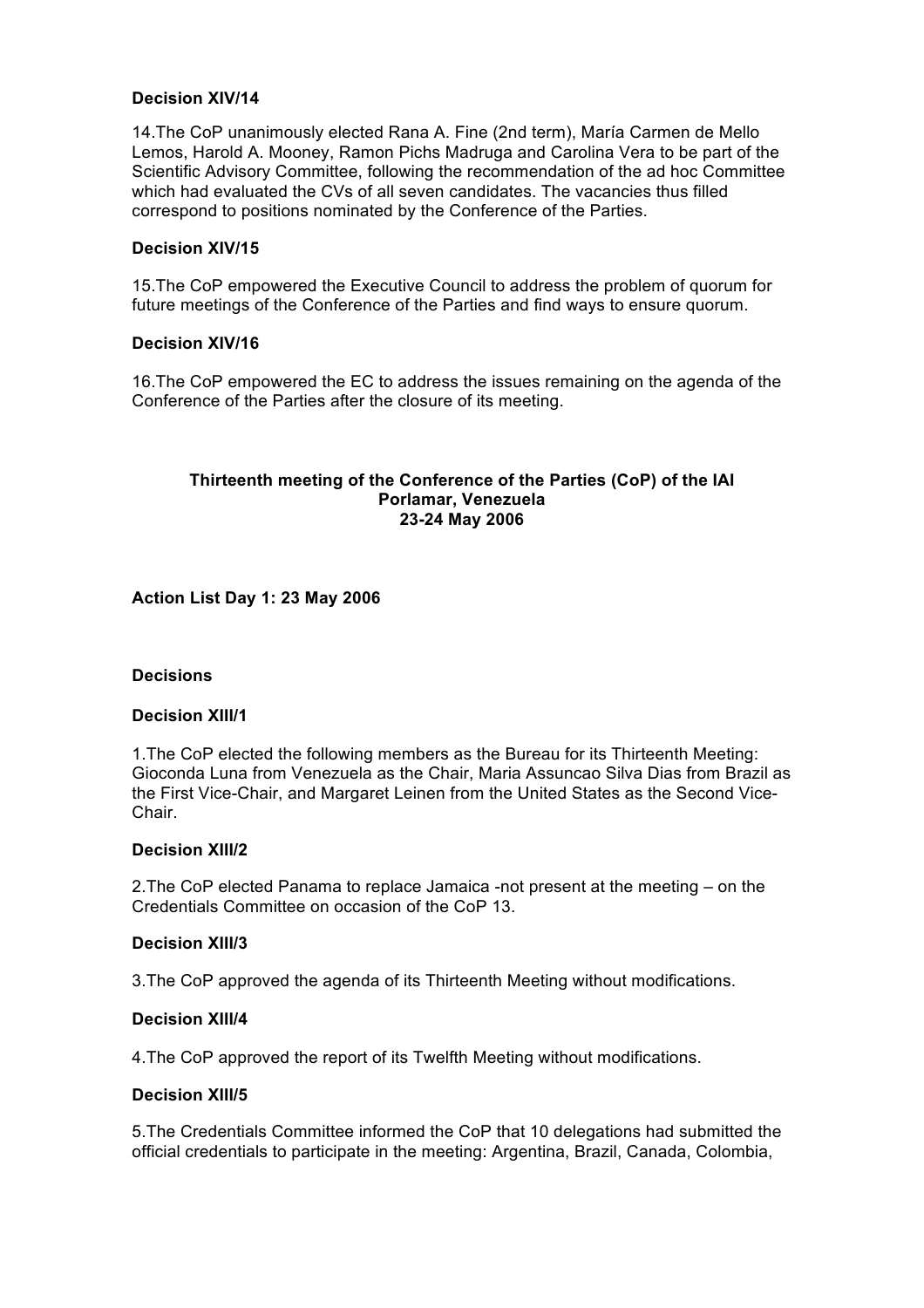Costa Rica, Cuba, Mexico, Panama, the USA, and Venezuela. The Committee also informed a new committee would have to be elected for the next 2 year period at the next CoP meeting.

## **Decision XIII/6**

6.On the advice of their lawyers, Brazil requested that the Institution Affiliated to IAI be INPE instead of CPTEC, which was approved by the CoP.

## **Action List Day 2: 24 May 2006**

## **Decision XIII/7**

7.The CoP approved the Action List of Day 1.

## **Decision XIII/8**

8.The CoP agreed to modify the Suspension and Termination Procedures for IAI Projects (IAI/ID.22.E/2003), Article 1.2.1 IAI Policy, by adding the following point: "e) The PI or Co-PI and/or the grantee or subgrantee involved may be considered ineligible for future funding by the IAI until the IAI has determined that the grant agreement has been fully satisfied and the causes for suspension removed." Therefore former point e) will be f).

## **Decision XIII/9**

9.The CoP endorsed the recommendation of the SAC related to Human Subject protocols and Informed Consent

1)IAI will ensure the application of international human subject protocols are applied to all IAI funded research.

2)Responsibility for gaining human subjects approval rests with the PI (or Co-PI)prior to the release of funds. Approval is to be obtained from a recognized human subjects committee.

PIs (or Co-PIs) are to provide IAI with documentation of their compliance with international human subject protocols.

## **Decision XIII/10**

10.The CoP requested the IAI Directorate to foresee funds for additional SAC meetings -when needed- to outline the IAI Strategic Plan.

## **Decision XIII/11**

11.The CoP unanimously elected Juan Valdes to fill the tenth vacancy on the SAC.

## **Decision XIII/12**

12.The CoP elected the members of the EC for the next two years: Argentina, Brazil, Canada, Costa Rica, Cuba, Mexico, Panama, USA and Venezuela.

## **Decision XIII/13**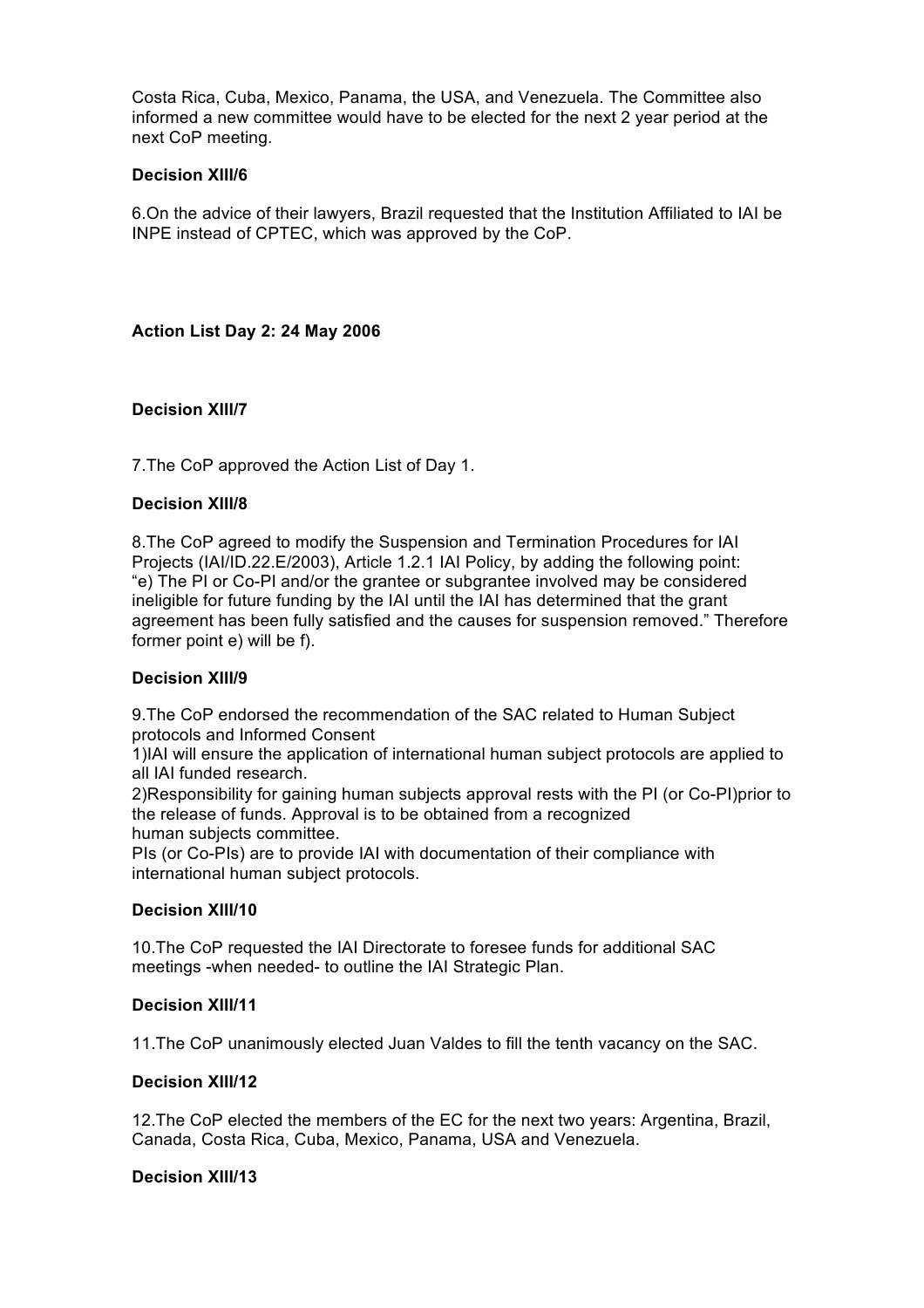13.The CoP approved the Core Budget Request for FY 2006-2007.

# **Decision XIII/14**

14.The CoP approved the level of Country Contributions for FY 2006-2007.

# **Decision XIII/15**

15.The CoP endorsed the request of the Director to clarify to INPE the situation regarding their status of Affiliated Institution.

## **Decision XIII/16**

16.The CoP accepted the invitation of Brazil to host their 14th meeting in Manaus.

#### **Twelfth meeting of the Conference of the Parties (CoP) of the IAI Montreal, Canada 5-6 May 2005**

# **Action List Day 1: 5 May 2005**

### **Decisions**

### **Decision XII/1**

1.The CoP elected the following members as the Bureau for its Twelfth Meeting: Michel Béland from Canada as Chair, Nuris Orihuela from Venezuela as the First Vice-Chair, and Carlos Ereño from Argentina as the Second Vice-Chair.

## **Decision XII/2**

2.The CoP elected the following Parties to integrate the Credentials Committee: USA (chair), Jamaica, and Brazil, who shall serve for a period of two years.

#### **Decision XII/3**

3.The CoP convened an Ad-hoc meeting of the of the Standing Committee on Rules and Procedures (SCRP) to propose final recommendations regarding improvements to the Rules on procedures in order to simplify the CoP voting process. The committee is integrated by USA (Lou Brown as Chair), Colombia (Carlos Costa Posada), and Mexico (Arnoldo Matus), who shall serve for a period of two years.

## **Decision XII/4**

4.The CoP approved the agenda of its Twelfth Meeting with the following modifications: a)The report of the IAI Director Search Committee will be presented in the Morning Session of Friday, May 6, 2005

b)In the morning session of Friday, May 6, 2005, after the coffee-break, two additional items will be

discussed: the new membership of the FAC and the new composition of the IAI Newsletter Editorial Board.

#### **Decision XII/5**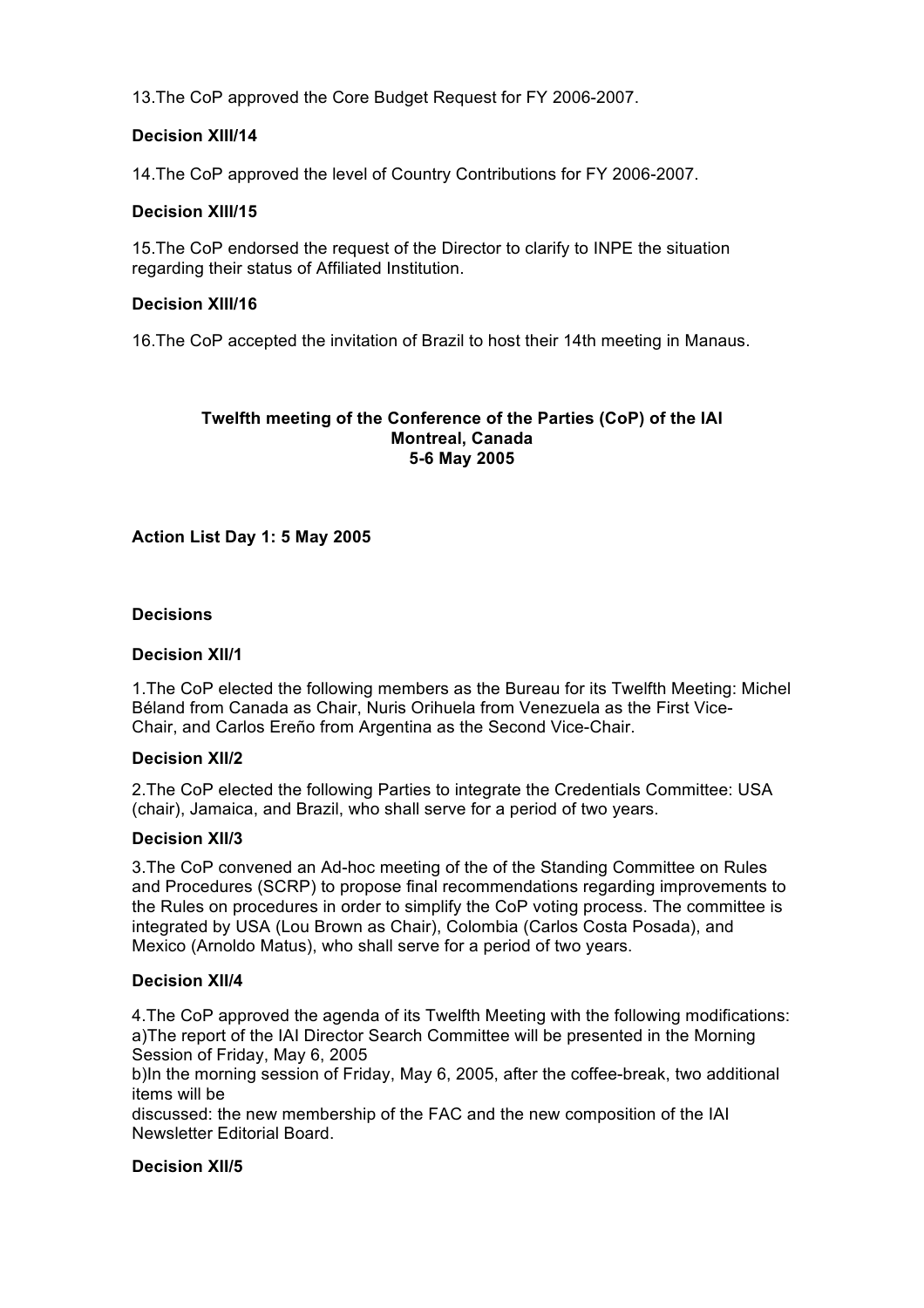5.The CoP approved the report of its Eleventh Meeting with one modification: In the items regarding the election of the SAC and EC members it was suggested to eliminate the explicit record of voting and include only final results.

## **Decision XII/6**

6.The Accreditation Committee informed the CoP that 13 delegations had submitted the official credentials to participate in the meeting: Argentina, Brazil, Canada, Chile, Colombia, Costa Rica, Cuba, Jamaica, Mexico, Panama, Paraguay, the USA, and Venezuela.

### **Decision XII/7**

7.The CoP approved the *Core Budget Request for Fiscal Year 2005-2006* and *Member Country Contributions for 2005-2006* (Document 9).

### **Decision XII/8**

8.The CoP approved the *IAI Annual Program 2005-2006* (Document 11)

### **Decision XII/9**

9.The CoP delegated to the EC the authority to approve the CRN II proposals in its next meeting.

### **Decision XII/10**

10.The CoP arranged the schedule for the following meetings:

a)EC meeting in September 2005. Member Countries interested in hosting this meeting should contact IAI Directorate by June 15. If no offers are received by then, Mexico will be the host country.

b)Joint EC-SAC + CoP meeting. The EC accepted the verbal offer of Venezuela to host this meeting in May 2006. If no other proposals are received in the IAI Directorate by November  $1<sup>st</sup>$ , the meeting will be held in Venezuela.

#### **Decision XII/11**

11.The CoP approved CPTEC/INPE proposal to become an Affiliated Institution of IAI for the Program on Climate Variability in the Americas.

## **Decision XII/12**

12.The CoP agreed in principle with the proposal of Mexico to register IAI in the United Nations Framework Convention on Climate Change (UNFCCC), depending on the availability of funds.

**Action List Day 2: 6 May 2005** 

## **Decision XII/13**

13. The CoP approved the following changes to the CoP Rules of Procedure: a) new Rule 64: *"When multiple vacancies are to be filled, the Scientific Advisory Committee shall submit a slate of nominations of twice the number of vacancies to be filled, taking into account the need to ensure representation within the Scientific Advisory Committee from a variety of disciplines relevant to global change research. When a single vacancy is to be filled, the SAC shall submit a slate of three nominations. "*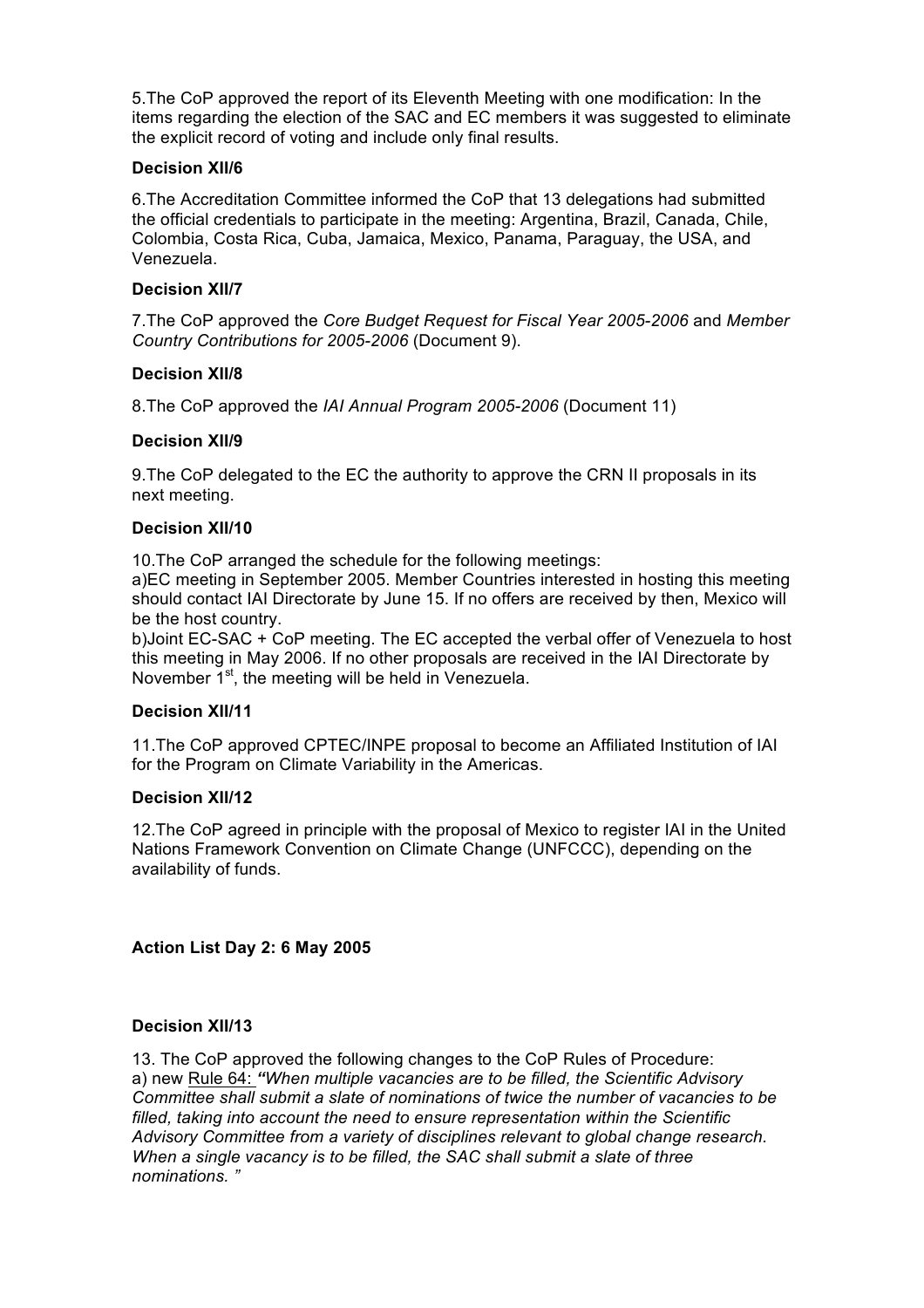b)new Rule 49: *"When the voting does not result in enough candidates being elected to*  fill all of the vacancies, a runoff election shall be held eliminating from the ballot the *candidates with the lowest number of votes, but retaining two candidates more than the number of vacancies to be filled."*

c)new Rule 50: *"When it becomes necessary to choose between candidates who have received the same number of votes, runoff voting should be conducted among the tied candidates."*

## **Decision XII/14**

14.The CoP agreed in principle with the proposal from Mexico to hold a sciencepolicy activity on an annual basis, depending on the availability of funds. Member countries and the IAI Directorate should seek resources different from those of the Core Budget.

### **Decision XII/15**

15.The CoP decided that it was not the appropriate body to discuss the new membership of the FAC and the new composition of the IAI Newsletter Editorial Board and this would be left for the next EC meeting.

### **Decision XII/16**

16.The CoP elected the following scientists to be part of the SAC: Telma Gloria Castro Romero, Michael Brklacich, Silvia L. Garzoli, and José Luis Mata.

### **Decision XII/17**

17.The CoP elected Dr. Holm Tiessen as the new IAI Director for a three-year term.

### **Decision XII/18**

18.The CoP requested that the Report of the IAI External Review Committee be sent to CoP members before the next CoP meeting in May 2006.

### **Eleventh meeting of the Conference of the Parties (CoP) of the IAI Buenos Aires, Argentina 30 June and 2 July 2004**

**Action List Day 1: 30 June 2004** 

### **Decisions**

#### **Decision XI/1**

1.The CoP elected the following members as the Bureau for its Eleventh meeting: Agueda Menvielle from Argentina as Chair, Nuris Orihuela from Venezuela as the First Vice- Chair and Michel Béland, from Canada as the Second Vice-Chair.

#### **Decision XI/2**

2.The CoP approved the agenda of its Eleventh Meeting with the following modifications: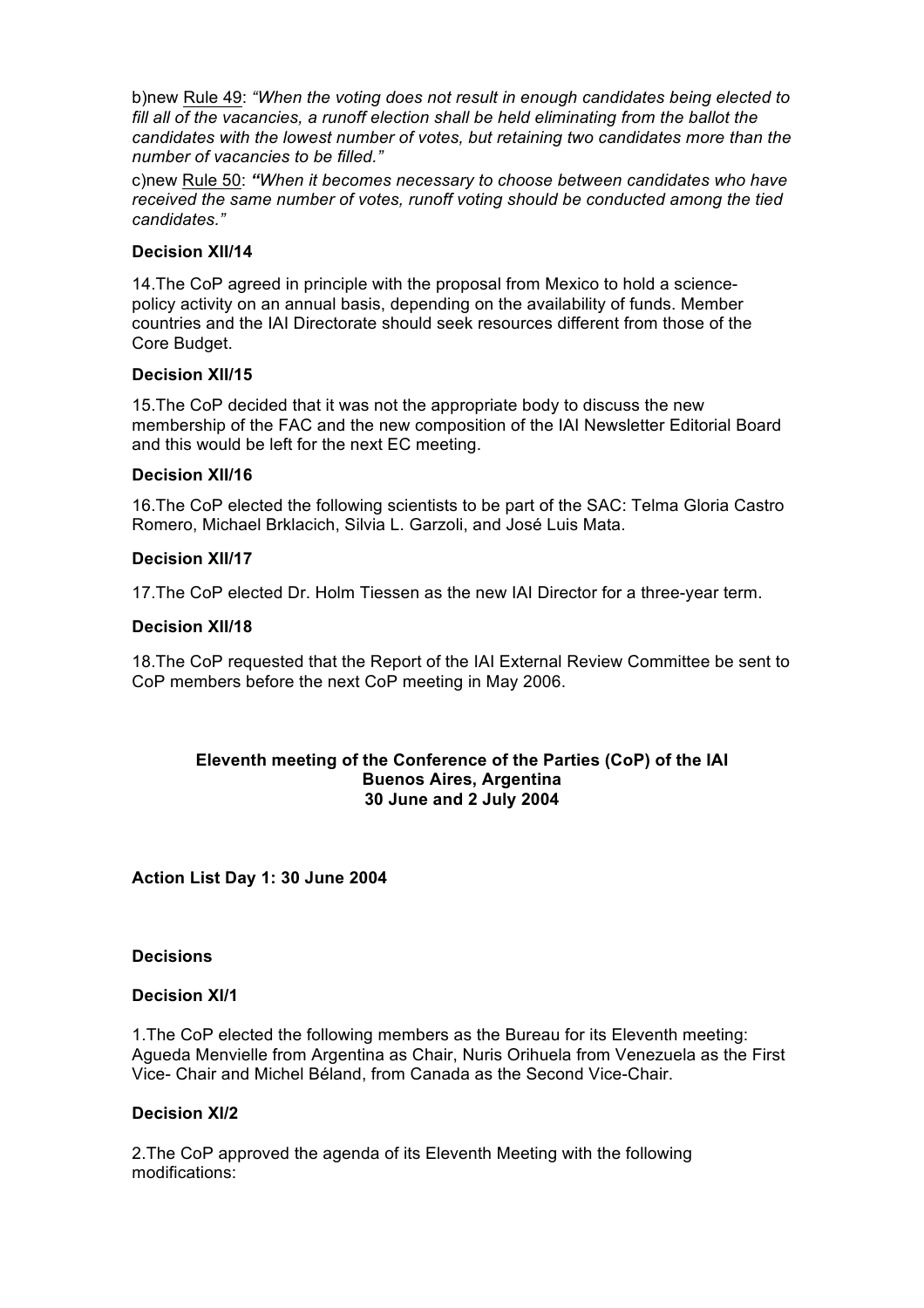a)The Report of the EC Chair will be presented together with the approval of items forwarded from the 18th and 19th EC meetings during the morning session of day 2. b)The closed session previously aimed at considering the Director's Performance Evaluation will address the IAI Director recruitment process.

## **Decision XI/3**

3.The CoP approved the report of its Tenth Meeting without modifications.

## **Decision XI/4**

4.The Accreditation Committee, composed of Argentina (Carlos Ereño), Canada (Michel Belánd), and Costa Rica (Eládio Zárate), informed the CoP that 16 delegations had submitted the official credentials to participate in the meeting: Argentina, Brazil, Canada, Costa Rica, Cuba, Chile, Dominican Republic, Ecuador, Guatemala, Jamaica, Mexico, Panama, Paraguay, Uruguay, USA and Venezuela.

## **Decision XI/5**

5.The CoP asked the Standing Committee on Rules and Procedures to draft rules pertaining to nomination procedures for the Scientific Advisory Committee and to present them to the EC at its next meeting.

# **Action List Day 2: 2 July 2004**

## **Decision XI/6**

6.The CoP approved the report of the IAI Standing Committee on Rules and Procedures (Document 11)

## **Decision XI/7**

7.The CoP approved the Alternative Core Budget Request for Fiscal Year 2004/2005.

## **Decision XI/8**

8.The CoP approved to maintain the values of current Member Country Contributions for the next period 2004/2005.

## **Decision XI/9**

9.The CoP approved the Document Proposed Principles regarding In-kindContributions (Document 14)

## **Decision XI/10**

10.The CoP approved the IAI Annual Program 2004/2005 (Document 10)

## **Decision XI/11**

11.The CoP approved "Option 2" from the Document IAI Director Recruitment forwarded by the EC.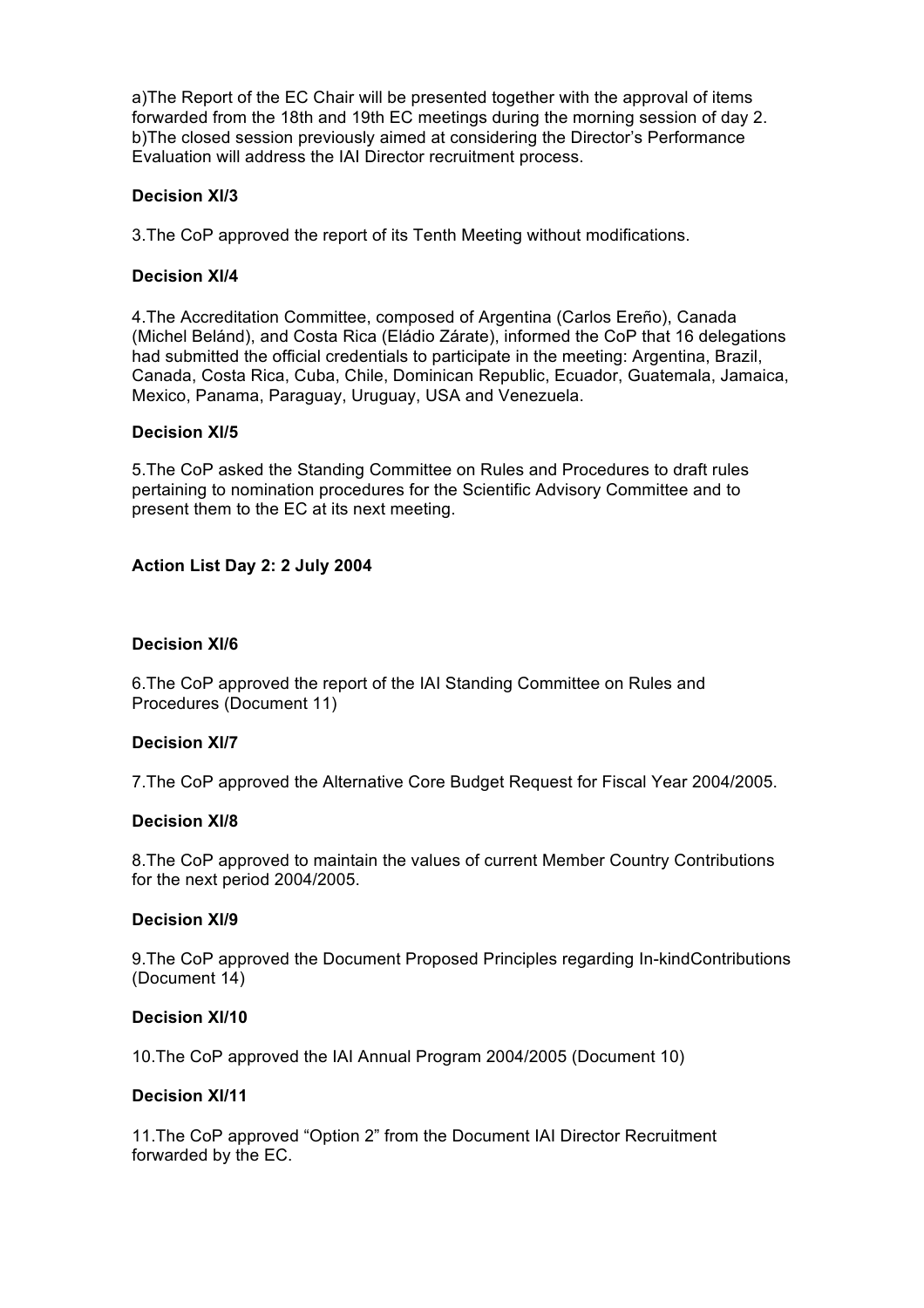### **Decision XI/12**

12.The CoP elected 3 delegates to compose the IAI Director Recruitment Committee: Carlos Ereño from Argentina, Adrián Fernández Bremauntz from Mexico, and Margaret Leinen from USA. Members of this committee will also be the EC Chair and a SAC member.

### **Decision XI/13**

13.The CoP requested the IAI Directorate to complete the Forum Report including the member country global change research priorities already sent by some member countries to the Directorate as well as the information the Parties would send up to two weeks after the meeting. The Parties would send their comments no later than two weeks after receiving the complete document.

### **Decision XI/14**

14.The CoP decided that the External Evaluation Committee would continue working on the evaluation of the IAI which would include CRN I. Members of this committee should not be or have been involved in any way in IAI activities.

### **Decision XI/15**

15.The CoP recommended the IAI Directorate to make a last effort to recover the CRN 038 project funds before initiating legal actions against CATHALAC. The delegate from Panama informed that the Panamanian Ministry of Foreign Relations would follow up this matter.

### **Decision XI/16**

16.The CoP elected the following scientists to be part of the SAC: Walter Fernández Rojas, Luiz Fernando L. Legey, Rana A. Fine, Vicente R. Barros and René Pablo Capote López.

#### **Decision XI/17**

17.The CoP elected the following Parties to compose the EC for the period July 2004- June2006: Argentina, Brazil, Canada, Costa Rica, Cuba, Jamaica, Mexico, USA, and Venezuela.

#### **Decision XI/18**

18. The CoP elected Barbara Garea as the CoP member that would be part of the group composed of the IAI Newsletter Editorial Board, the Financial Officer and a CoP member to analyze the issue of the IAI Newsletter distribution and report back to the next EC.

#### **Decision XI/19**

19. The CoP decided that the delegates from Canada, Cuba, and the US would draft a letter to be submitted to the EC about the problem with the IAI local staff salaries. The letter will then be sent by the EC to the appropriate Brazilian authorities. This action will be taken within 2 months from the meeting. The delegate from Brazil did not take part in the discussion of this issue.

#### **Decision XI/20**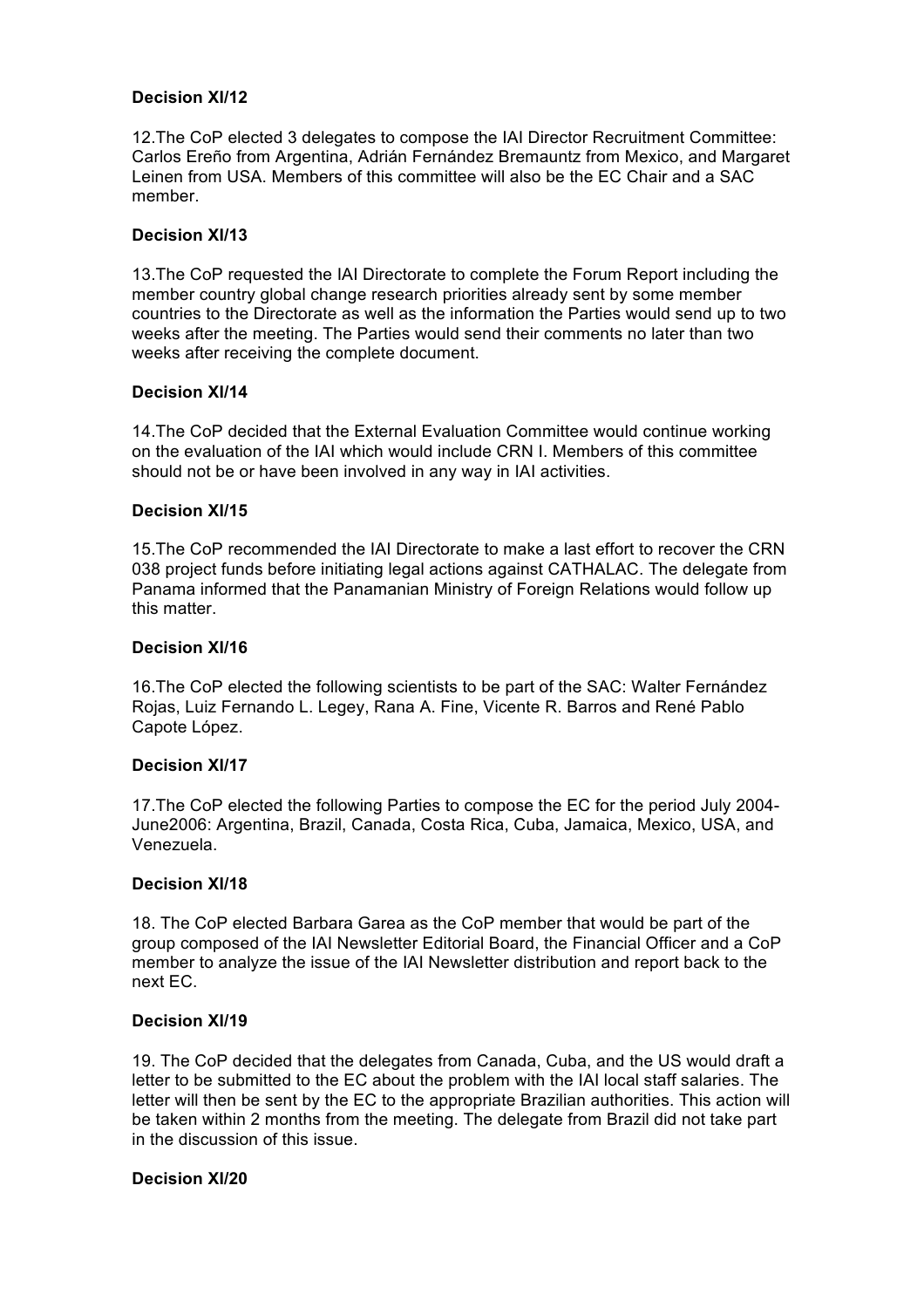20. The CoP endorsed the proposal of Canada, seconded by Mexico, about reviewing the voting rules and mechanisms during the EC and CoP meetings in order to make them more clear, efficient and democratic. The Standing Committee on Rules and Procedures was requested to submit the appropriate documents electronically to the member country delegates, who would send their comments to the Chair of the **Committee.** 

# **Decision XI/21**

21. The CoP approved the Action List of Day 1 (June 30) with some modifications already included in it.

## **Decision XI/22**

22. The CoP accepted the offer of the delegate from Canada to host the EC XX and CoP XII Meetings in Montreal or Québec City, Québec, Canada. The date of the meeting will depend on the IAI Director Recruitment Process.

### **Tenth meeting of the Conference of the Parties (CoP) of the IAI Boulder, United States of America 3-5 June 2003**

# **Action List Day 1: 3 June 2003**

## **Decision X/1**

1. The CoP elected the following members as the Bureau for its Tenth Meeting: Warren Washington from the USA as Chair, Oscar Brum from Uruguay as First Vice Chair, and Adrián Fernández from Mexico as Second Vice Chair.

## **Decision X/2**

2. The CoP elected the following parties to integrate the Credentials Committee: Argentina, Canada and Costa Rica, who shall serve for a period of two years.

## **Decision X/3**

3. The CoP approved the agenda of its Tenth Meeting with one modification in the morning session of the second day:

- The report of the IAI external Review Committee will be heard after the reports of the EC Chair and the IAI Directorate.

## **Decision X/4**

4. The CoP approved the report of its Ninth Meeting with no modification.

## **Decision X/5**

5. The Credentials Committee informed the CoP that 10 delegations had submitted the official credentials to participate in the meeting: Argentina, Brazil, Canada, Chile, Colombia, Costa Rica, Jamaica, Mexico, Uruguay and the USA.

## **Action List Day 2: 4 June 2003**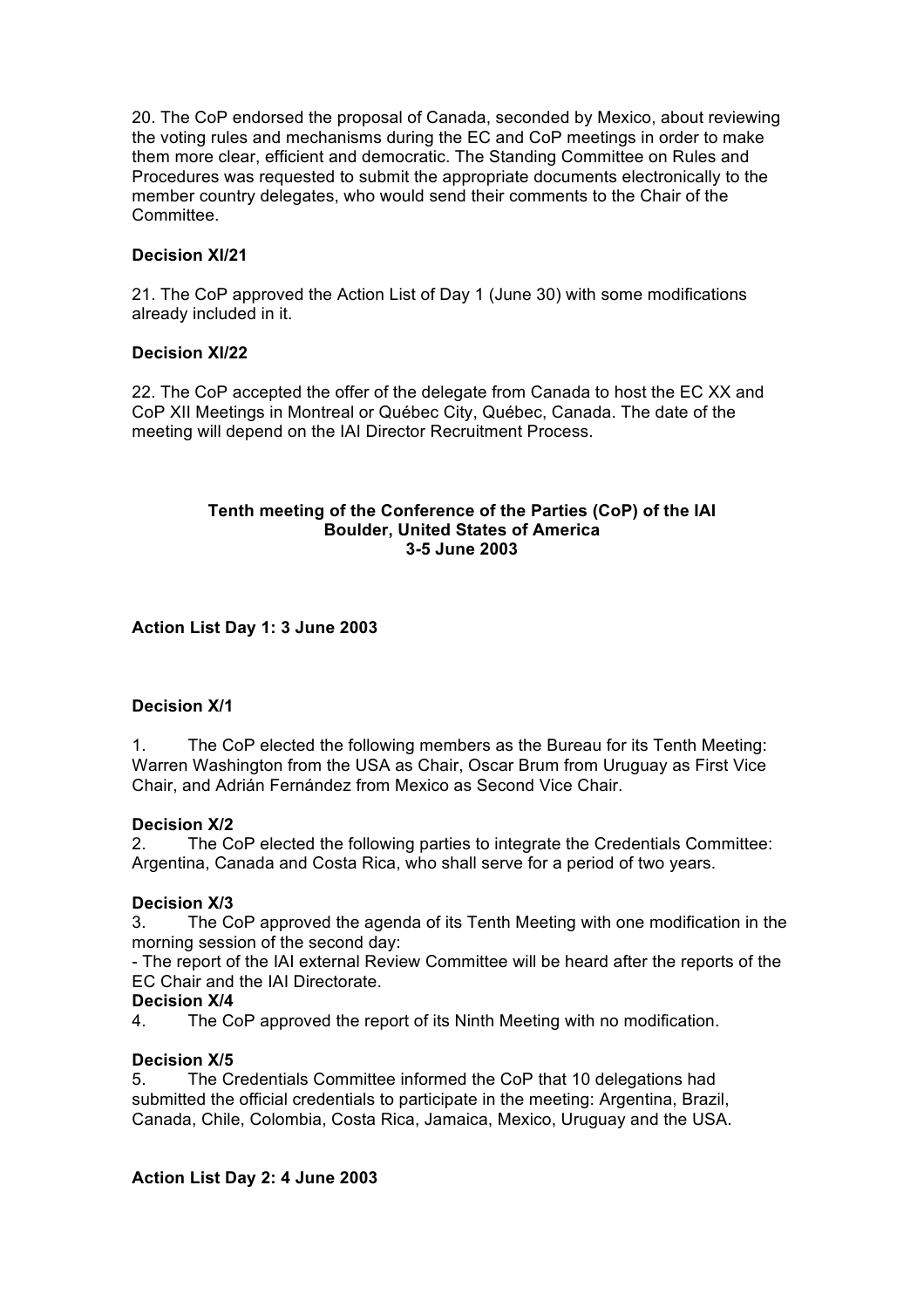# **Decision X/6**

6. The CoP agreed to postpone the election of a SAC member until the next Conference.

# **Decision X/7**

7. The CoP approved the Core Budget Request for Fiscal Year 2003/2004 as modified by EC- XVII (document: 9\_ECXVII/CoPX/DWD/Eng/April 2003)

## **Decision X/8**

8. The CoP approved the level of Country Contributions for Fiscal Year 2003/2004 as recommended by EC-XVII.

## **Decision X/9**

9. The CoP approved the IAI Financial Statements and Auditor's Report for the Fiscal Year 2001-2002 (document: 10\_ECXVII/CoPX/DID/Eng/April 2003).

### **Decision X/10**

10. The CoP approved the modified Annual Program for the year 2003/2004 presented by the IAI Director (document: 11\_/CoPX/DWD/Eng/April 30, 2003).

### **Decision X/11**

11. The CoP approved the Scientific Agenda as modified by EC-XVII (Addendum Document 7).

### **Decision X/12**

12. The CoP established an "Ad Hoc Committee on Relations with Member States" to work with and assist the Director to:

a. identify appropriate contacts at all levels, including the policy level, in Member States for IAI interactions with Member States on financial and participation issues;

b. advise the Director as to the most effective ways to approach Member States on these issues; and

c. provide direct support for and participate with the Director in these interactions, when appropriate.

The CoP requests the EC Bureau to select this Committee, in consultation with the IAI Director, with the understanding that the Committee will include one member each from the CoP, the EC, the SAC, and scientific participants in IAI programs.

## **Decision X/13**

13. The CoP suggested that the SAC and EC consider a meeting jointly at the next EC to discuss the Scientific Agenda and Member Country priorities.

## **Decision X/14**

14. The CoP approved the definition of "basic support" to refer to funds for activities, other than salaries and associated benefits, that constitute the day-to-day operations of the IAI. Such funds presently include:

a. personnel (staff salaries and associated benefits);

- b. staff travel;
- c. other costs (including support for EC working groups, capital

equipment, budget, and support to participants in scientific meetings (non-IAI staff); and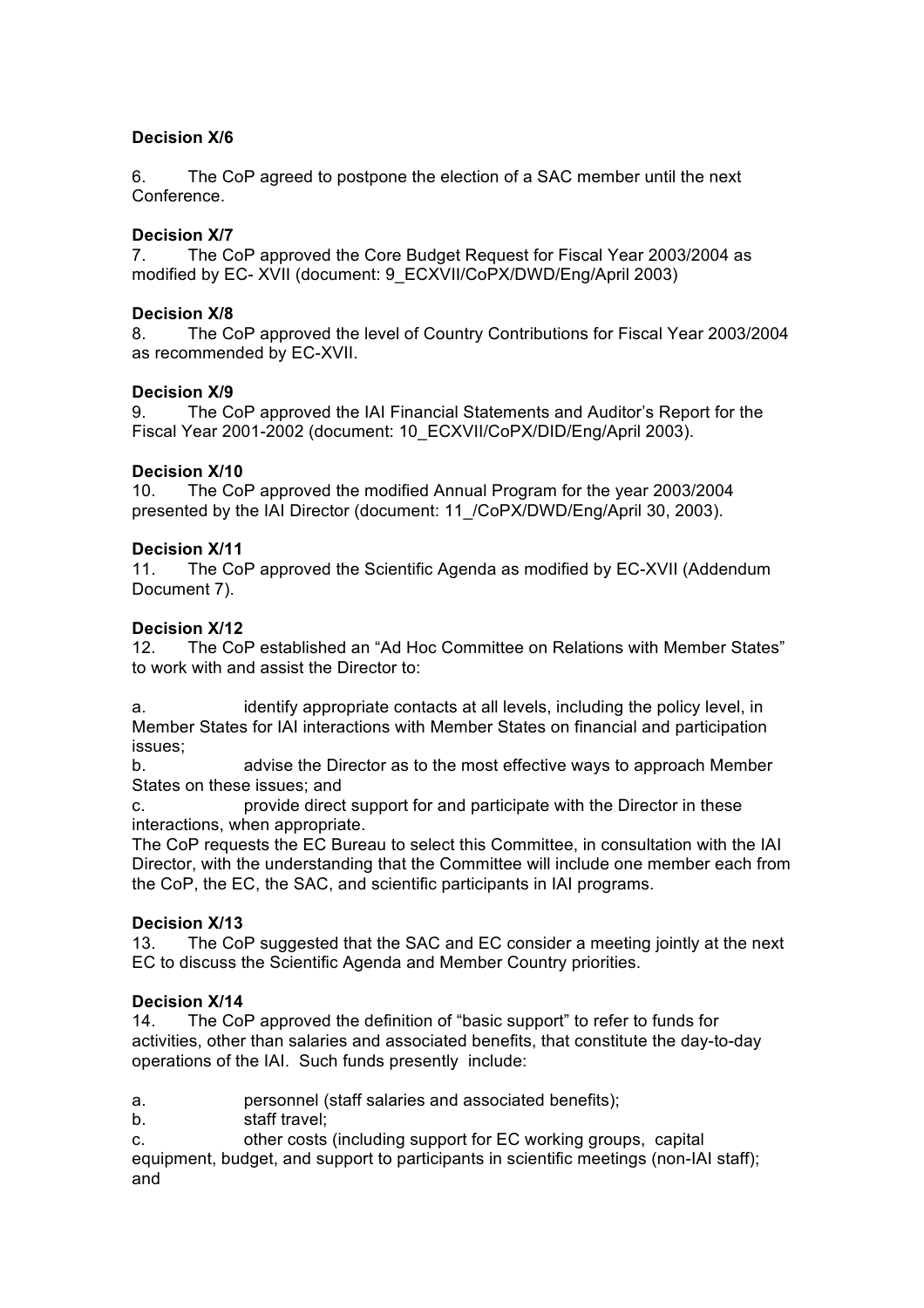d. Director's Special Fund.

### **Decision X/15**

15. The CoP recognized that the travel expenses of country representatives to meetings of EC and CoP continue to be responsibility of Country Members.

### **Decision X/16**

16. The CoP approved the open membership of the Standing Committee on Rules, with members serving in their individual capacities.

### **Decision X/17**

17. The CoP agreed to consider the issue of changing the frequency of meetings at its next meeting and requested the Ad Hoc Committee on Relations with Member States, with the assistance of the Rules Committee, to provide an analysis of the consequences of any change, reporting progress to the next EC meeting.

#### **Decision X/18**

18. The CoP noted with appreciation the suggestions and evaluations presented by the IAI External Review Committee and thanked the Committee Chair for the excellent work done. It also encouraged this Committee to continue its work, aiming at presenting a final picture at the next CoP.

#### **Decision X/19**

19. The CoP approved the Action List of June 3rd. with no modification.

### **Ninth meeting of the Conference of the Parties (CoP) of the IAI São José dos Campos, Brazil 27-28 June 2002**

## **Action List Day 1: 27 June 2002**

#### **Decisions**

#### **Decision IX/1**

1. The CoP elected the following members as the Bureau for its Ninth Meeting: Carlos Américo Pacheco from Brazil as Chair, Danilo López from Venezuela as First Vice-Chair, and Michel Béland from Canada as Second Vice-Chair.

#### **Decision IX/2**

2. The CoP approved the agenda of its Ninth Meeting with one modification in the afternoon session of the first day:

 $\triangleright$  The Report of the IAI Directorate should precede the presentations of the EC Chair.

## **Decision IX/3**

3. The CoP approved the Report of its Eight Meeting with no modification.

#### **Decision IX/4**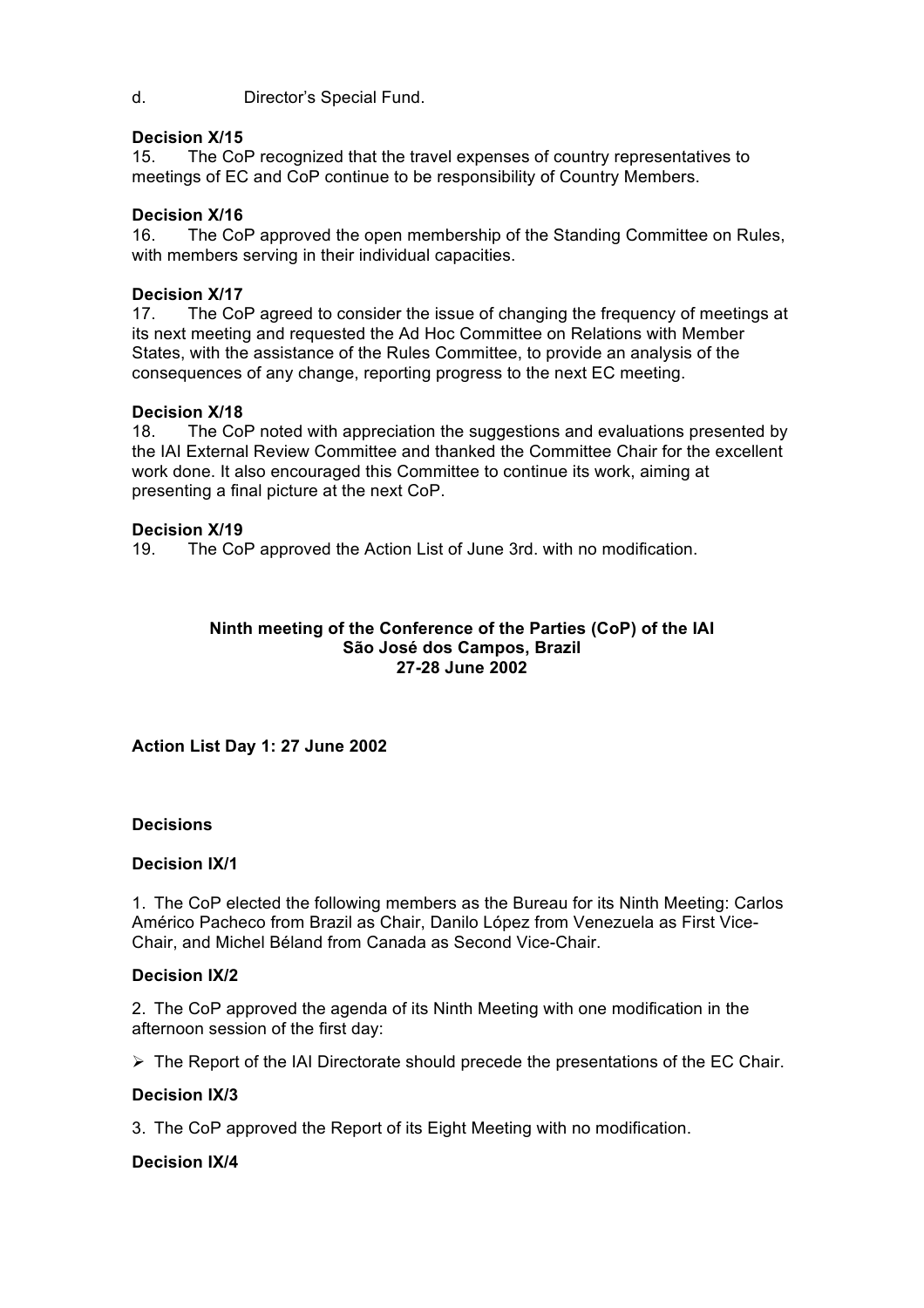4. The Chair of the Accreditation Committee, Louis Brown from the USA, informed the CoP that 11 delegations had provided official accreditation, as required to officially participate in the meeting. They were: Argentina, Brazil, Canada, Chile, Costa Rica, Cuba, Jamaica, Panama, Uruguay, USA and Venezuela. He also stated that eleven officially accredited delegations were sufficient to guarantee a quorum.

# **Decision IX/5**

5. The CoP approved the document "Suspension and Termination Procedures for IAI Projects."

# **Decision IX/6**

6. The CoP approved the 16 projects ranked "good" and above (see table in document 7) for funding under the program IAI Small Grants Program (SGP).

# **Decision IX/7**

7. The CoP approved the IAI Financial Statements and Auditor's Report for the Fiscal Year 2000/2001 (document 10\_ECXV/CoPIX/DID/May 10, 2002).

# **Action List Day 2: 28 June 2002**

## **Decision IX/8**

8. The CoP approved the Core Budget Request for the Fiscal Year 2002/2003 (document: 9\_ECXV/CoPIX/DWD/June 6, 2002).

### **Decision IX/9**

9. The CoP approved the Annual Program for the year 2002/2003 presented by the IAI Director (document: 11\_CoPIX/DWD/June 4, 2002).

## **Decision IX/10**

10. The CoP elected the following new members of the IAI Scientific Advisory Committee (SAC): Alejandro Castellanos, Maria Assunção Dias, Michael Brklacich, Silvia Garzoli, and Gary Wym Yohe.

## **Decision IX/11**

11. The CoP elected the following member countries to compose the IAI Executive Council for the period of July 2002 to June 2004: Brazil, Canada, Argentina, USA, Cuba, Costa Rica, Panama, Uruguay, and Venezuela.

#### **Decision IX/12**

12. The CoP elected Dr. Gustavo Necco from Argentina as the new IAI Director for a three-year term.

## **Decision IX/13**

13. The CoP approved the Action List of June  $27<sup>th</sup>$  with no modification.

## **Decision IX/14**

14. The CoP accepted USA offer to host the Seventeenth Meeting of the EC and the Tenth Meeting of the CoP in the USA in May/June 2003.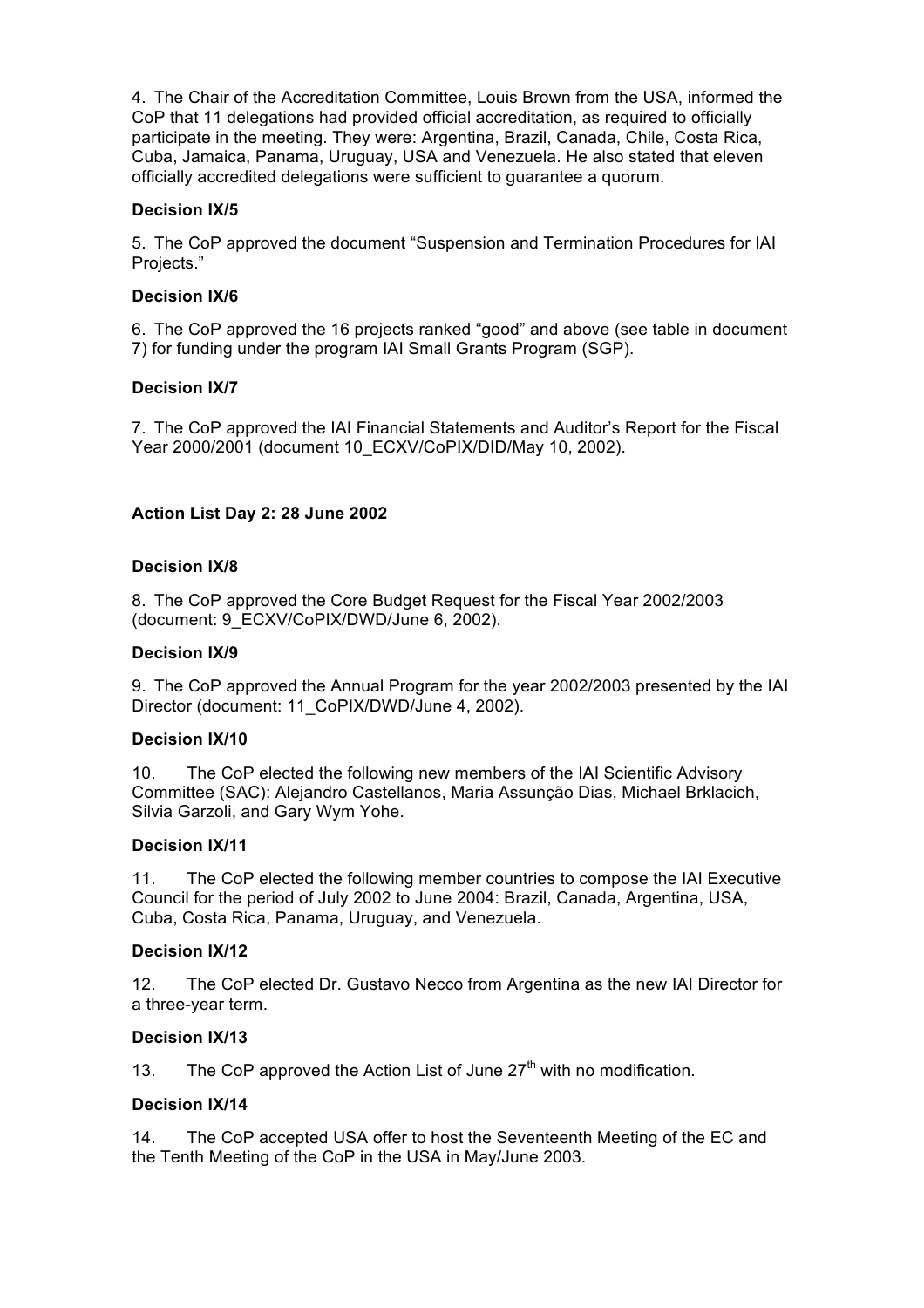### **Eighth meeting of the Conference of the Parties (CoP) of the IAI Panama City, Panama 19-20 July 2001**

**Action List Day 1: 19 July 2001**

### **Decisions**

### **Decision VIII/1**

1. The CoP elected the following members as the Bureau for its Eighth Meeting: Ricardo Anguizola from Panama as Chair (and Bessie Vasquez as alternate), Katia Gilaberte from Brazil as First Vice-Chair, and Mimi Breton from Canada as Second Vice-Chair.

#### **Decision VIII/2**

2. The CoP approved the following as members of the CoP-VIII Accreditation Committee: Louis B. Brown from the USA (Chair), Carlos Ereño from Argentina, and Eládio Zárate from Costa Rica. The Committee Chair informed the CoP that 12 delegations provided the official accreditation, required for the delegations to participate in the meeting. They were: Argentina, Brazil, Canada, Costa Rica, Cuba, Ecuador, Jamaica, Panama, Peru, Uruguay, the USA, and Venezuela.

#### **Decision VIII/3**

3. The CoP approved the agenda of its Eighth Meeting (document:

2\_CoPVIII/DWD/July 16, 2001) with two modifications to the section of the agenda that deals with July 19, 2001:

 $\triangleright$  The presentation on "Indicators of Support for Science and Technology in the Americas" (Ernesto Fernandez Polcuch) preceded the presentation on "Sustainability Science and the IAI" (Lisa Farrow Vaughan);

Ø The presentations of Ernesto Fernandez Polcuch and Lisa Farrow Vaughan should preced the presentations of the Parties and the Observers.

#### **Decision VIII/4**

4. The CoP approved the Report of its Seventh Meeting with three modifications (document: 4\_CoPVIII/DWD/May 2001):

 $\triangleright$  Item 17 of the Report (in both the English and Spanish versions) should be removed;

 $\triangleright$  In item 20 of the Report, the references to the Election of the EC Members and the EC Bureau should be revised as follows:

In the English version on page 12, where it reads: "The CoP approved the period of the new EC Bureau, starting September  $1<sup>st</sup>$ , 2000, and expiring at the CoP meeting of year 2002." the text should read: **"The CoP approved the term of the new EC members and its Bureau, starting September 1st, 2000, and expiring at the ordinary CoP meeting of year 2002."**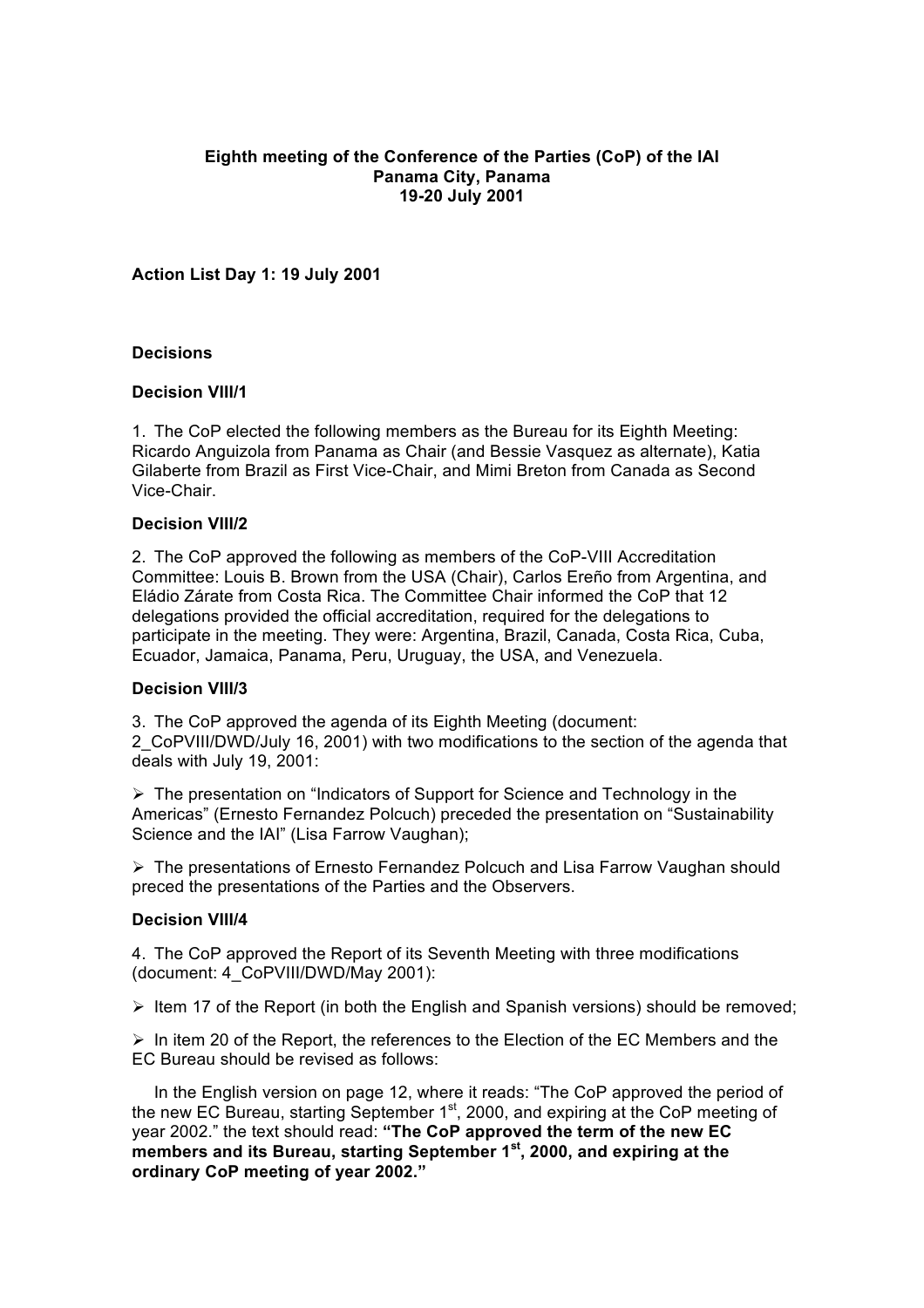In the Spanish version on page 11, where it reads: "La CoP aprobó el periodo de la nueva Mesa Directiva, que comienza el 1 de setiembre de 2000 y expira en la reunión de la CoP de 2002." the text should read: **"La CoP aprobó el periodo de los nuevos miembros del CE y su nueva Mesa Directiva, que comienza el 1 de setiembre de 2000 y expira en la reunión ordinaria de la CoP de 2002."**

 $\triangleright$  In item 20 of the Report, delete the final sentence of the last paragraph that deals with the Election of the EC Members and the EC Bureau.

In the English version, the sentence to be deleted is: "The CoP requested the Standing Rules Committee to define the roles of the EC Vice-Chairs and present them at the next EC meeting."

In the Spanish version, the sentence to be deleted is: "La CoP solocitó al Comité Permanente sobre Reglamentos que defina los roles de los Vicepresidentes del CE y los presente en la próxima reunión del CE."

#### **Decision VIII/5**

5. The CoP elected the following to serve as the IAI Director Selection Committee: Carlos Ereño (Argentina), Antônio MacDowell (Brazil), Bárbara Garea (Cuba), Margaret Leinen (USA), Rudolf Romer (Venezuela), and the future SAC Chair.

### **Decision VIII/6**

**6.** The CoP approved the Proposed Selection Process for the IAI Director (document 25\_CoPVIII/DWD/English/June 8, 2001).

### **Decision VIII/7**

7. The CoP decided to hold its next meeting in February/March of 2002, instead of June/July of 2002, because the IAI Director's contract terminates at the end of March 2002 and the Parties need to elect a new Director prior to that date.

## **Action List Day 2: 20 June 2001**

#### **Decision VIII/8**

8. The CoP authorized the IAI Directorate to send the version of the Declaration of Panama discussed during its meeting to the Parties in all its 4 official languages (Spanish, English, French, and Portuguese) by August 17, 2001, in order that the Parties approve it by sending an official communication to the IAI Directorate by September 30, 2001.

#### **Decision VIII/9**

9. The CoP authorized the EC to approve the document "Suspension and Termination Procedures for IAI Projects" (19\_ECXIII/CoPVIII/DWD/May 28, 2001) at its next meeting in Havana (November 26-27. 2001), based on the comments received from the working group in charge of reviewing the document.

#### **Decision VIII/10**

10. The CoP approved the document "Terms of Reference for the IAI External Review Committee" (15\_ECXIII/CoPVIII/July 9, 2001) with one modification. Modification (page 4): Timing – The Evaluation is to commence in August 2001 and the report and recommendations should be completed within 1 year.

## **Decision VIII/11**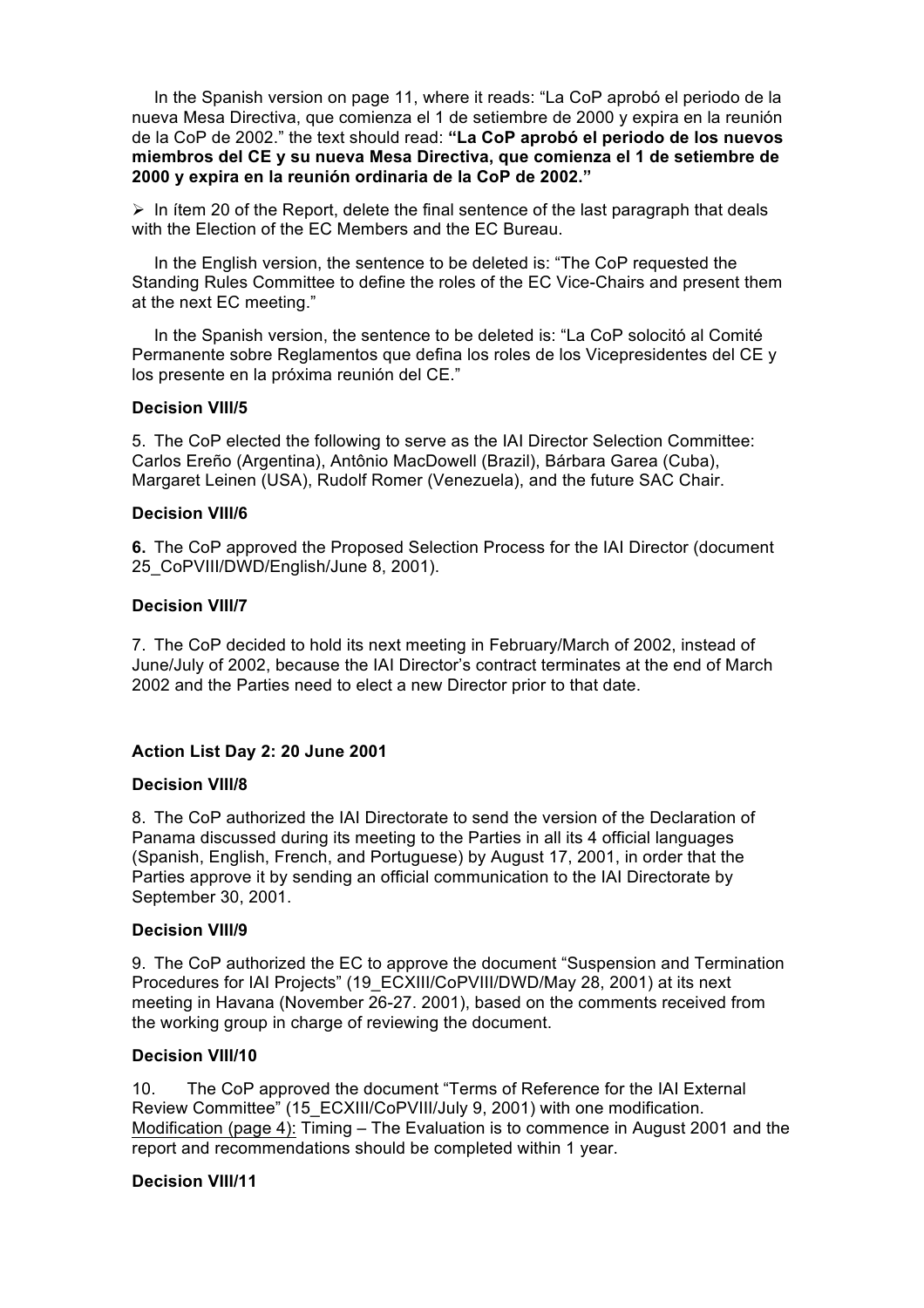11. The CoP approved the General Guidelines of the IAI Science Grant Program – Phase II (document 20 ECXIII/CoPVIII/DID/English/June 19, 2001).

# **Decision VIII/12**

12. The CoP approved the IAI Directorate's initiative to make an open call for proposals to co-fund "Summer Institute activities" between IAI and proponent institutions. The funding provided by IAI will come from remaining funds of the PESCA Program.

# **Decision VIII/13**

13. The CoP approved the IAI Financial Statements and Auditor's Report for the Fiscal Year 1999/2000 (document: 17\_EXCIII/CoPVIII/DWD/July 16, 2001).

# **Decision VIII/14**

14. The CoP approved the Core Budget Request for the Fiscal Year 2001/2002 (document: 16\_ECXIII/CoPVIII/DWD/June 20, 2001).

## **Decision VIII/15**

15.The CoP approved the Annual Program for the year 2001/2002 presented by the IAI Director (document: 18\_CoPVIII/DWD/July 09, 2001).

## **Decision VIII/16**

16. The CoP elected the following new members of the IAI Scientific Advisory Committee (SAC): Julia Nogues Paegle, Lynne Z. Hale, Luiz Fernando Loureiro Legey, and René Capote López.

# **Decision VIII/17**

17. The CoP authorized the Executive Council (EC) to elect the  $10<sup>th</sup>$  SAC member (nominations from the Associates of IAI) at its next meeting in Havana, Cuba, on November 26-27, 2001. In addition, the CoP recommended that the area of expertise of the  $10<sup>th</sup>$  new SAC member be: "Changes in the Composition of Atmosphere, Oceans, and Fresh Waters."

## **Decision VIII/18**

18. The CoP accepted Brazil's offer to host the Fifteenth Meeting of the EC and the Ninth Meeting of the CoP in February/March 2002.

### **Seventh meeting of the Conference of the Parties (CoP) of the IAI Merida, Mexico 27-28 July 2000**

**Action List Day 1: 27 July 2000**

**Decisions** 

**Decision VII/1**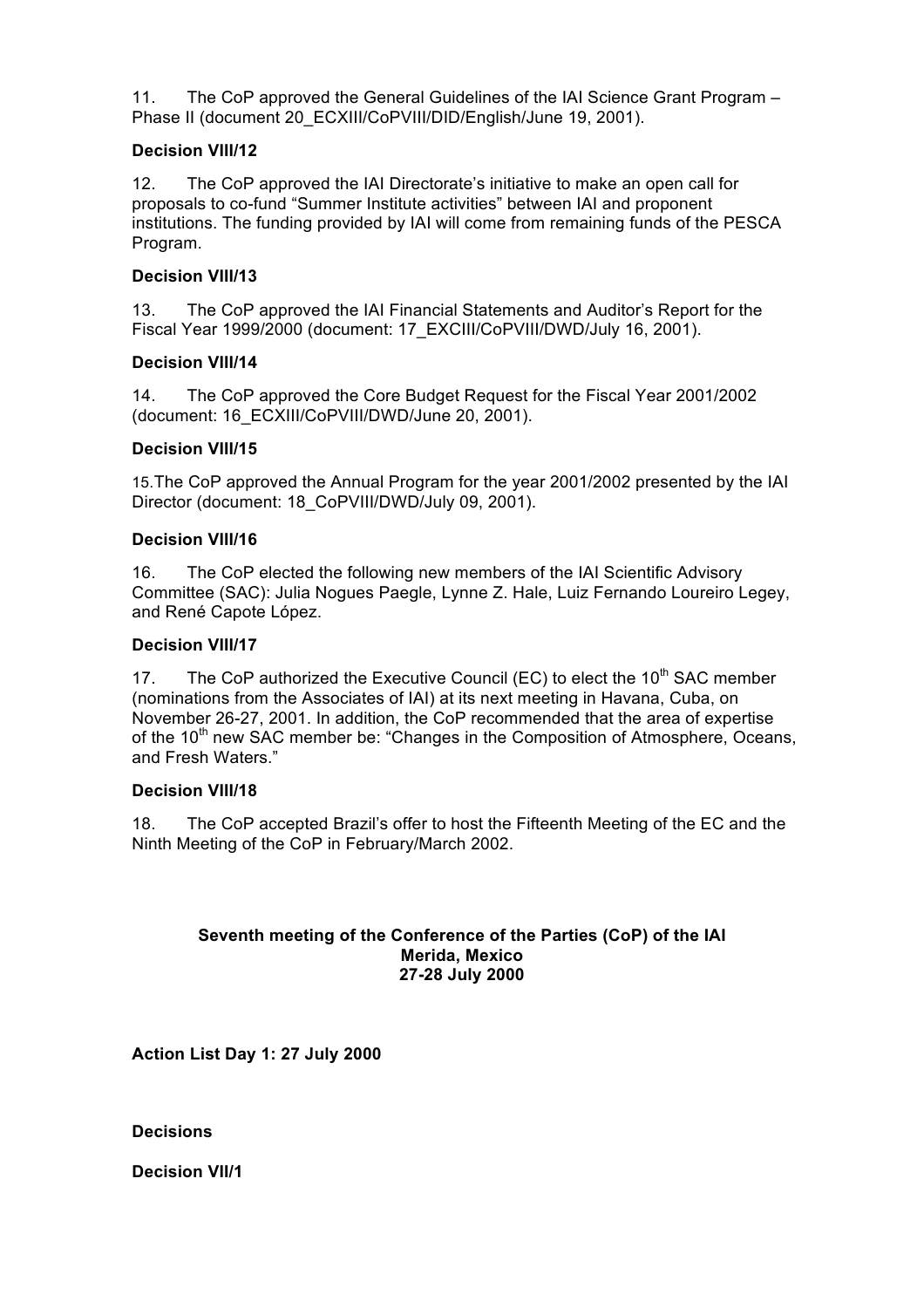1. The Conference of the Parties (CoP) elected the Bureau of its Seventh Meeting: Francisco Giner de los Rios from Mexico as Chair, Gonzalo Menéndez from Panama as Vice-Chair, and Bárbara Garea from Cuba as Second Vice-Chair.

## **Decision VII/2**

2. The CoP approved the agenda of its Seventh Meeting without any modifications (document: 2\_CoPVII/DWD/July 10, 2000).

# **Decision VII/3**

3. The CoP approved the Report of its Sixth Meeting without any modifications (document: 4\_ECXI/CoPVII/DWD/July 15, 2000).

# **Decision VII/4**

4. The CoP urged the Parties to take the necessary and appropriate official diplomatic channels to ratify the Amendment related to Article XIII, Financial Provisions, Section 1 of the Agreement Establishing the IAI (Resolution 7 of the Conference of the Parties VI, June 17-18, 1999, Ottawa, Canada). **(Resolution #1 – CoP-VII)**

# **Decision VII/5**

5. The CoP approved the nomination of a representative from Mexico as a member of the IAI Financial and Administrative Working Group. The delegate from Mexico will inform the IAI Director about the name of the person from Mexico, who will participate in the working group.

## **Decision VII/6**

6. The CoP approved the document "IAI Conflict of Interest and Standards of Ethical Conduct" (19\_ECXI/DWD/June 8, 2000) **(Resolution #2 – CoP-VII)** and requested that the IAI Director:

• Inform the members of the Scientific Advisory Committee (SAC) about the approval of this new Resolution;

• Produce a document, which includes all permanent Resolutions approved by the CoP;

• Include on the IAI website electronic versions of "The Agreement Establishing the IAI" (in all 4 official languages), and all Resolutions approved by the EC and the CoP. In addition, the CoP requested that the Standing Rules Committee review the various Resolutions approved by the CoP and recommend the appropriate procedure to follow after the approval of each Resolution.

# **Decision VII/7**

7. The CoP requested that IAI Director to invite IAI member countries to review the Agreement and Rules of Procedure of the EC and the CoP with a view to reconfirm them or to update them to meet the needs of the second decade of IAI operations.

## **Decision VII/8**

8. The CoP authorized the EC to launch an announcement of opportunity, which meets the recommendations of the SAC, in case new or extra funds become available between now and the next time the CoP holds its next meeting. **(Resolution #3 – CoP-VII).** 

## **Decision VII/9**

9. The CoP approved the concepts outlined in the draft of the document "Vision and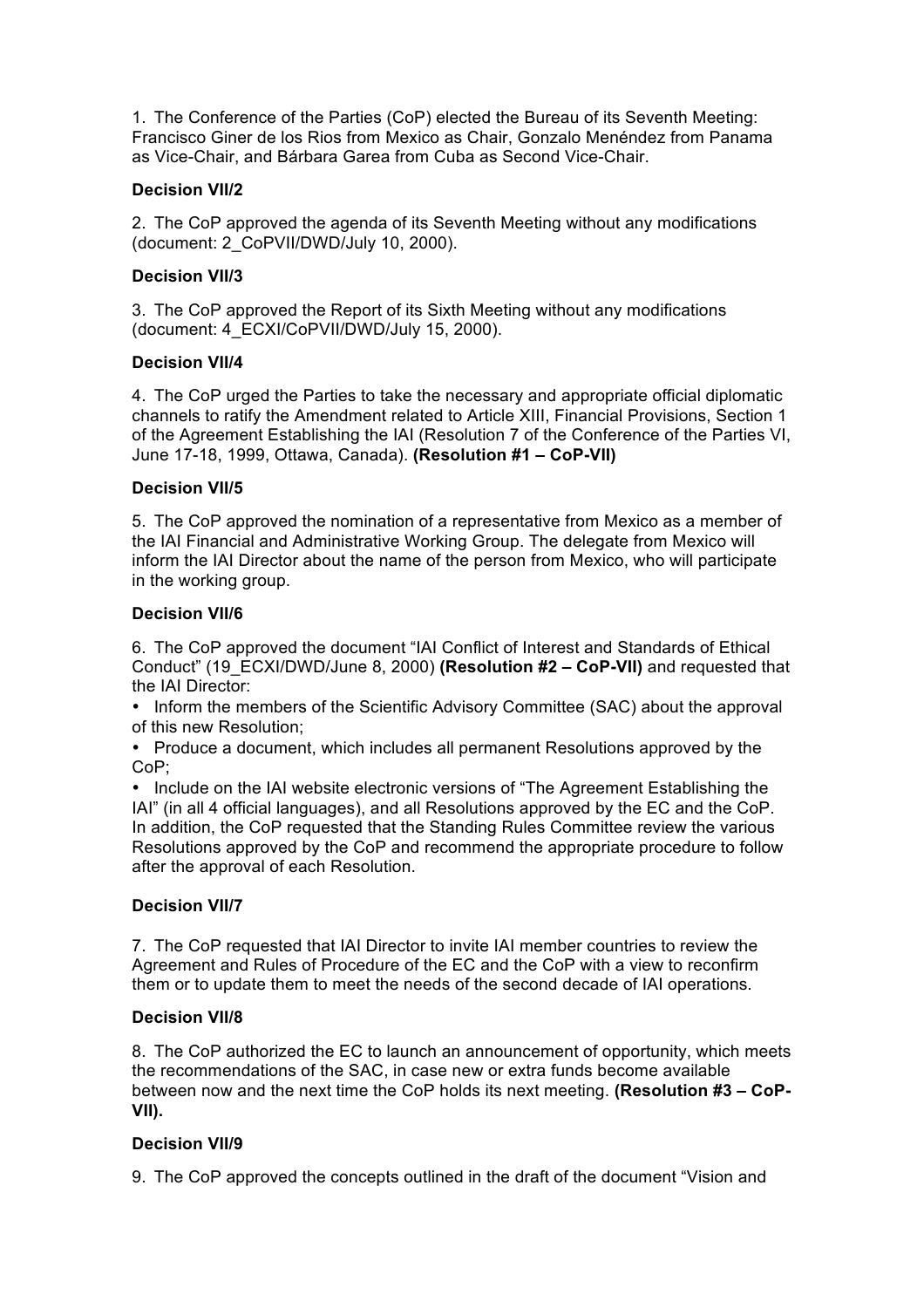Strategy of the IAI for the Years Ahead" (18\_ECXI/CoPVII/DWD/July 7, 2000), and approved the participation of the delegate from Canada, Gordon McBean, as part of the group in charge of further developing this document.

# **Action List Day 1: 28 July 2000**

# **Decision VII/10**

10. The Conference of the Parties (CoP) approved the creation of a Review Committee to conduct the External Evaluation of IAI in 2002. The composition of this Committee will be established at the meeting of the CoP-VIII in 2001. **(Resolution #4 – CoP-VII)**

# **Decision VII/11**

11. The CoP authorized the IAI Director to invite the following persons to be part of the working group in charge of the preparation of the Terms of Reference (TOR) of the External Evaluation of IAI: Gordon McBean from Canada, Federico Garcia Brum from Uruguay (former EC Chair), Ruben Lara from Mexico (former SAC member), and Maximiliano Campos from Costa Rica. This Committee will report to the next EC meeting from planned approval of the TOR at the CoP-VIII in 2001.

## **Decision VII/12**

12. The CoP approved the Level of Voluntary Contributions of Member Countries for the Fiscal Years 2000/2001, 2001/2001, and 2002/2003 (document: 15\_ECXI/CoPVII/DWD/July 7, 2000) **(Resolution #5 – CoP-VII)**

## **Decision VII/13**

13. The CoP approved the Annual Program for the year 2000/2001 presented by the IAI Director (document: 16\_CoPVII/DWD/July 10, 2000). **(Resolution #6 – CoP-VII)**

## **Decision VII/14**

14. The CoP approved the Core Budget request for the Fiscal Year 2000/2001 (document: 15\_ECXI/CoPVII/DWD/July 7, 2000).

## **Decision VII/15**

15. The CoP approved the nomination of CATHALAC (Centro del Agua del Trópico Húmedo para América Latina y el Caribe) and CIESIN (Center for International Earth Science Information Network) to become Associate Institutions of the IAI and authorized the IAI Director to officially invite these institutions and prepare an agreement with each one outlining the areas of common interest. **(Resolutions #7 and #8 – CoP-VII)**

• The CoP also requested that the IAI Director conduct preliminary negotiations with institutions interested in becoming Associated or Affiliated to the IAI and submit background information prior to the CoP meeting to facilitate the analysis by the country representatives in preparation for the CoP meeting.

• The CoP also requested that the Standing Rules Committee prepare draft procedures for institutions, organizations and/or states outside the region to follow in order to become Associated or Affiliated to the IAI. The CoP recommended that procedures be as flexible as possible in order to strengthen the relationship of the IAI with other organizations.

## **Decision VII/16**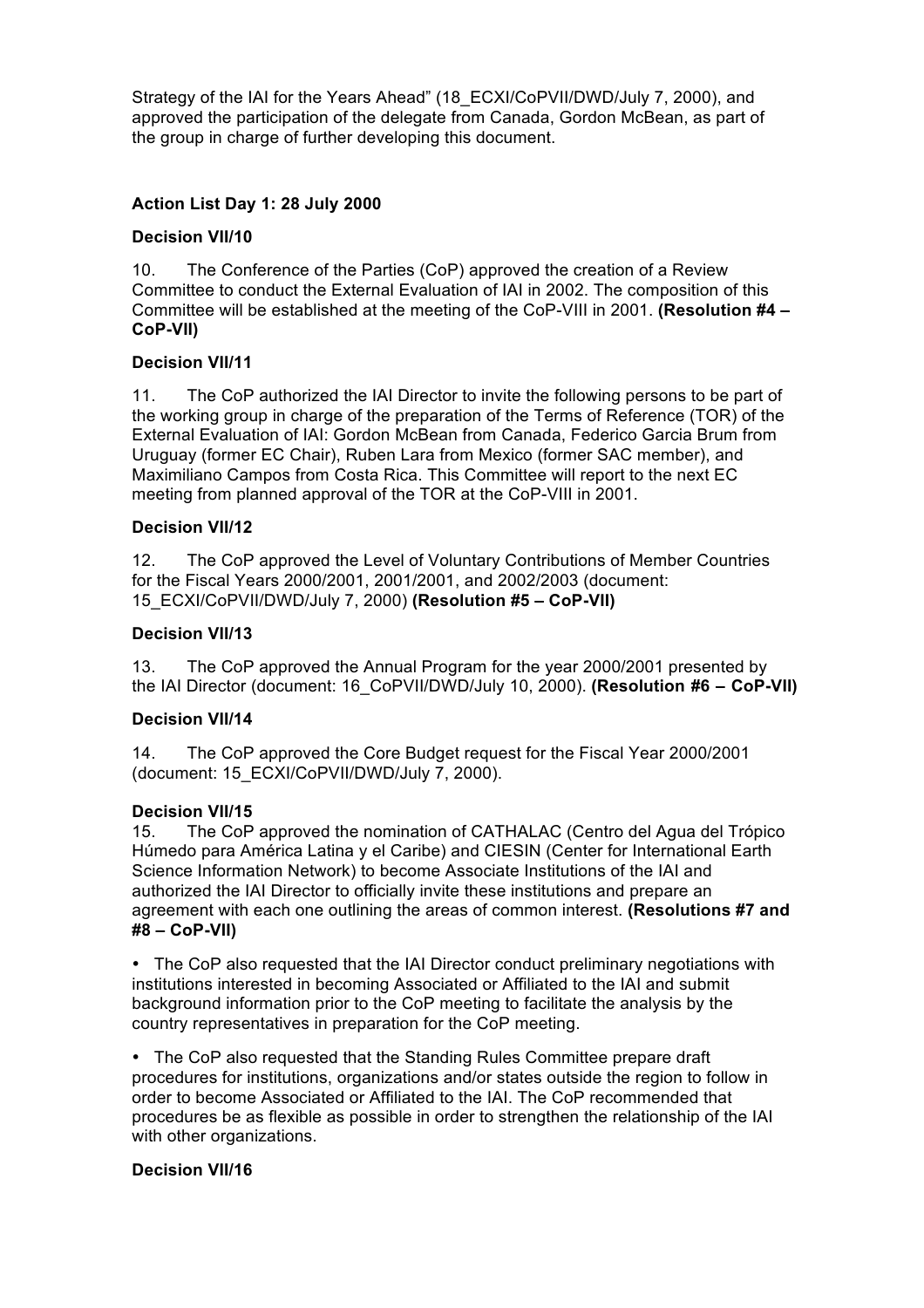16. The CoP elected the following new members of the IAI Scientific Advisory Committee (SAC): Dr. Walter Fernandez Rojas and Dr. Omar Raúl Masera Cerutti.

# **Decision VII/17**

17. The CoP elected the following member countries to compose the IAI Executive Council for the period of July 2000 to June 2002: Argentina, Brazil, Canada, Costa Rica, Cuba, Mexico, Panama, United States and Uruguay. In addition, Antônio MacDowell from Brazil was elected as the EC Chair, Margaret Leinen from USA was elected as the EC First-Vice Chair, and Bárbara Garea from Cuba was elected as the EC Second-Vice Chair.

# **Decision VII/18**

18. The CoP requested that the Standing Rules Committee define the roles of the EC Vice-Chairs and present those roles at the next EC meeting.

## **Decision VII/19**

19. The CoP approved the period of the new EC Bureau, starting September  $1<sup>st</sup>$ , 2000, and expiring at the CoP meeting of year 2002.

## **Decision VII/20**

20. The Action List of July 27, 2000 (day 1) was approved with no modification.

# **Decision VII/21**

21. The CoP approved the initial offer made by the delegate of Panama, Gonzalo Menéndez, to host the 13<sup>th</sup> Meeting of the IAI EC and the  $8<sup>th</sup>$  Meeting of the IAI CoP in June 2001.

# **Decision VII/22**

22. The CoP also welcomed the offer made by the delegate of Cuba, Bárbara Garea, to host the 14<sup>th</sup> Meeting of the IAI EC between November and December 2001.

### **Sixth meeting of the Conference of the Parties (CoP) of the IAI Ottawa, Canada 17-18 June 1999**

**Action List Day 1: 17 June 1999**

## **Decisions**

## **Decision VI/1**

1. The Conference of the Parties (CoP) elected the following members to compose the bureau of its sixth meeting: Gordon McBean, Canada (Chair), Daniel Pabon, Colombia (First Vice-Chair), and Raul Michellini, Uruguay (Second Vice-Chair).

# **Decision VI/2**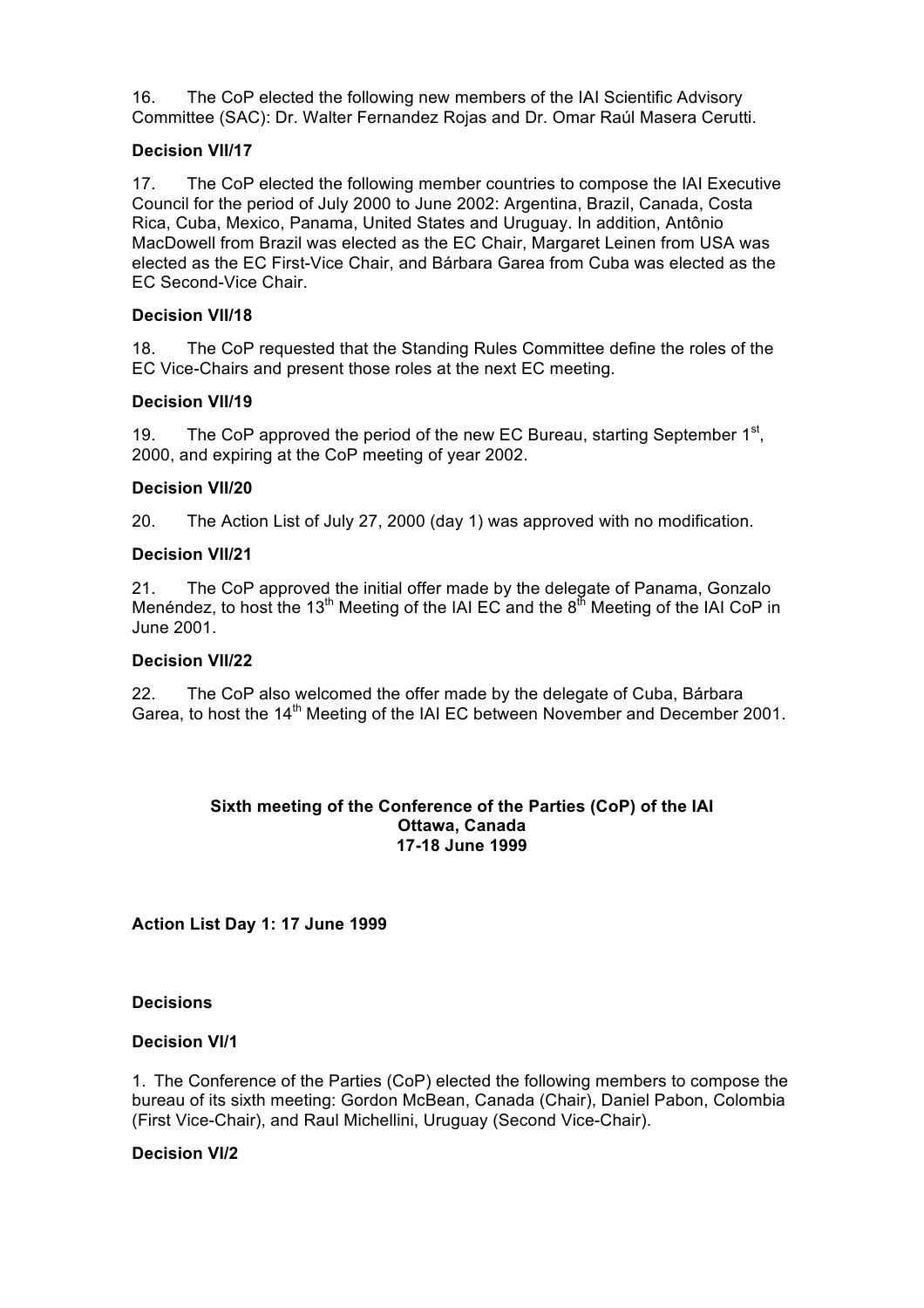2. The CoP approved the following members to compose the CoP VI Accreditation Committee: Rafael Martinez, Mexico (Chair), Fernando Ortiz, Ecuador, and Raul Michellini, Uruguay. The Committee Chair informed the CoP that 13 delegations provided the official accreditation, which was required in order to officially participate in the meeting.

## **Decision VI/3**

3. The CoP approved the agenda of its sixth meeting with the following modifications:

• On June 18, 1999, after the Donor's Session include an agenda item related to "The Amendments to the IAI Agreement";

• On June 18, 1999, after the "The Amendments to the IAI Agreement" include the presentation on the World Meteorological Organization – Feasibility Study for an El Niño Centre in Ecuador.

# **Decision VI/4**

4. The CoP approved the Report of its fifth meeting.

#### **Decision VI/5**

5. The CoP approved the terms of reference, composition, and strategic plan of the Executive Council Fund Raising working group.

### **Action List Day 2: 18 June 1999**

#### **Decision VI/6**

6. At the Executive Council request, the CoP approved the following resolution concerning IAI receiving funds from other organizations:

 The Conference of the Parties RECOGNIZING the common interests shared with various intergovernmental and non-governmental scientific and technical organizations;

 RECOGNIZING the contributions that collaboration with such organizations would support the Scientific Agenda and programmatic activities of the Institute;

 HAVING received expressions of interest from such organizations in the financial and scientific management expertise present at the Directorate;

 AUTHORIZES the Directorate, under Article VIII, Paragraph 5, and Article XIII, paragraph 2, to receive and manage donations from these organizations that contribute to the development of the Scientific Agenda and the programmatic activities of the Institute.

#### **Decision VI/7**

7. The Conference of the Parties (CoP) approved the Annual Program presented by the IAI Director.

## **Decision VI/8**

8. The CoP approved the Core Budget Request for fiscal year 1999/2000.

#### **Decision VI/9**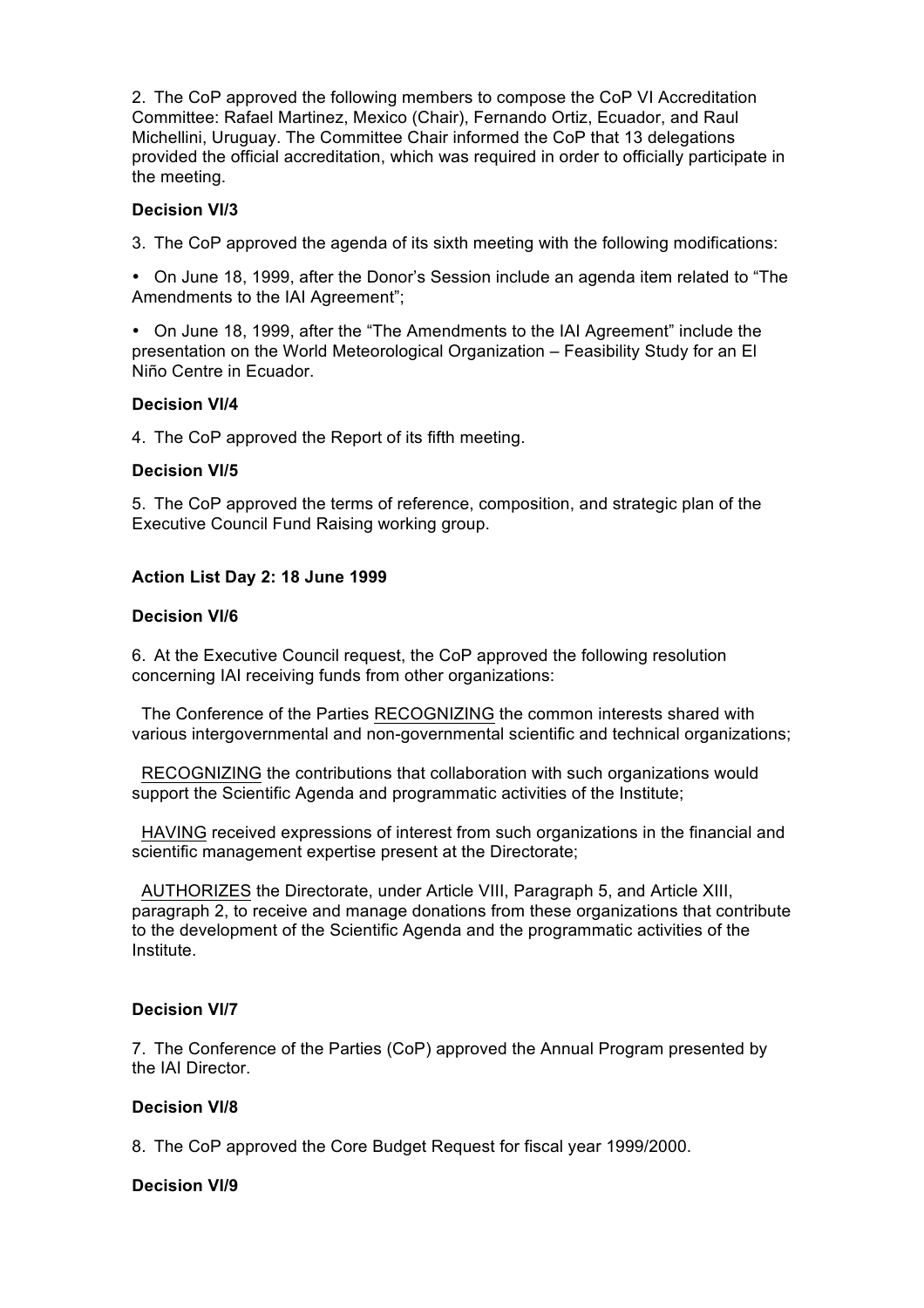9. The CoP approved the Financial Statement and Auditor's Report for the Fiscal Year 1997/1998.

### **Decision VI/10**

10. The CoP elected the accreditation committee for the Seventh Meeting of the CoP to be composed of: Brazil, Colombia and Cuba.

### **Decision VI/11**

11. The CoP approved the nomination of Louis Brown, USA, to be the interim chair of the Standing Rules Committee. In addition, the CoP authorized the IAI Director to solicit two additional members of the CoP to participate in the Committee.

### **Decision VI/12**

12. The CoP authorized the IAI Director to solicit one additional member of the CoP to participate in the Executive Council Financial and Administrative Working Group.

### **Decision VI/13**

13. The CoP approved the following resolution regarding unpaid contributions to the IAI Core Budget:

The Conference of the Parties,

RECALLING the collaborative nature of the Institute and the principle of shared benefits and responsibilities of the Parties for the provision of budgetary resources;

RECOGNIZING the concerns expressed by the Executive Council related to the impact of non-payment of voluntary contributions on the Institute's Core Budget;

CONSIDERING the need to assure that the governments are kept fully informed of the Institute's activities and the advantages of membership and active participation in the Institute;

REQUESTS that Country Representatives strengthen their efforts to assure that all relevant institutions are kept fully informed regarding Institute programs, related activities and funding requirements, calling on the assistance of the Directorate and the Executive Council Chair when appropriate;

URGES the Parties to assure that their voluntary contributions are made fully and on a timely basis to allow the development of the Institute for the shared benefit of all.

## **Decision VI/14**

14. The thirteen accredited Parties present at the Sixth Meeting of the CoP unanimously approved the following Amendment related to Article XIII, Financial Provisions, Paragraph 1 of the Agreement Establishing the IAI.

> Amendment to the Agreement Establishing the Inter-American Institute For Global Change Research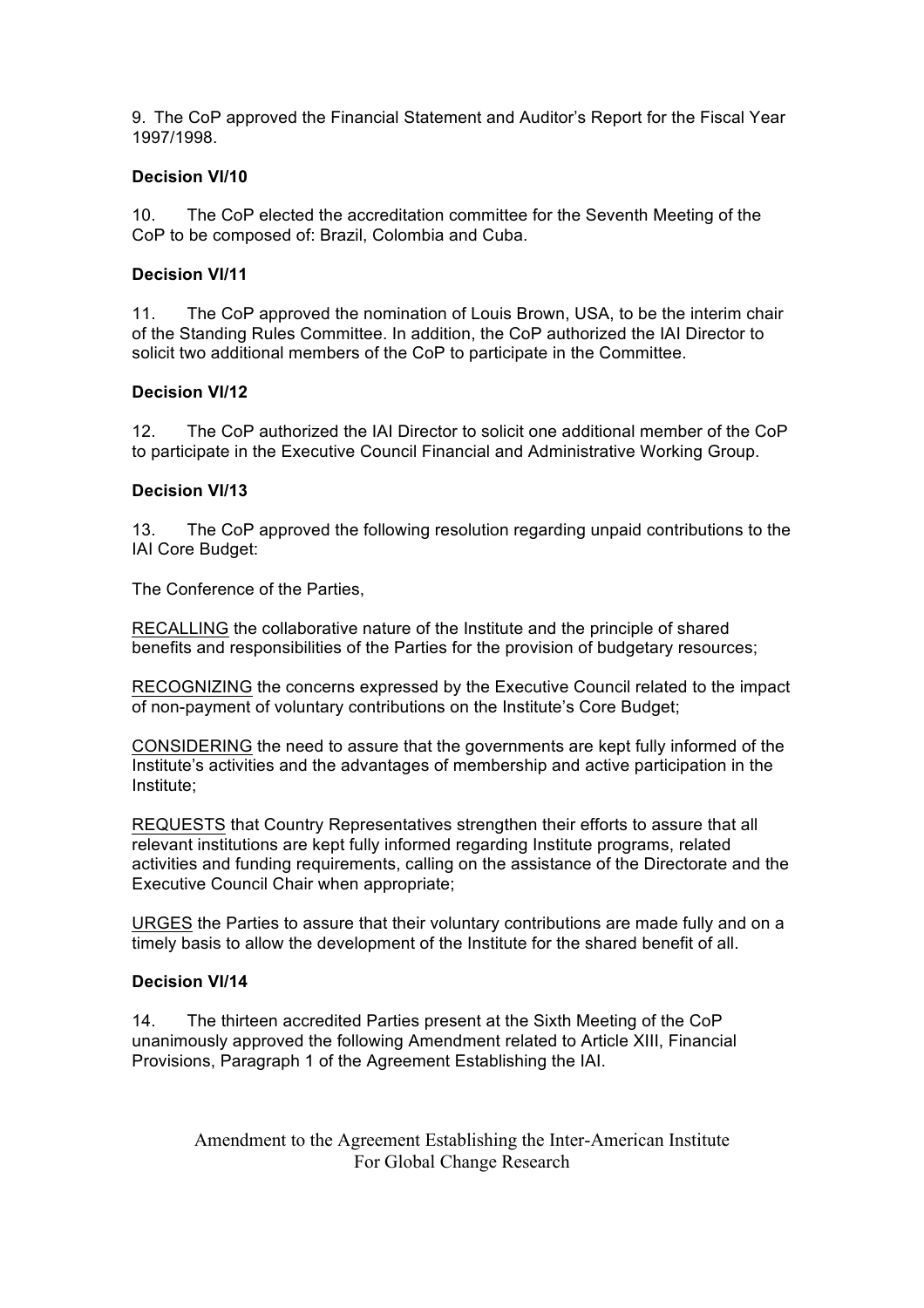The Parties,

CONSIDERING the experience acquired during the years since the signing of the Agreement in Montevideo, Uruguay, on the  $13<sup>th</sup>$  day of May 1992;

RECOGNIZING the difficulties resulting from the disposition/conditions in Section 1 of Article XIII of the Agreement that can result in significant percentage increases in the amount of voluntary contributions of the Parties for the budget of operational expenses for the Institute;

HAVE AGREED as follows:

The text of Section 1 of Article XIII shall be modified as follows:

# " Article XIII Financial Provisions

1. A Budget of operational expenses for the Institute, consisting of salaries for the Directorate and basic support for the Directorate, Scientific Advisory Committee, and Executive Council shall be supported, by the voluntary contributions pledged annually for a three-year period by the Parties in accordance with the interests of the Parties. Such pledges shall be increments of US\$ 1,000. The minimum contribution shall be US\$ 5,000. The adoption of the annual budget shall be by consensus of the Parties. The Parties recognized that regular contributions to the operational budget are essential to the success of the Institute and that such contribution shall take into account the research resources of the contributing Parties."

The present Amendment shall enter into force 60 days after the date on which 2/3 of the Parties, which are currently members of the Institute, have notified the Depository through appropriate diplomatic channels, that they have competed their corresponding domestic legal requirements.

After the date of approval of this Amendment any independent State of the Inter-American region that signs the Agreement shall do so in accordance with the terms of this Amendment.

The Director of the Institute shall notify the Depository immediately following the Conference of the Parties at which this Amendment is approved.

# **Decision VI/15**

15. The CoP also approved the procedure to be followed by the country delegates regarding the approval of the Amendment above:

• The Chair and the First Vice-Chair of the CoP VI should send out a letter to the Ministry of Foreign Affairs of all IAI member countries urging them to notify the Depository, through the appropriate diplomatic channels, that their country agrees with the Amendment to the IAI Agreement, and has completed their corresponding domestic legal requirements regarding the approval of this Amendment;

• In parallel, the IAI Director should send out a copy of this letter, along with some background information on the subject, to all IAI member countries representatives.

• This official letter of the Chair and the First Vice-Chair of the CoP VI should clearly state that this Amendment to the Agreement is important, but that in the view of the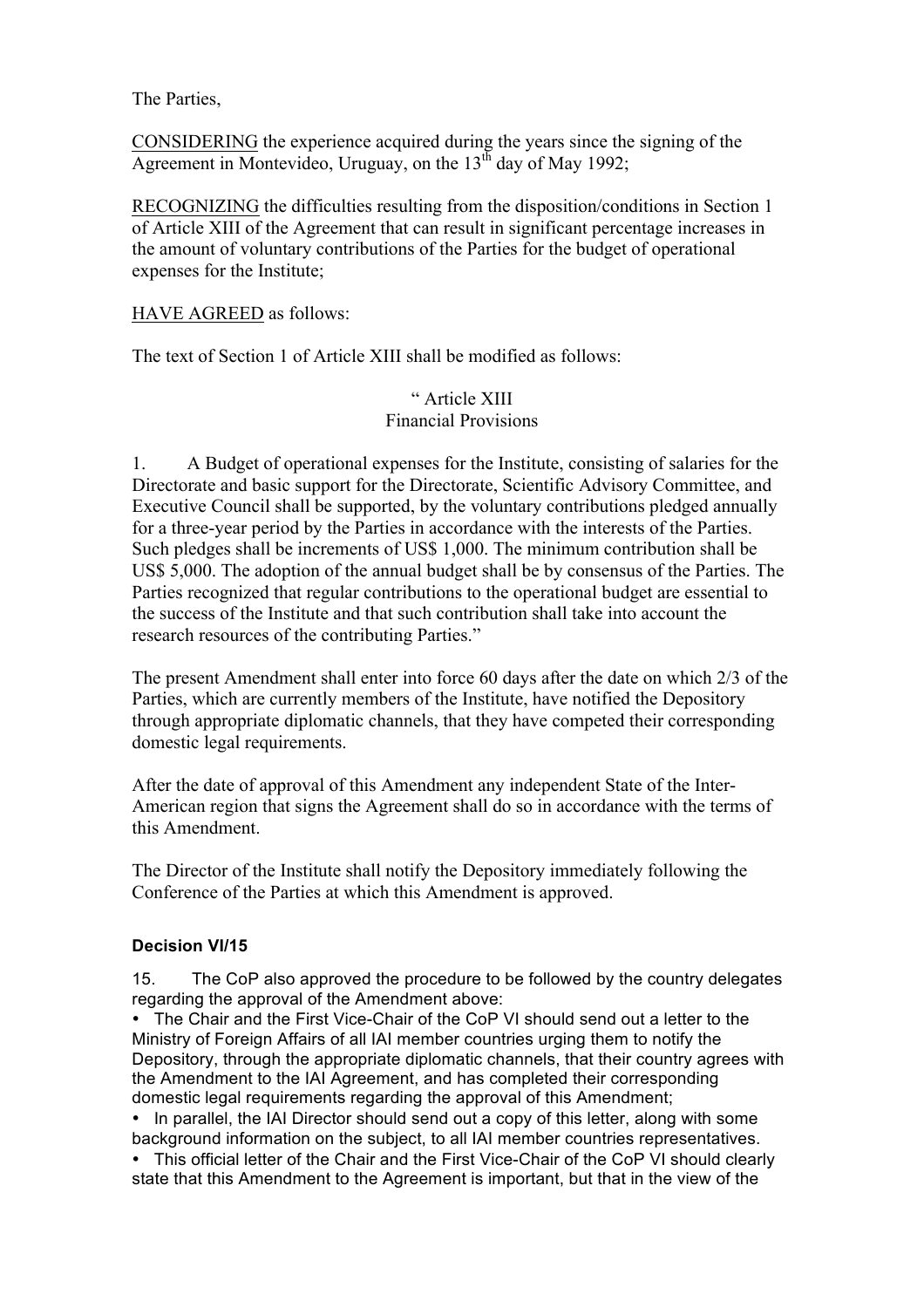CoP VI, it does not substantially change the Agreement.

• The Chair of the CoP VI urged all country delegates to take the necessary action following the approval of this Amendment. This action includes:

- To inform the depository, through the appropriate diplomatic channels, that their country agrees with the Amendment to the IAI Agreement and that they have completed their corresponding domestic legal requirements;

- The Chair of the CoP VI also reminded the delegates that it is required 12 countries to notify the depository in order to have the present Amendment enter into force;

- Only 60 days after 12 countries (2/3 of the Parties) completed the legal requirements of approving this Amendment and inform the Depository, will the Amendment enter into force.

## **Decision VI/16**

16. The CoP officially acknowledged and congratulated the contribution and achievements of Eduardo Banús, Director of the IAI/GEF/WMO project, and recommended that the Directorate work closely with Eduardo Banús to have the second IAI/GEF project approved by the GEF.

### **Decision VI/17**

17. The Action list of June 17, 1999 (day 1) was approved with two modifications:

• Point 3, second bullet where it reads "On June 18, 1999, after the "The Amendments to the IAI Agreement" include the presentation on the World Meteorological Organization The Feasibility Study for an El Nino Centre in Ecuador", it should read "On June 18, 1999, after the "The Amendments to the IAI Agreement" include the presentation by Jim Bruce on "The Feasibility Study for an El Nino Centre in Ecuador," conducted by the World Meteorological Organization on behalf of the Government of Ecuador."

• Point 6 will be included in the action list of June 18, 1999 (day 2).

## **Decision VI/18**

18. At the request of the delegate from Cuba, Bárbara Garea, the IAI Director agreed to send copies of the Executive Council and Conference of the Parties action lists and resolutions lists in both English and Spanish.

## **Decision VI/19**

19. The CoP welcomed the initial offer made by the representative from Mexico, Carlos Gay, to host the seventh meeting of the IAI CoP in the spring (Northhemisphere) of 2000.

### **Fifth meeting of the Conference of the Parties (CoP) of the IAI Arlington, USA 4-5 June 1998**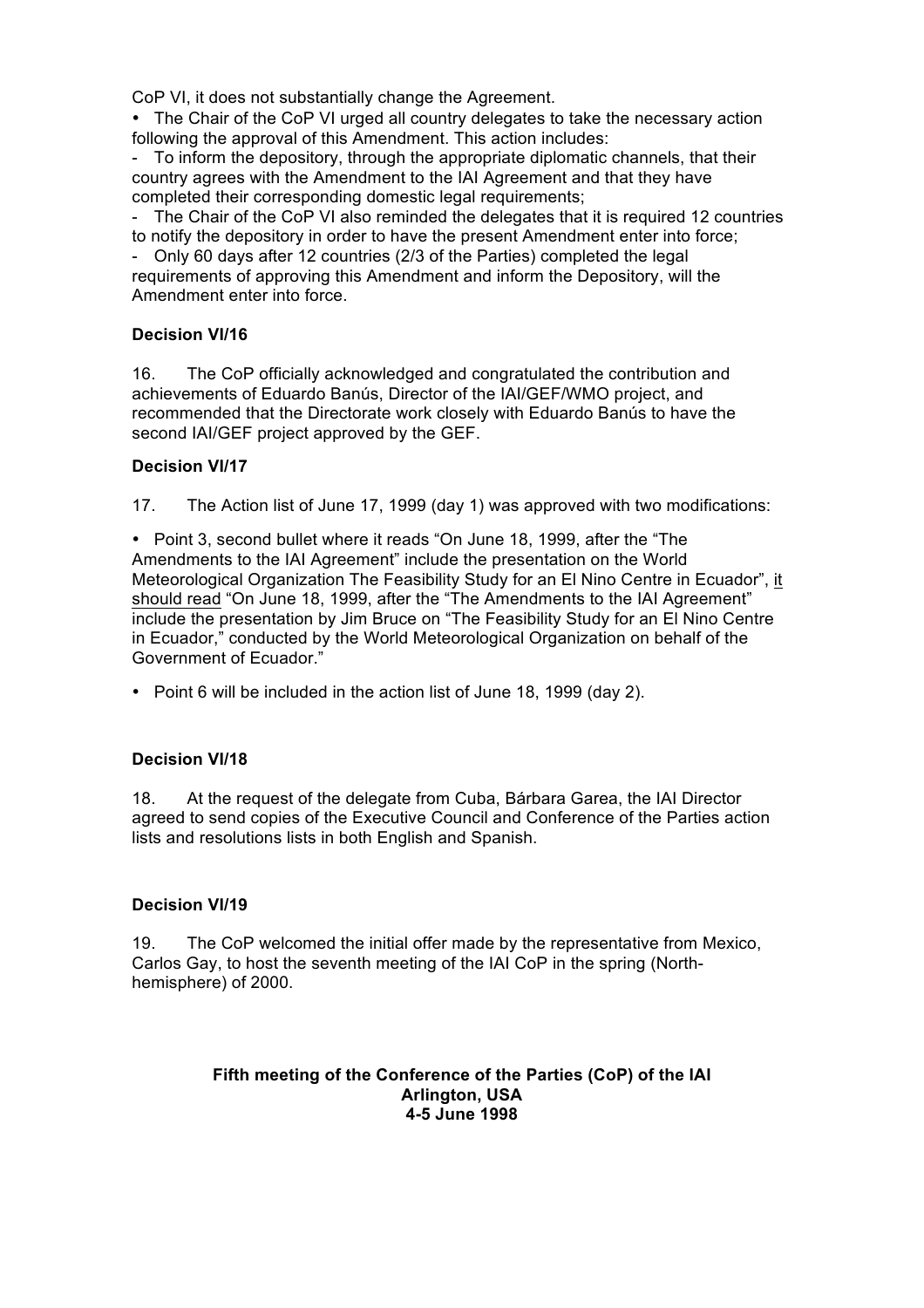### **Decisions**

### **Decision V/1**

1. The CoP nominated Robert Corell from the USA as Chair of the fifth meeting of the CoP, Lindolpho Dias from Brazil as first Vice-Chair, and Patricia Ramirez from Costa Rica as second Vice-Chair.

### **Decision V/2**

2. The Accreditation Committee, composed of Canada (Chair), Argentina and Peru, validated the credentials of the 15 Parties present.

### **Decision V/3**

3. The CoP approved the agenda of the fifth meeting of the Conference of the Parties.

### **Decision V/4**

4. The CoP approved the report of the Fourth meeting of the Conference of the Parties – subject to the following modifications:

- In item 16 "SAC Nominating Committee and Election of new SAC members": the minutes should reflect that the elections of the new SAC members took place the day after the nominating committee presented its suggestions to the Conference of the Parties
- In item 7b "Report of the EC Chair IAI Overhead Policy": the translation of the report into Spanish will be corrected

#### **Decision V/5**

5. The CoP appointed the new CoP Accreditation Committee: Mexico (Chair), Ecuador and Uruguay.

### **Decision V/6**

**6.** The CoP approved the Revised Science Agenda (See document 14.ECVII/CoPV/DWD/Eng/May19,1998) (Resolution 1-CoPV)

## **Decision XXI/7**

- 7. The Conference of the Parties (CoP) approved the following resolutions related to the IAI Rules of Procedures presented by the Chair of the Standing Rules Committee:
- I. Associates of the IAI: The Committee considers that the existing Agreement provides sufficient flexibility to enable non-independent territories of the region to support scientific participation and, as appropriate, to be represented in IAI activities including meetings of IAI governing bodies, by the countries outside the region, with which these non-independent territories are associated. The Directorate was instructed to distribute information regarding IAI activities, including IAI research and observational programs to all scientists and scientific institutions in the region (See Annex 2A) (Resolution 2-CoPV)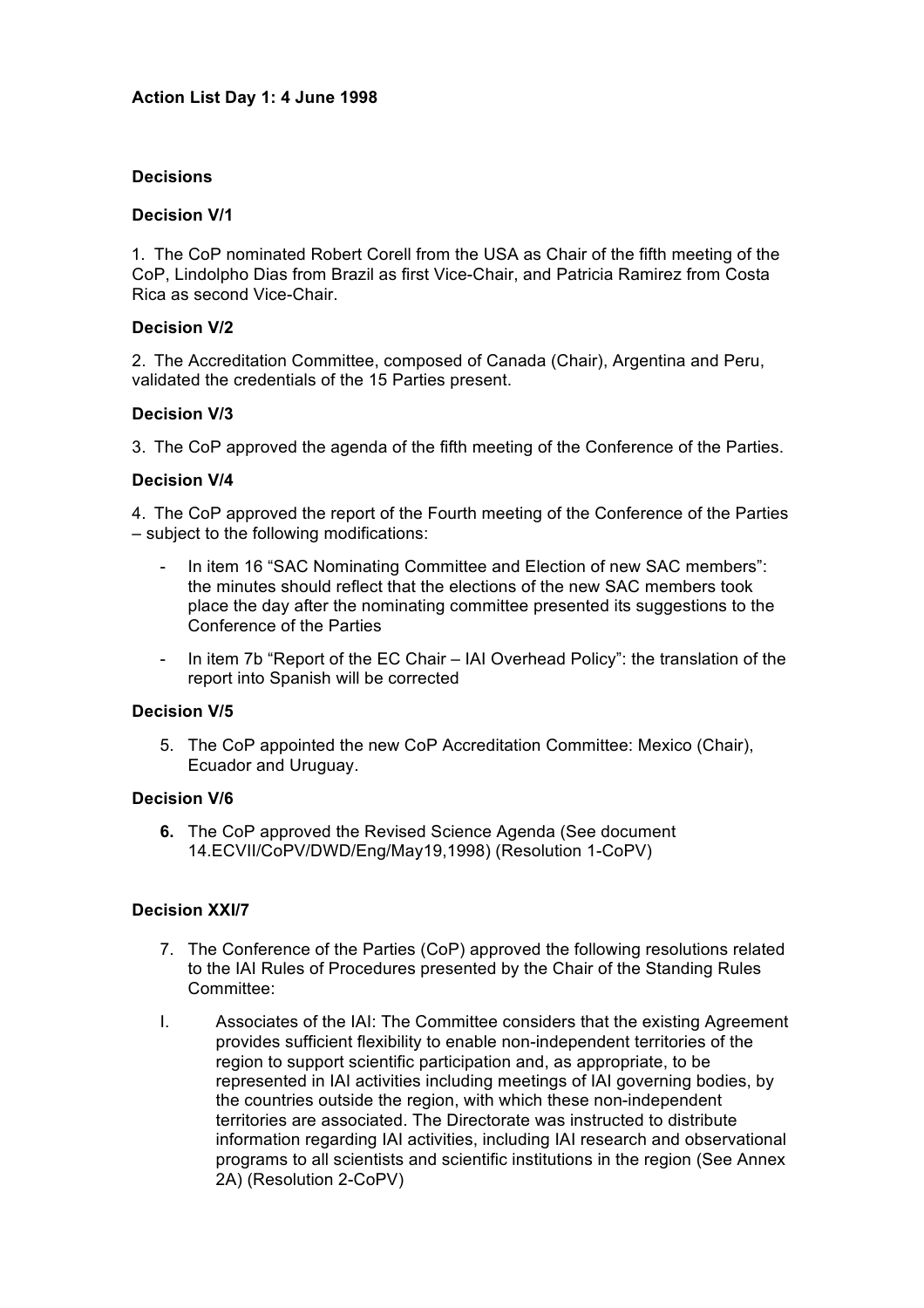- II. Proposed Modification to the Standing Rules of the IAI CoP in relation to unpaid contributions: the Committee recommends not to change the current Standing Rules of the CoP, but to request the Directorate to initiate various administrative measures. (See Annex 2B) (Resolution 3-CoPV)
- III. Proposal to the Modification of the EC Standing Rules: the Committee presented a new draft of Rule 23. (See Annex 3) (Resolution 4-CoPV)

### **Decision V/8**

8. The CoP discussed the Amendment to the IAI Agreement related to the increments in country contributions. The approval of this Amendment will be sought at the next CoP in 1999 when the country delegates must present their appropriate credentials to amend the Agreement (See Annex 1)

### **Decision V/9**

9. The CoP approved the Core Budget Request for the financial year 1998/99 (Resolution 5-CoPV)

## **Decision V/10**

10. The CoP approved the Financial Statements and Auditors Report (Resolution 6- CoPV)

## **Decision V/11**

11. The Director assumed the responsibility to provide more feedback to declined investigators, who submit proposals to the IAI

### **Action List Day 2: 5 June 1998**

#### **Decision V/12**

12. The CoP approved the Annual Program of the IAI (Resolution 11-CoPV June 5, 1998)

### **Decision V/13**

- 13. The CoP authorized the Director to issue invitations to organizations within the following categories to become Associates to the IAI:
- Regional/International Scientific Research Organization or Programs e.g. IGBP, IHDP, WCRP, IRI, CGIAR, Smithsonian Institution
- Intergovernmental Agencies e.g. WMO, IOC
- Development Agencies, Banks, Foundations e.g. IDB, Corporacion Andina de Fomento
- Industry, Business, and other Private Sector Interests

See document 16.ECVII/CoPV/WD/Eng/May19,1998. (Resolution 7-CoPV June 5, 1998)

#### **Decision V/14**

14. The CoP instructed the Scientific Advisory Committee, in concert with the IAI Directorate, to organize a workshop to assess the impacts of El Niño in the region in order to assist in the preparation of a proposal to the Global Environment Facility (GEF) to address El Niño issues in the future (Resolution 8-CoPV June 5, 1998)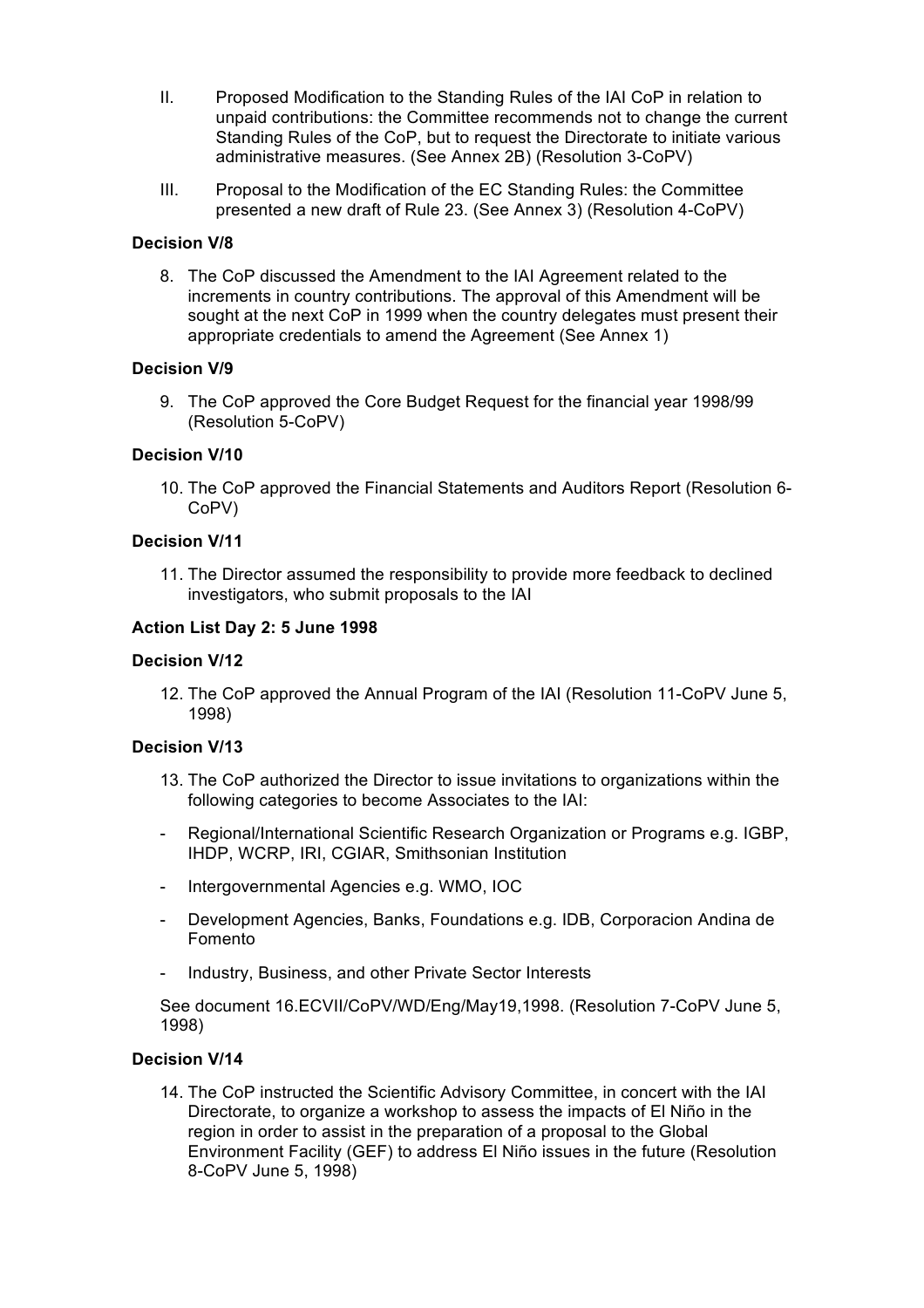### **Decision V/15**

15. The CoP asked the Scientific Advisory Committee to recommend relevant areas of common interest, by sub-region, between the IAI and the various potential Associates identified in Resolution 7. Furthermore, the CoP directs that Executive Council working groups, formed to develop proposals under Executive Council resolution 7, shall take into account such recommendations (Resolution 9-CoPV June 5, 1998)

# **Decision V/16**

16. The EC Chair suggested that the US take a lead to work with the Directorate and the SAC to set up a travelling workshop to help the investigators by providing adequate feedback.

### **Decision V/17**

17. The CoP instructed the Executive Council and the Directorate to plan, develop and implement the proposals submitted to the CoP regarding:

Goals of funding (implementation plan)

Program to expand the scientific capacity in the Americas (PESCA)

Follow-on to Start-Up Grants

(Resolution 10-CoPV June 5, 1998)

### **Decision V/18**

18. The CoP Chair announced that the Director, Dr. Armando Rabuffetti, had been unanimously elected for a further three-year term.

The CoP adopted the following resolution:

The Conference of the Parties RECOGNISING the importance of continued strong and effective research regarding the environment of the Americas;

HAVING re-elected Dr. Armando Rabuffetti, the Director of the IAI, to a second term in this post, on "World Environment Day"

REQUESTS the Chair of the Executive Council to inform the countries of the region and other interested countries and international organizations of the IAI's re-election of Dr. Rabuffetti on this day of such international importance for the environment and of the IAI's continued interest in working with these countries and organizations to address global environmental change research issues.

(Resolution 12-CoPV June 5, 1998)

## **Decision V/19**

19. The CoP Chair announced that the following members of the Executive Council had been elected to serve for the next two years commencing September, 1998: Argentina, Brazil, Canada, Costa Rica, Cuba, Mexico, United States, Uruguay and Venezuela, Carlos Ereño (Argentina) was elected as Chair, Gordon McBean (Canada) as First Vice Chair and José Carlos Tenorio (Mexico) as Second Vice Chair. Robert Corell (USA), as Past Chair, will serve ex-officio.

# **Decision V/20**

20. John Robinson, Otis Brown and Luiz Bevilacqua were elected to the Scientific Advisory Committee.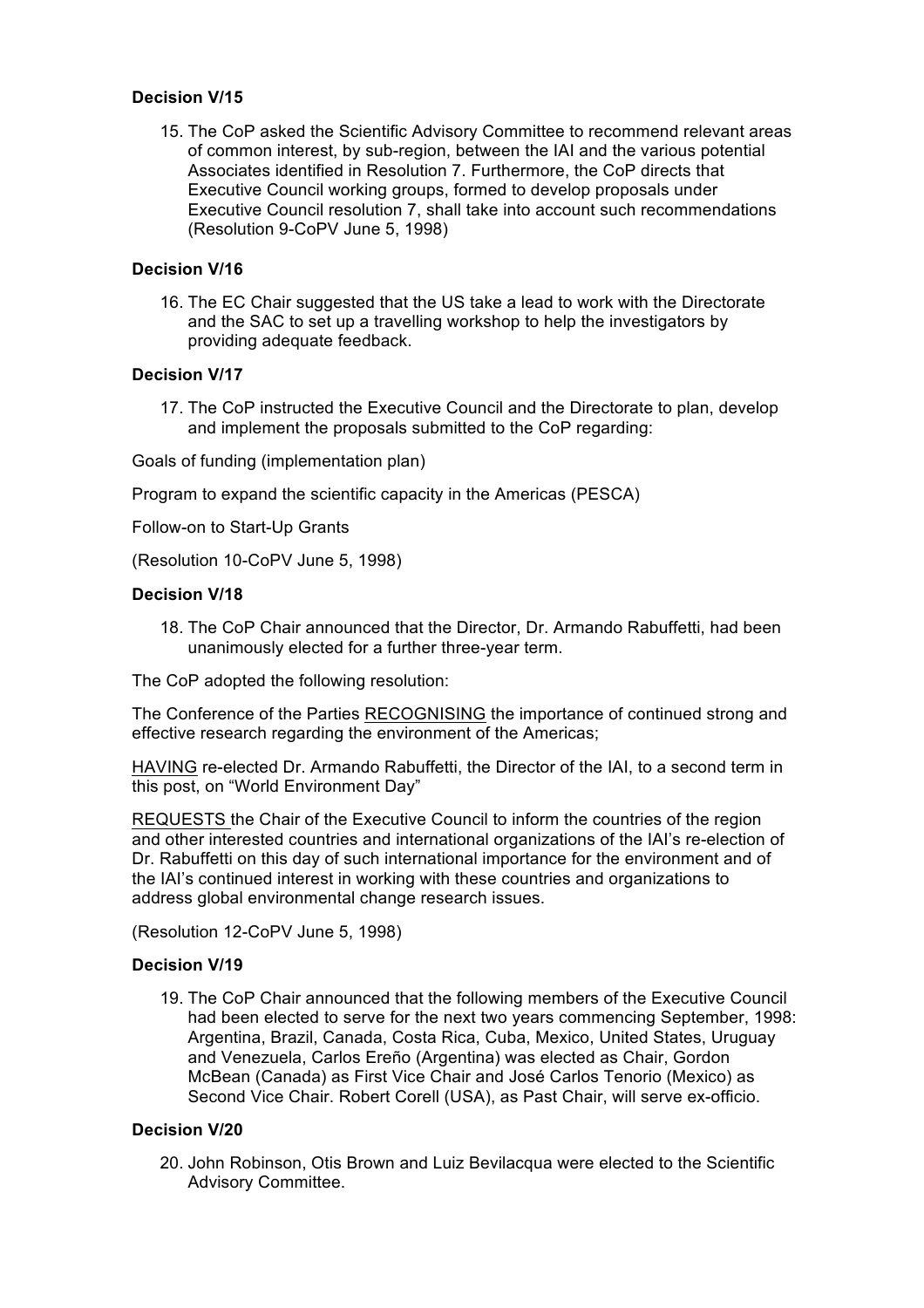### **Decision V/21**

21. The Conference recognized that, in future, it would be useful to develop a regularized process for preparation, review and approval of resolutions. To this end the Conference asked the Standing Committee on Rules to review and prepare recommendations on this issue for consideration and approval by the Conference at this next Meeting.

The Committee was asked to consider such issues as:

- The kinds of issues that are appropriate for the Conference to address through resolutions, as opposed to through inclusion in the record of the meeting;
- The process that the CoP should use for preparing, distributing, discussing and approving resolutions;
- The format(s) that might be best for resolutions; and
- Possible schedules on which this process might take place (e.g., deadlines for submission of drafts).

## **Decision V/22**

- 22. Future Meetings and Sites
- EC: November 1998 Uruguay (confirmed dates to be announced)
- EC/CoP: Spring 1999 Open for consideration

### **Decision V/23**

23. The Action List for Day 1 of the CoP was approved.

## **Fourth meeting of the Conference of the Parties (CoP) of the IAI**

## **11-12 June 1997**

**Action List Day 1: 11 June 1997**

#### **Decisions**

#### **Decision IV/1**

1. The Report of the Third Conference of the Parties was approved (Doc #2/CoP/IV)

### **Decision IV/2**

2. The CoP adopted the recommendations of the SAC Nominating Committee in preparation for the elections on Thursday.

#### **Decision IV/3**

3. The CoP approved the proposal to develop Joint Funding and Resource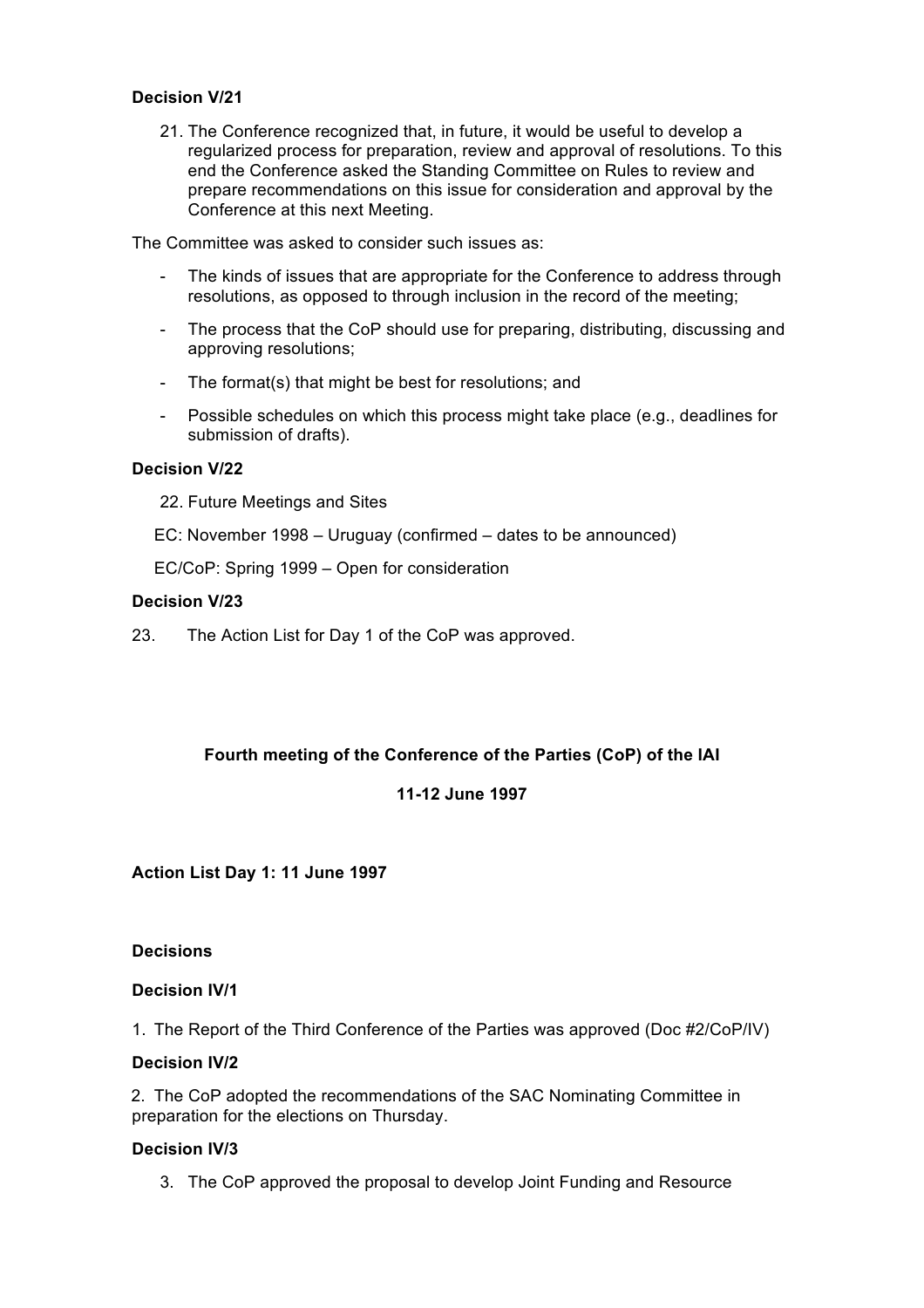# Agreements (Docs #14/ECV & 18/ECV)

# **Decision IV/4**

4. The CoP approved the EC recommendations regarding the approval of the IAI Mission Statement and approved, in principle, the revised IAI Science Agenda. The EC and SAC were requested to work at the interpretation and expansion of the agenda and report back to the next CoP. (Doc #21/ECV)

# **Decision IV/5**

5. The CoP approved the Phase II Program with a noted addition (Doc #24/ECV)

# **Decision IV/6**

**6.** The CoP approved the IAI Overhead Policy as "The IAI Overhead Policy is that up to 10% of the total proposed budget may be charged as overhead. However, lower overhead figures are encouraged." The EC Financial and Administrative Working Group will develop a footnote to ensure that waived overhead is not used as a criteria for evaluation of proposals.

# **Decision IV/7**

7. The CoP approved the amendments to the Rules of Procedure with noted correction as indicated by the Chair of the Standing Committee on the Rules and Procedures.

## **Decision IV/8**

8. The CoP approved the Core Budget Request 1997/98, using the amended Option 2 for member country voluntary contributions, which will remain fixed for the next 3 years (1997/98 to 1999/2000). The IAI Core Budget reserves will be used to accommodate those countries where time is needed to move to Option 2.

# **Decision IV/9**

9. The CoP approved the changes to the IAI Employee Handbook. (attachment to Doc #10/ECV)

## **Decision IV/10**

10. The CoP approved the granting to the EC of authority to approve the funding of the ISP III proposals. (Doc #29/ECV)

# **Action List Day 2: 12 June 1997**

## **Decision IV/11 Election of SAC members**

11. Ronald Woodman (Peru), Ernesto Medina (Venezuela), John Stewart (Canada) and Diana Liverman (United States) were elected to the SAC.

## **Decision IV/12 Future meetings**

12. The United States offered to host the seventh meeting of the Executive Council and the fifth meeting of the Conference of the Parties in the first semester of 1998. This offer was accepted. Uruguay offered to host the eighth meeting of the Executive Council in the second semester of 1998. This offer will be